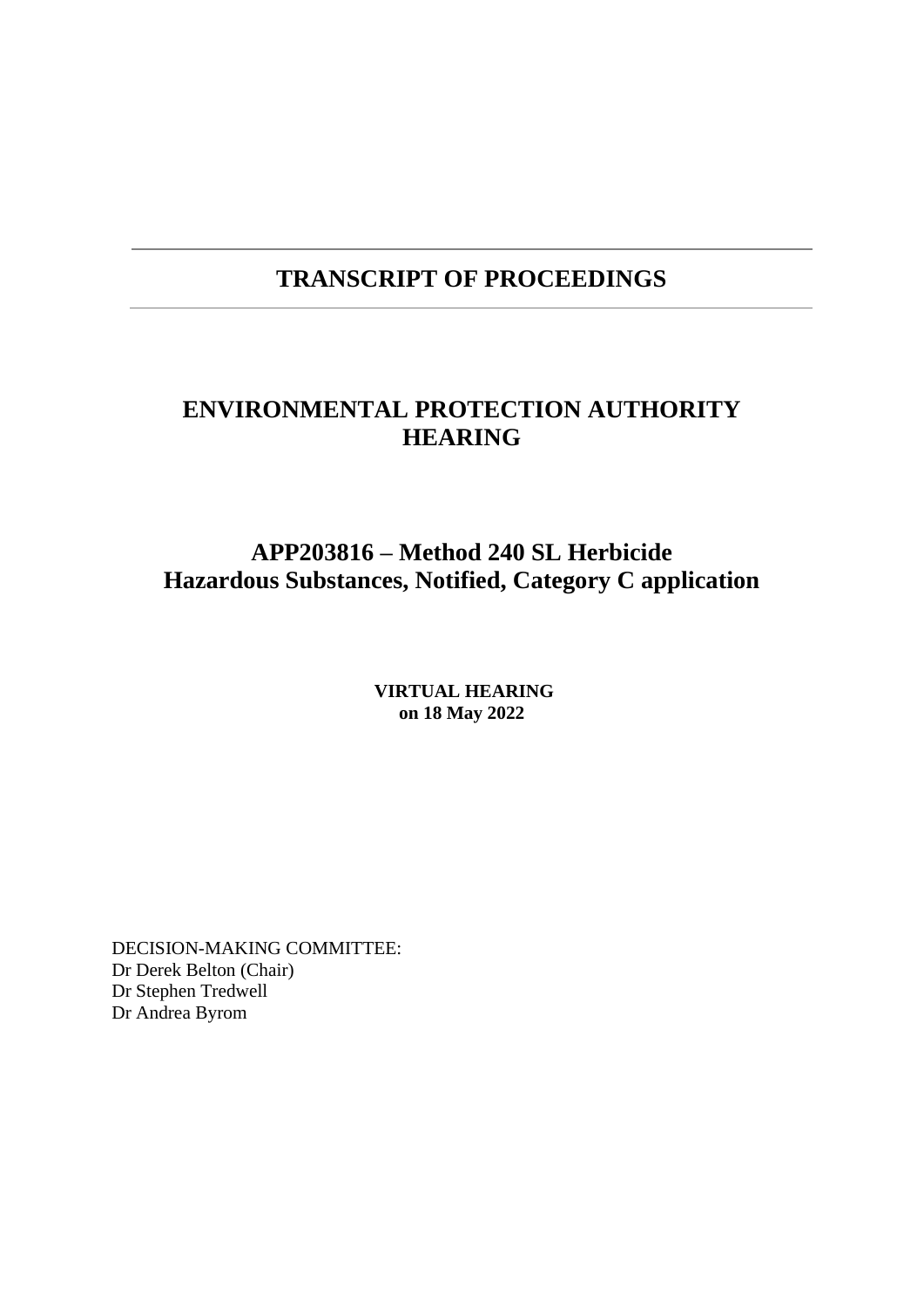# **Hearing Proceedings**

## **Day 01 Wednesday 18 May 2022**

| <b>Time</b> | <b>Name</b>                            | <b>Representing</b>                            | <b>Topic</b>                     | <b>Documents Submitted</b><br>/ Presented | <b>Transcript Ref.</b><br>Page no's |
|-------------|----------------------------------------|------------------------------------------------|----------------------------------|-------------------------------------------|-------------------------------------|
| 10.00 am    | Te Mauri Apiata,<br>EPA representative |                                                | Mihi Whakatau<br>(Māori welcome) |                                           | 4                                   |
| 10.05 am    | Chair                                  |                                                | Introduction                     |                                           | $\overline{4}$                      |
| 10.16 am    | Margaret Fitzgerald                    | <b>Bayer CropScience</b><br>Pty Ltd, Australia | <b>Applicant Presentation</b>    |                                           | 8                                   |
| 10.18 am    | <b>Matthew Nespeca</b>                 | <b>Bayer CropScience</b><br><b>USA</b>         | <b>Applicant Presentation</b>    |                                           | 8                                   |
| 10.23 am    | Paul Crack                             | <b>Bayer CropScience</b><br>Pty Ltd, Australia | <b>Applicant Presentation</b>    |                                           | 10                                  |
| 10.27 am    | Margaret Fitzgerald                    | <b>Bayer CropScience</b><br>Pty Ltd, Australia | <b>Applicant Presentation</b>    |                                           | 12                                  |
| 10.31 am    | Paul Crack                             | <b>Bayer CropScience</b><br>Pty Ltd, Australia | <b>Applicant Presentation</b>    |                                           | 13                                  |
| 10.34 am    | Jyri Kaapro                            | <b>Bayer CropScience</b><br>Pty Ltd, Australia | <b>Applicant Presentation</b>    |                                           | 14                                  |
| 10.44 am    | <b>DMC</b>                             |                                                | Questions                        |                                           | 16                                  |
| 10.54 am    | Submitters                             |                                                | Questions                        |                                           | 20                                  |
| 10.59 am    | Regis Lapage                           | <b>EPA</b>                                     | <b>Staff Presentation</b>        |                                           | 22                                  |
| 11.06 am    | Michael Berardozzi                     | <b>EPA</b>                                     | <b>Staff Presentation</b>        |                                           | 24                                  |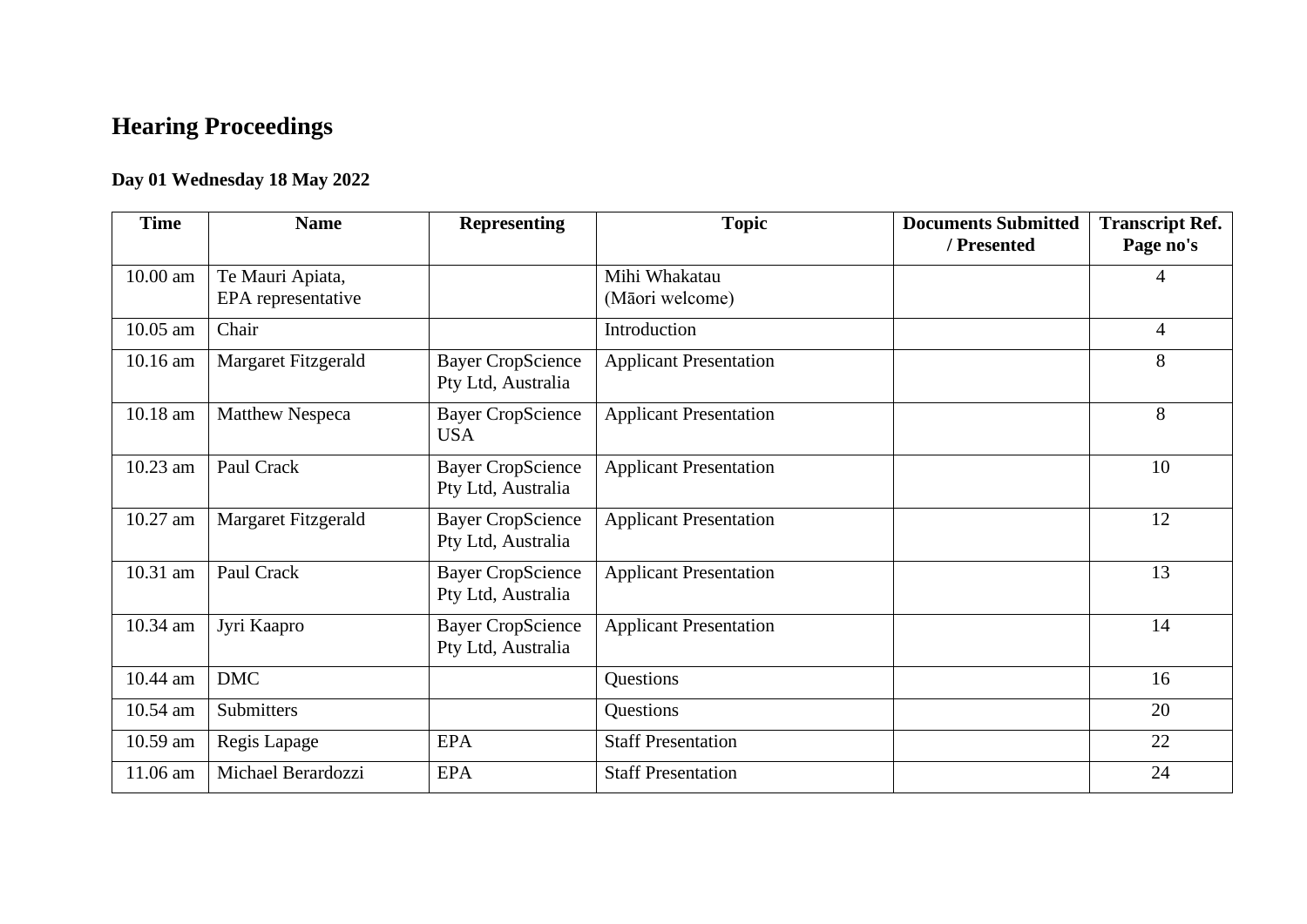| $11.19$ am        | Laura Suddaby       | <b>EPA</b>                       | <b>Staff Presentation</b>  |                   | 27 |
|-------------------|---------------------|----------------------------------|----------------------------|-------------------|----|
| 11.34 am          | Michael Berardozzi  | <b>EPA</b>                       | <b>Staff Presentation</b>  |                   | 31 |
| 11.44 am          | Te Mauri Apiata     | <b>EPA</b>                       | <b>Staff Presentation</b>  |                   | 35 |
| 11.47 am          | Regis Lapage        | <b>EPA</b>                       | <b>Staff Presentation</b>  |                   | 36 |
| 11.52 am          | <b>DMC</b>          |                                  | Questions                  |                   | 37 |
| 11.59 am          | Submitters          |                                  | Questions                  |                   | 42 |
| 12.19 pm          |                     |                                  | Lunch                      |                   | 44 |
|                   |                     |                                  |                            |                   |    |
| 12.45 pm          | Don MacLeod         | <b>Apiculture New</b><br>Zealand | Presentation               | Submission 127514 | 45 |
| 12.57 pm          | <b>DMC</b>          |                                  | Questions                  |                   | 48 |
| $1.01$ pm         |                     |                                  | Adjournment                |                   | 49 |
| $1.10 \text{ pm}$ | Margaret Fitzgerald | <b>Bayer CropScience</b>         | Applicant's Right of Reply |                   | 50 |
| $1.13$ pm         |                     |                                  | Closing Karakia            |                   | 51 |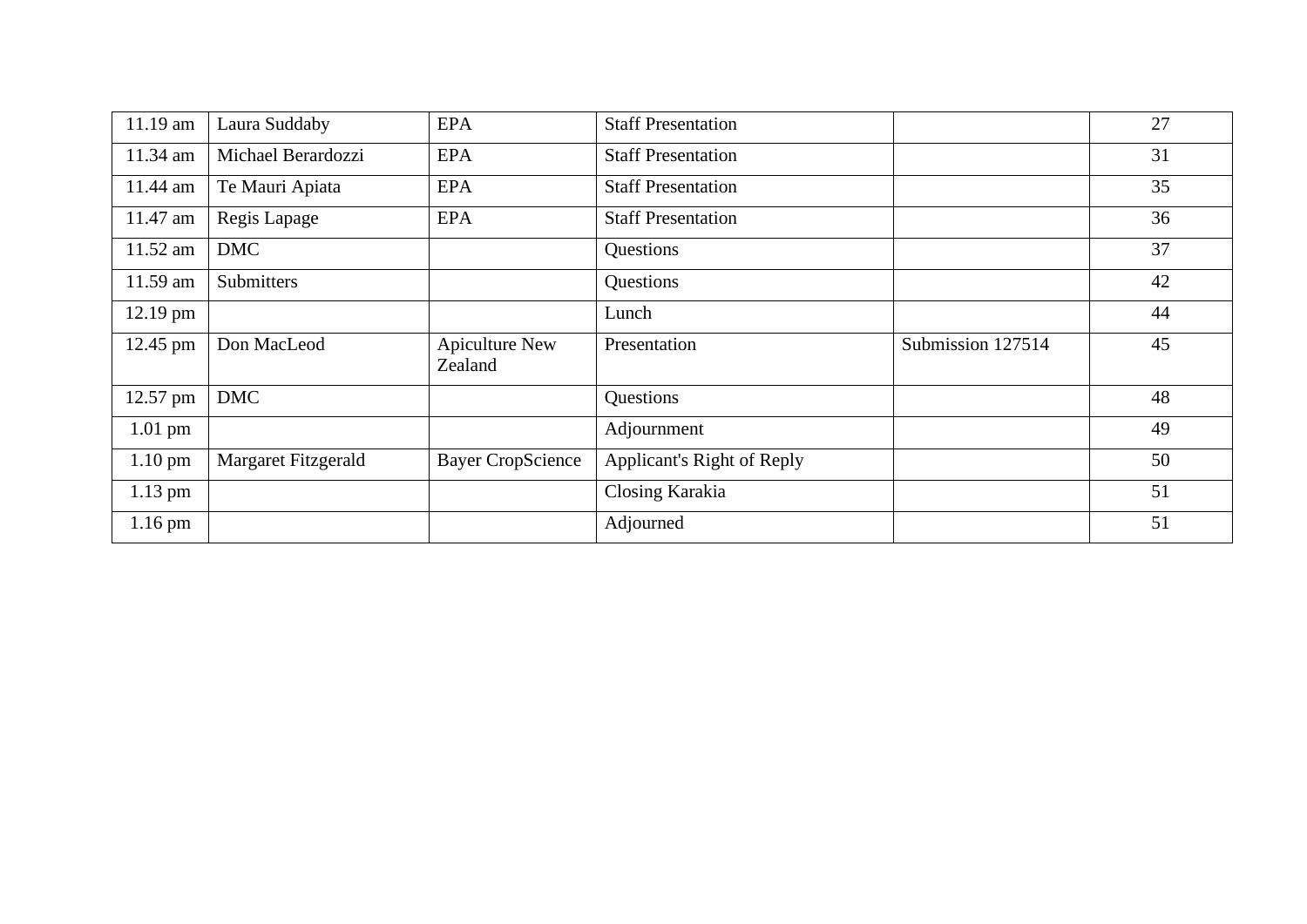## **[10.00 am]**

| 5  | <b>CHAIR:</b>     | All right, good morning, everyone. Welcome to our hearing on Method<br>240 SL Herbicide. I think we've got a pretty full list of participants<br>here and I'm looking at Marree in particular to check. We have Te<br>Mauri to give us our opening mihi and karakia.                                                                                                                                                                  |
|----|-------------------|---------------------------------------------------------------------------------------------------------------------------------------------------------------------------------------------------------------------------------------------------------------------------------------------------------------------------------------------------------------------------------------------------------------------------------------|
|    | MR APIATA:        | Kia ora tātou, can you all hear me?                                                                                                                                                                                                                                                                                                                                                                                                   |
| 10 | <b>CHAIR:</b>     | I can hear you.                                                                                                                                                                                                                                                                                                                                                                                                                       |
|    | <b>MR LAPAGE:</b> | We are just waiting for the recorder.                                                                                                                                                                                                                                                                                                                                                                                                 |
| 15 | <b>CHAIR:</b>     | Yes, no worries.                                                                                                                                                                                                                                                                                                                                                                                                                      |
|    |                   | <b>MIHI WHAKATU</b>                                                                                                                                                                                                                                                                                                                                                                                                                   |
|    | MR APIATA:        | (Māori content – will be inserted when script finalised)                                                                                                                                                                                                                                                                                                                                                                              |
| 20 |                   | Just I suppose opening our proceedings with a karakia and<br>acknowledgement to everybody who is joining us today in this hearing<br>on this product, and so it is just my pleasure to welcome to everybody<br>and hope we get off to a good start with our mahi today. Good to see<br>some familiar faces on there as well. (Māori content – will be inserted                                                                        |
| 25 |                   | when script finalised). So thank you.                                                                                                                                                                                                                                                                                                                                                                                                 |
|    |                   | <b>INTRODUCTION</b>                                                                                                                                                                                                                                                                                                                                                                                                                   |
| 30 | <b>CHAIR:</b>     | Kia ora. Thank you, Te Mauri. Okay, so now I need to look at these<br>screens here and go through the checklist of the things that we need to<br>do to get this hearing underway. I have a list of instructions here, but<br>first of all let me introduce myself. Despite what the screen is probably<br>saying to you, I am Derek Belton, my wife is Keiry and I'm using her<br>iPad for the Zoom and I have other board beside me. |
| 35 |                   | Just by way of brief background, I have been on the EPA HSNO<br>Committee now for coming up six years. I am originally a veterinarian,<br>worked in biosecurity and food safety for quite a long time with what                                                                                                                                                                                                                       |
| 40 |                   | was then MAF, now MPI. Had a regulator's role in there and then<br>moved to the World Organisation for Animal Health for four years in<br>2012 and returned from there in 2016.                                                                                                                                                                                                                                                       |
|    |                   | $[10.05 \text{ am}]$                                                                                                                                                                                                                                                                                                                                                                                                                  |
| 45 |                   | With me today we have Dr Andrea Bryom and Dr Stephen Tredwell<br>and I will just ask them to give a very brief introduction of their selves<br>as well too, please.                                                                                                                                                                                                                                                                   |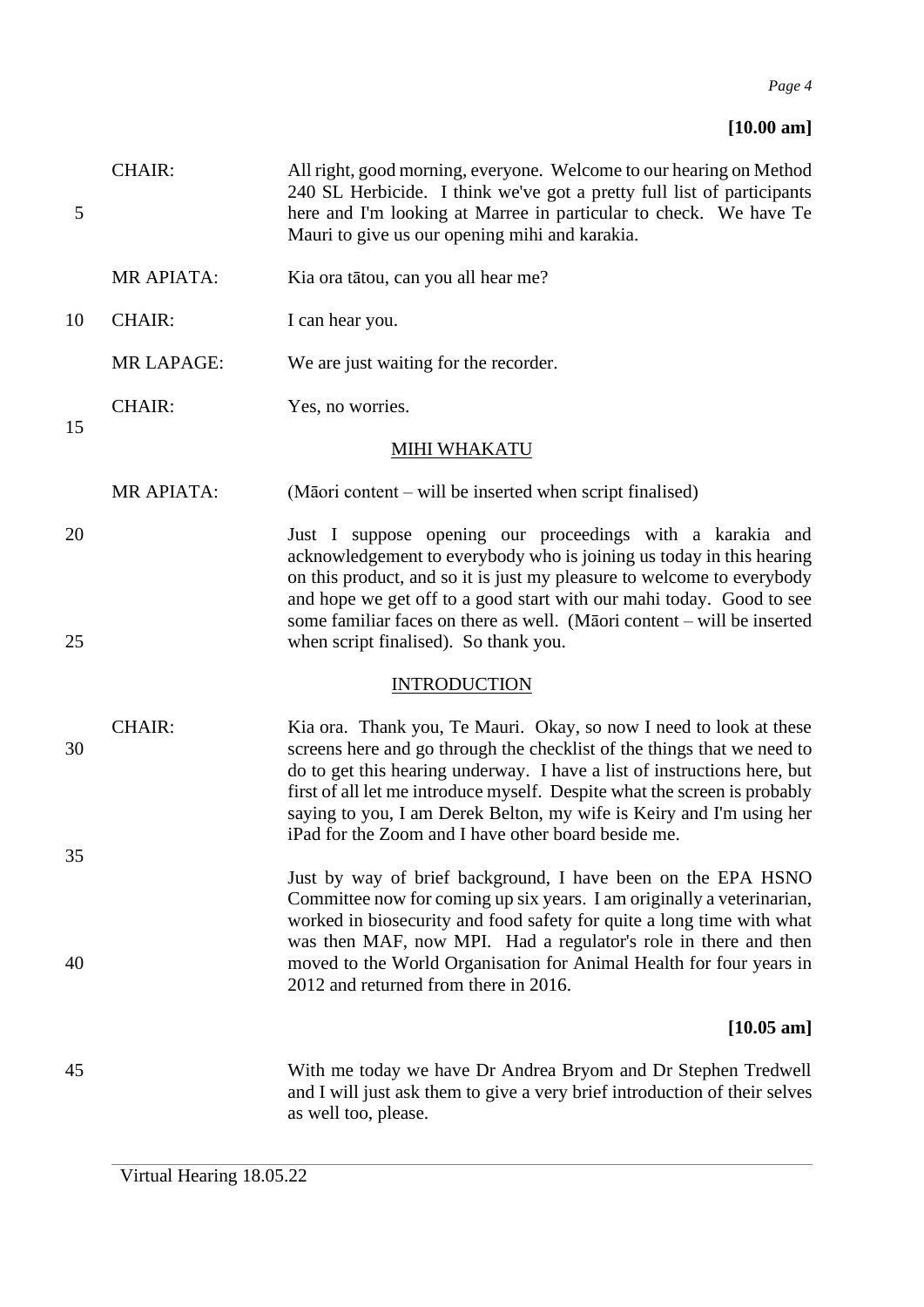| DR BYROM: |  |  | Okay, I will go. Can everybody hear me okay? Kia ora kotou. |
|-----------|--|--|-------------------------------------------------------------|
|-----------|--|--|-------------------------------------------------------------|

(Māori content – will be inserted when script finalised).

5 Kia ora, everybody, I am Andrea, I am on the board of the EPA and the Chair of the HSNO Committee. I have a background in science and research, specifically the impacts of non-native species, invasive mammal predators and pests on New Zealand's native flora and fauna and natural ecosystems. So kia ora, everyone, nice to meet you. 10 Looking forward to today.

- DR TREDWELL: Mōrena, I'm Stephen Tredwell, I've been on the HSNO Committee now for almost two years, so I am one of the new members of the team. My background is mainly with industrial chemistry, particularly in the 15 polymer materials part of things and I have had a substantial background in chemical hazards, also compliance and risk assessment.
- CHAIR: Thank you, Stephen. Now, let me just go through this checklist so we are all on the same page here. You have probably got this but we will 20 just be sure. As I have already said, we are here to consider the application for APP203816, Method 240 SL Herbicide, to gain approval for import or manufacture for release.
- The hearing is specifically to address this application. The HSNO Act 25 does not permit the Committee to make decisions about other substances that are currently approved or not as part of this process. The Committee shall consider and decide any application other than the application which is the subject of a ministerial direction under section 68 of the HSNO Act and shall have in relation to any such 30 consideration and decision on any matter the same immunities and privileges as are possessed by a District Court Judge.
- The object of our hearing is for the Decision-making Committee to be as informed as possible on the matter in which we are charged with 35 making a decision. The way proceedings will run is we will hear firstly from the applicant, the EPA staff and then from the submitters who have indicated that they wish to be heard.
- After the submitters then the applicant will have the right of reply and 40 the Committee will have final questions, at which stage the hearing will be adjourned for consideration by the Committee. I ask that you please speak clearly for audio recording. The whole proceedings are recorded and it would be helpful for the audio and transcription services if you could identify yourselves each time that you speak, please. 45
	- The housekeeping items: all cell phones are to be turned off or on silent and computers are to be on mute at all times if you are not presenting. I also need to ask if there are any media present? Typically not. I do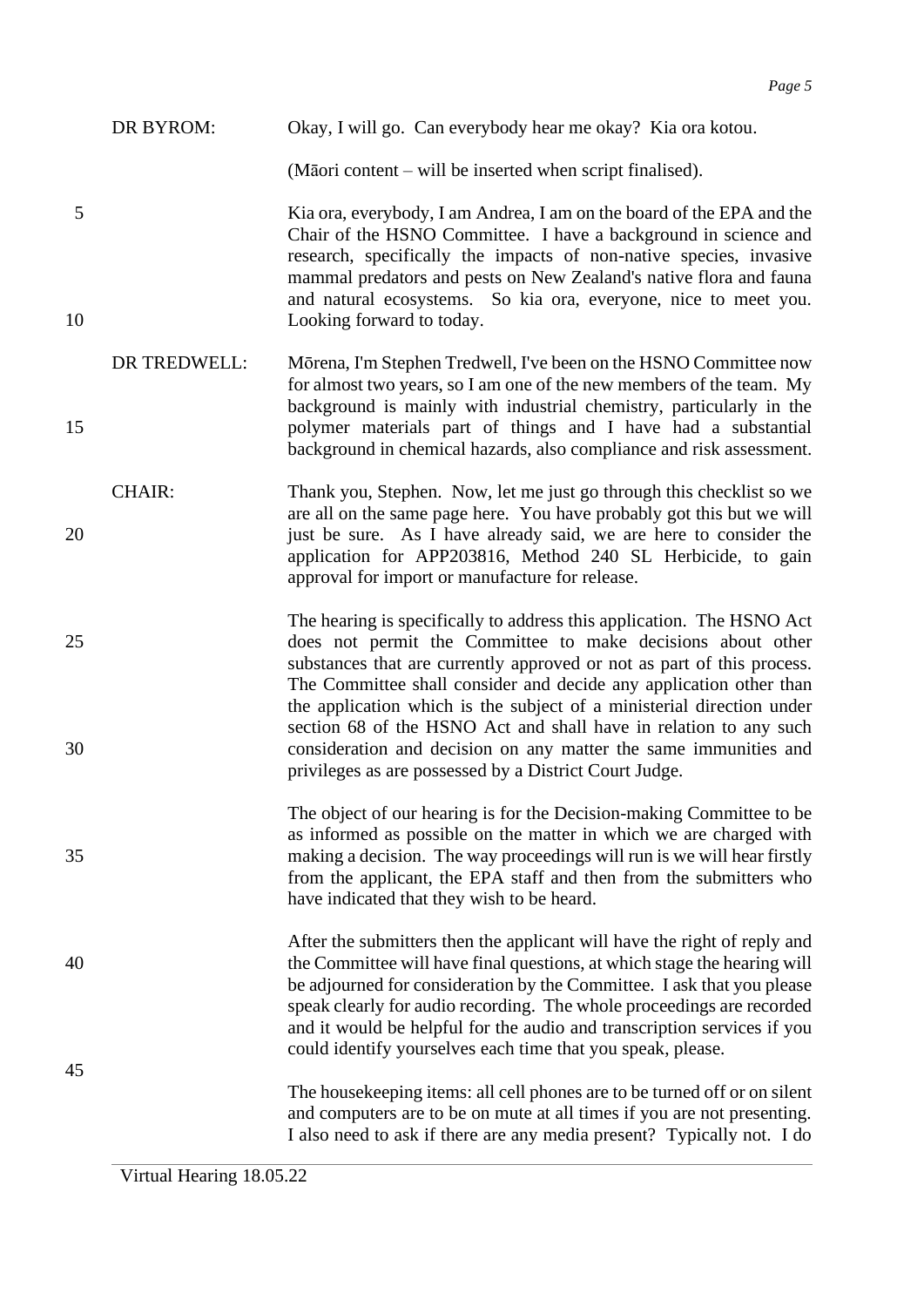not see anyone waving hands or what have you, so we will take that as they are not.

Now, I think I am ready to ask the applicant to introduce themselves 5 and their team to the people that are gathered here today, please. Who is leading for the applicant on this, please?

MS FITZGERALD: That is me, Margaret Fitzgerald from Bayer. Can you hear me?

- 10 CHAIR: Very well, thanks, Margaret.
- MS FITZGERALD: Thanks. There are five of us representing Bayer today. My name is Margaret Fitzgerald, I am the regulatory affairs manager for Australia and New Zealand for Bayer CropScience in the environmental science 15 business. Paul, would you like to introduce yourself.
- MR CRACK: Yes, thanks, Margaret. My name is Paul Crack, I'm the segment manager for vegetation management in Australia and New Zealand. I have been with Bayer for approximately eight years and joined the 20 Environmental Science Division about three years ago. We are working in industrial vegetation management and native restoration here in Australia.

### **[10.10 am]**

- MR KAAPRO: Good morning, my name's Jyri Kaapro, I am the senior development specialist with Bayer Environment Science for Australia and New Zealand and about 20 years with the company.
- 30 MR NESPECA: Hello, my name is Matt Nespeca and I am the global head of digital business transformation for Bayer Environmental Science and I have worked for Environmental Science for 11 years. I look forward to the meeting.
- 35 MR TINALEVU: My name is Sekove Tinalevu, I am the regulatory affairs manager for the CropScience Division based here in Auckland, New Zealand. Thank you.
- CHAIR: Okay, thank you very much to the Bayer team. Now I will ask the EPA 40 team if they could introduce themselves too, please?
- MR LAPAGE: I will start with myself, so I am Regis Lapage, I am a senior advisor for our hazardous substances application team. Today I will be presenting the EPA evaluation with a few of my colleagues so I will let them 45 introduce themselves. Maybe, Michael, you would like to go next?
	- MR BERARDOZZI: Sure, kia ora koutou katoa, my name's Michael Berardozzi, I'm principal advisor at the EPA, been with the EPA for almost five years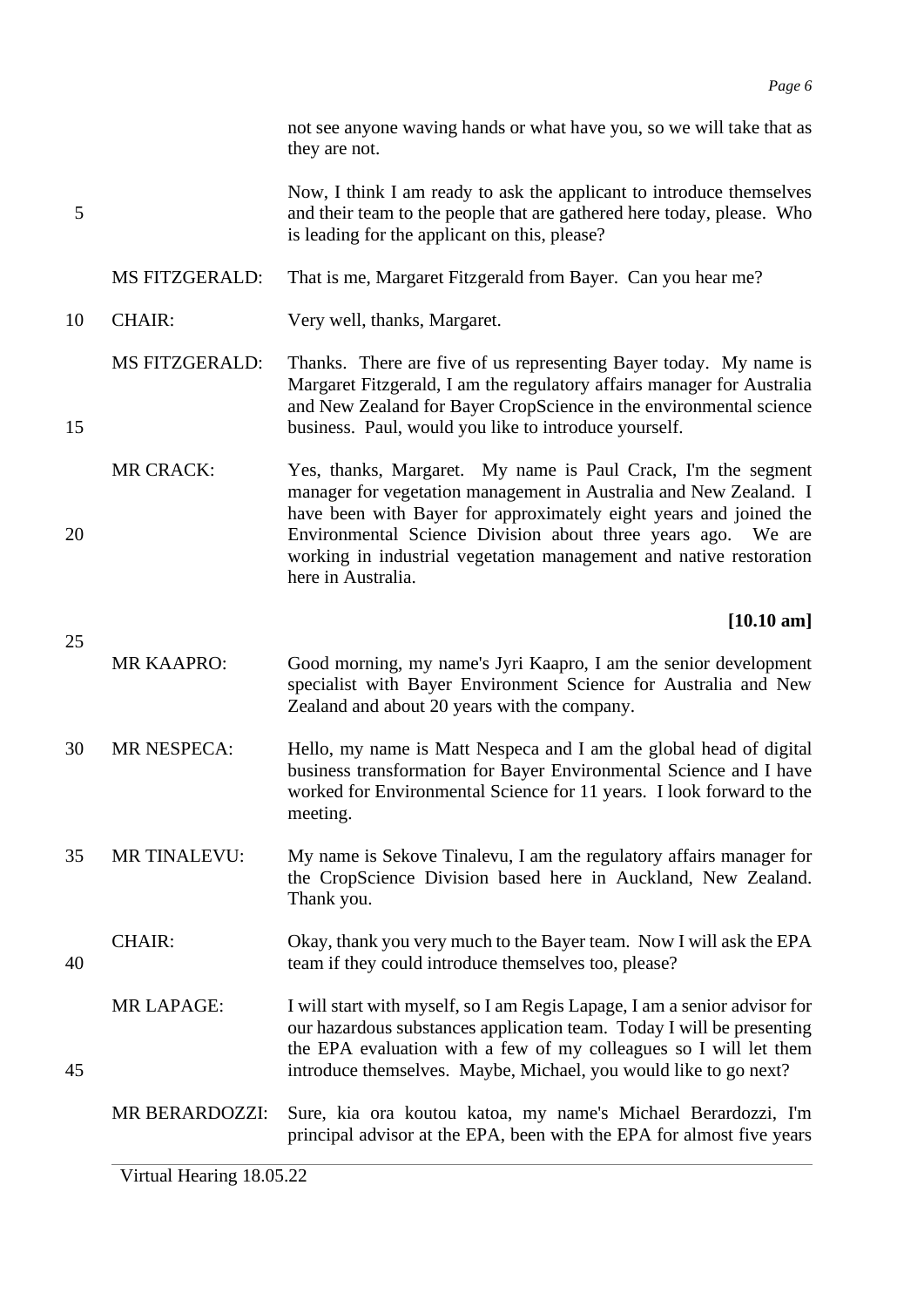now and my background is in registration affairs for pesticide registration.

- DR SUDDABY: Hi, everyone, I'm Dr Laura Suddaby, I am a senior ecotoxicologist with 5 ten years' experience in the field and I have been working at the EPA for five and a half years.
	- MR APIATA: (Māori content will be inserted when script finalised).
- 10 My name is Te Mauri Apiata, I am a senior advisor within the Kaupapa Kura Taiao Team, now our Māori policies and operations team here at the EPA and I've been working here for about a year and half now, so kia ora tātou.
- 15 MS MCKAY: Kia ora, good morning, everyone. My name is Amanda McKay. I am the hazardous substances applications team leader. I've been with the EPA a short eight months. My background prior to this was largely in laboratories but including pesticide and veterinary medicines residue testing.
- MR LAPAGE: Okay, you can't see her on the screen but Marree Quinn is with us also today and she's acting as a tech support in the background. So back to you, Derek.
- 25 CHAIR: Thank you, Regis. Okay, next we're asking for submitters to introduce themselves, please. Have we got submitters here or are they coming in later? Just having a quick look down here. Maybe they're all coming in later, so we'll skip that bit and deal with that bit.
- 30 MS QUINN: Sorry, Dr Belton, Don is there, if he would like to introduce himself, and Mary Hobbs will call in later.

CHAIR: Okay. Don?

20

- 35 MR MACLEOD: Yes, good morning. Don MacLeod, representing Apiculture NZ, science and research focus group. Barry Foster may or may not be here after lunch, we'll just wait and see. He's got some conflicts for today.
- CHAIR: Thank you very much, Don. Right, just a few more points before we 40 lead off with the submitter's opening presentation. I more or less covered this before, but at the end of each person's presentation we'll have questions of clarification or explanation. I should just highlight that we don't cross-examine the parties in these hearings. They are about providing us with the information that you wish to provide us 45 and the parties here getting clarification on that.

**[10.15 am]**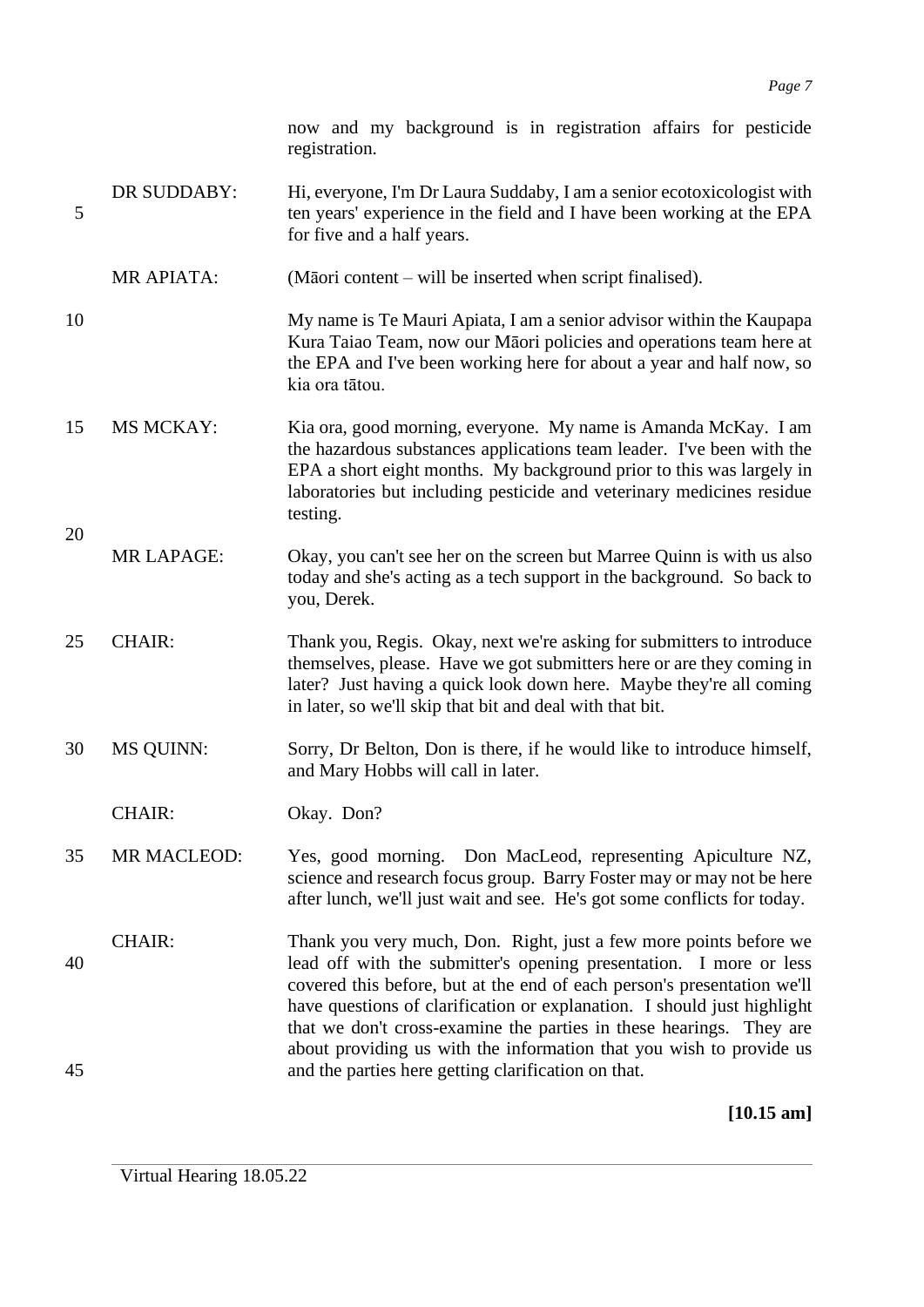The other thing I would say is that the decision-making team have read all of the documents provided so far, so there is no need to repeat the content of those. Rather we want you to just use your opportunity to present the key points that you want us to be sure that we've understood. 5 I think with that, I can now pass the floor over to the Bayer team, whoever is going to lead from there - maybe it's you, Margaret - but whoever it is, but take us forward to the programme. I think you've all got the programme in front of you. It's a draft outline of time. We'll take the time that we need, is what I'm going to say. We'll try and stick 10 with that as best we can but I think we've got plenty of time for all of the people speaking today to make their presentations and to have whatever discussion we require usefully after that. We can be relaxed about that and we can probably provide some comfort breaks as we go as well.

With that, I'll hand over to the Bayer team, thanks.

### APPLICANT PRESENTATION

### 20 MARGARET FITZGERALD PRESENTING

MS FITZGERALD: Thank you, Chair. I'd like to share my screen with our presentation. Could you confirm that you can see the screen, please?

- 25 CHAIR: Yes, we can see the screen, thanks, Margaret.
- MS FITZGERALD: Great. Sorry, that was the just opening slide. Good morning to the EPA Decision-making Committee, EPA staff, submitters and all present. Thank you for the opportunity to present the product Method 30 240 SL herbicide at this hearing. The five of us in the Bayer team will each be doing a part of this presentation. In the agenda we're going to cover who we are - Mathew is going to do that - what we do in the environmental science business and what we do in vegetation management. That will give a global perspective on the development 35 of Method in the US and Canada.

Paul will address the economic impact of invasive species on ecosystems in New Zealand and will also outline the benefits of Method. I will give an introduction to the product and then Jyri will 40 show some results from trials that we've done to evaluate Method in New Zealand and Australia and then we'll summarise our proposal. I'll be managing the slides and I'll now ask Matt Nespeca to continue. Thank you, Matt.

## 45 MATT NESPECA PRESENTING

MR NESPECA: Thank you, Margaret. As I mentioned before, my name is Matt Nespeca and I'm the global head of business, transformation and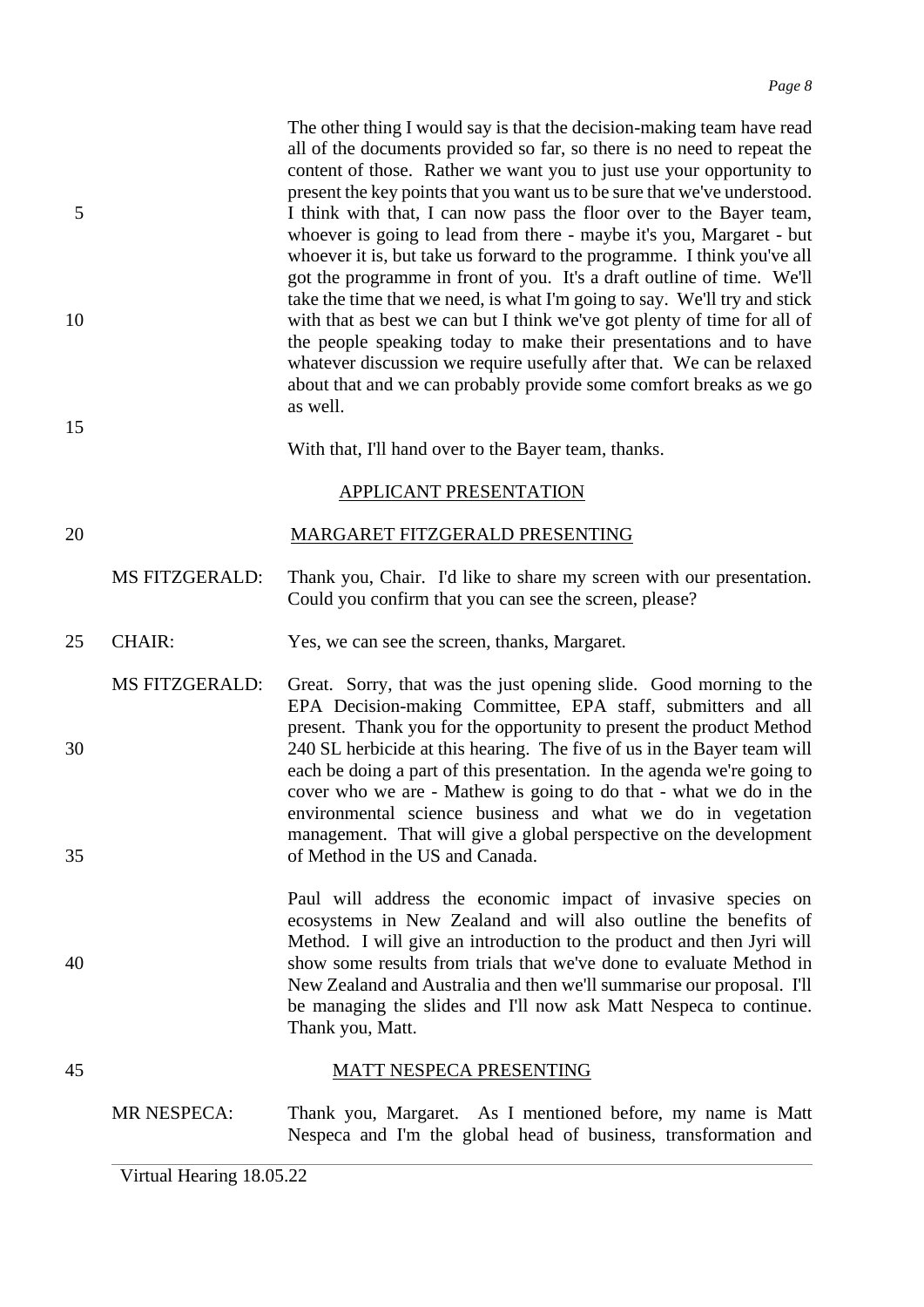sustainability for Bayer Environmental Science. Bayer is a global life sciences company that is focused on healthcare and nutrition. We're engaged on global challenges dealing with a growing and ageing population. We have three divisions: crop science, pharmaceuticals 5 and consumer health. Our environmental science business is based within our crop science division and we are represented across our business in 83 different countries, and innovation is at the core of our company culture. Research and development of new solutions is central to our mission.

In Environmental Science we operate in several important segments, including turf and ornament, pest management, vector control, forestry and vegetation management, which also includes range and pasture. In vegetation management we're focused on the control and prevention of 15 unwanted vegetation that threatens people, infrastructure and natural resources. Globally we are very focused on native restoration, including native forest restoration solutions in Brazil and well as native rangeland solutions in the US and Canada.

### 20 **[10.20 am]**

We are very passionate about the potential to solve non-native invasive conifer problems in New Zealand. I've worked for environmental science since 2011 and I was the US vegetation business manager from 25 2011 until 2019. I was actively involved in the acquisition of the DuPont Land Management business, which we completed in December 2014. Our main reason for acquiring the DuPont Land Management business was aminocyclopyrachlor, also known as ACP. My US business began launching and incorporating ACP products and 30 solutions at that time.

When we acquired ACP we were fully aware of the unfortunate Imprelis turf incidences, which occurred much earlier, in 2011. This was a very public situation. In lawn, landscape and golf environments, 35 ACP was a bad choice and if any company was to utilise a root-active pyridine or similar chemistry in highly manicured landscape environments, the same outcome would likely occur.

In vegetation management we were attracted to acquire ACP because 40 it is a highly effective brush-selected weeding and in bare-ground use applications. It provides superior brush performance due to both foliar and root uptake. It has very low use rate compared to similar active ingredients. It is highly effective on invasive brush such as non-native conifers, mesquite and many other brush species that threaten natural 45 resources and infrastructure. Since we acquired ACP in the US we have built a highly stewardship-centric approach with a very focused team of world-class experts. We have used label restrictions, customer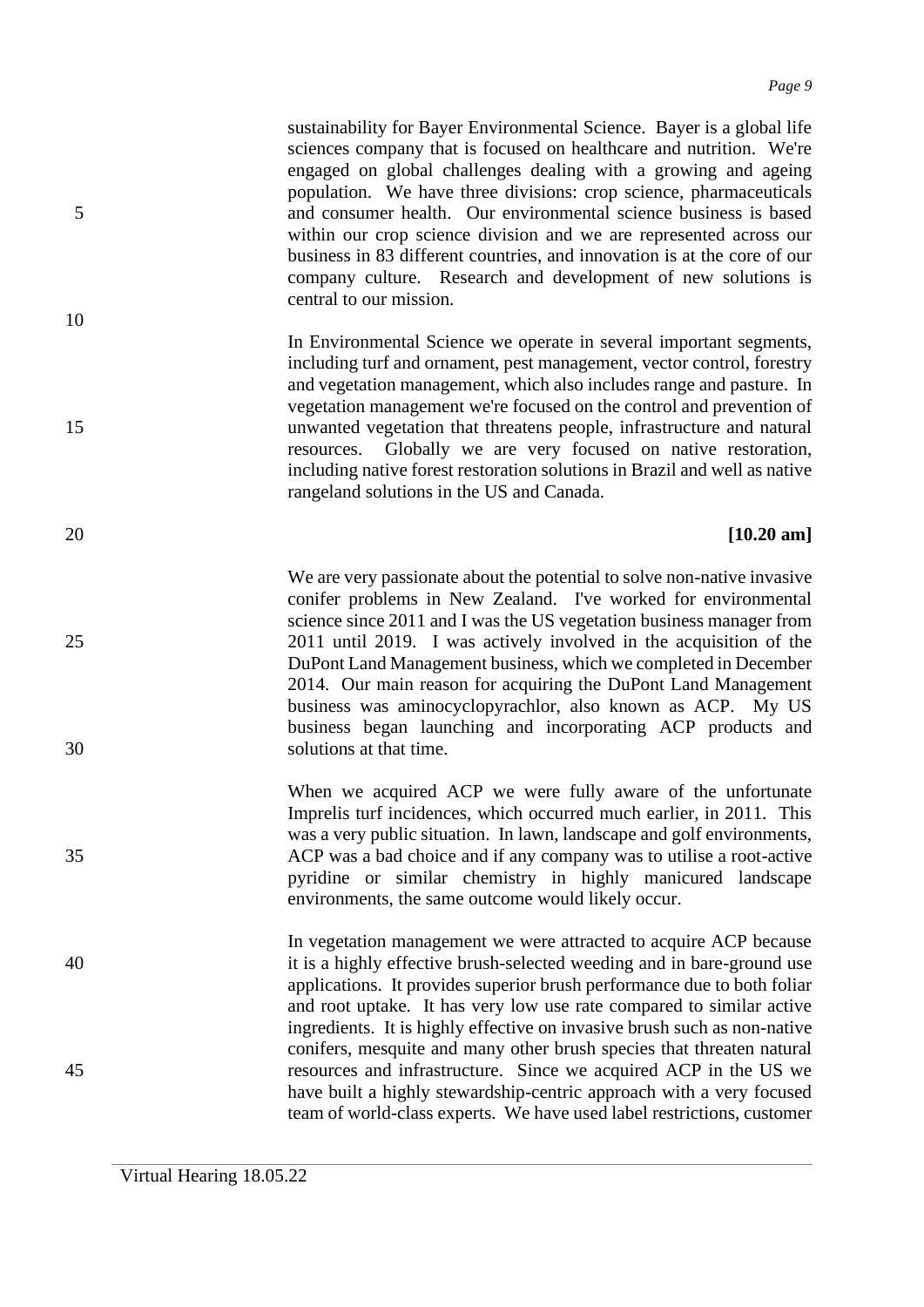education and customer communications to keep the product in safeuse environments.

Since we began selling, marketing and supporting ACP in the US 5 market in 2015, which is seven years ago, we have not had any major stewardship incidences and we have continued to thoughtfully expand the use of ACP, starting with industrial vegetation management but then into rangeland brush. We have additional desires to expand ACP use to tackle some of the biggest invasion non-native plant problems 10 that re threatening our rich biodiverse landscapes. Today we are now using ACP to restore Canadian rangelands in collaboration with conservation-focused partners, with similar highly effective results.

We are really excited to be in this position to play a role in helping you 15 protect your rich New Zealand ecosystems and heritage. From the US I want to thank you again for allowing me the time to talk. At this point I will hand it over to Paul.

> Australia and New Zealand. I want to talk to you guys now a little bit about the economic impact of invasive species on ecosystems in New

> In a 2021 report, which was titled the Review of Weed Management Programmes in Regional Pest Management Plans, it was found from a survey of approximately 16 councils across the country that they spent upwards of 80 per cent of their total weed control budget on controlling

> DOC lists 328 environmental weeds targeted for management on the Department of Conservation estate. This is a significant problem and highlights the extent and economic impact of invasive weeds in New

### PAUL CRACK PRESENTING

Zealand.

Zealand.

- 20 MR CRACK: Thanks. Paul Crack, segment manager for vegetation management in
- 25
- 
- 30 weeds that were affecting biodiversity only. Clayson Howell from

35

Planted in the right place, introduced trees such as pines and firs can provide timber, store carbon, decrease erosion and provide shelter and shade for stock but in the wrong place these trees can become a major threat to New Zealand's ecosystems, land and farms. Conifer seeds can 40 be blown many kilometres by wind and have spread into areas such as farmland, the high country, including above the native bush line, and public conservation land. Seedlings quickly infest an area and if they aren't removed can grow into dense, impenetrable wilding conifer forests. They often grown in mixed species groups and the timber has 45 either minimal or no value or cost far too much to remove because of access problems and density.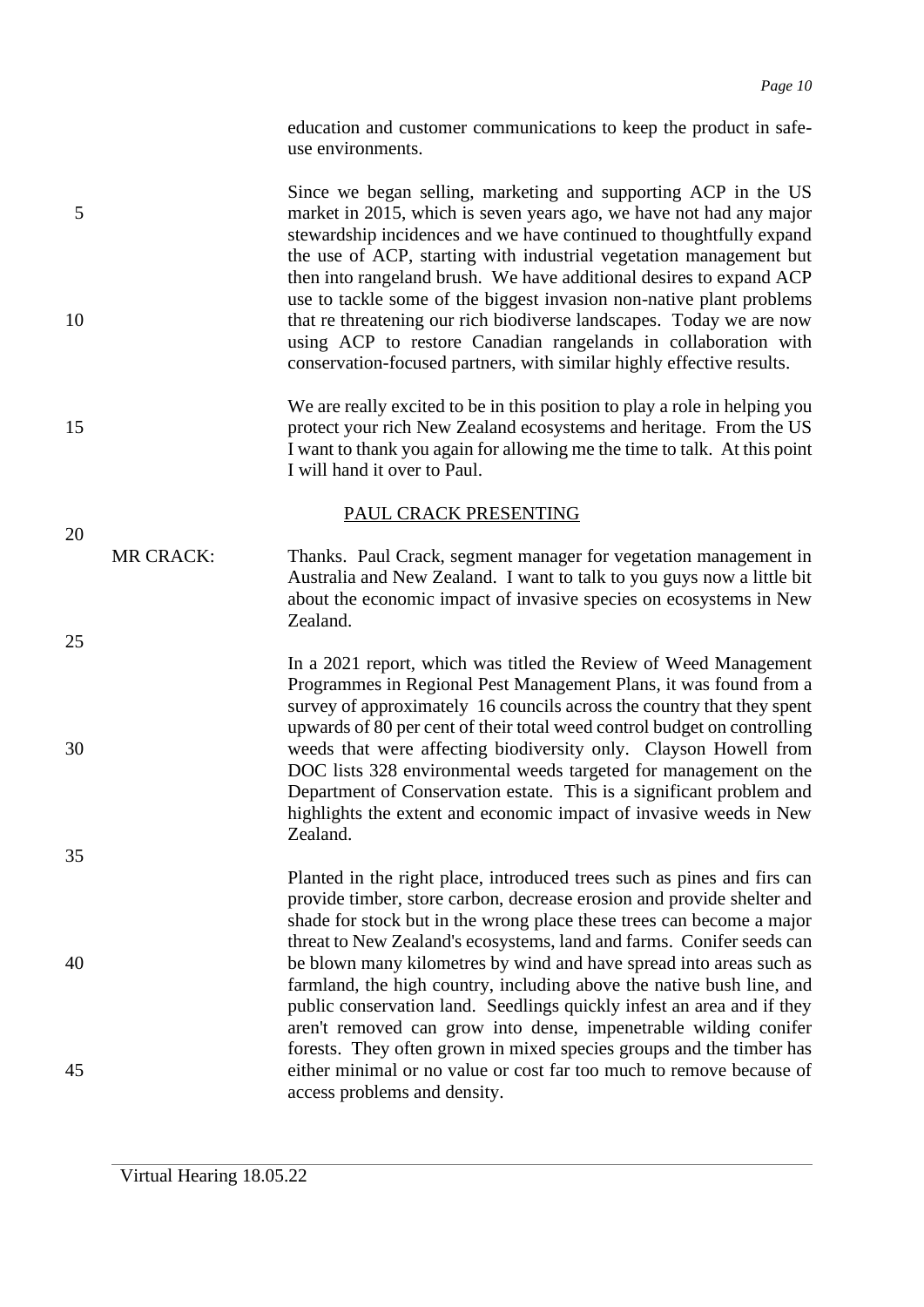By the early 2000s many individuals and groups saw the spread of wilding seedlings from conifer plantings as a serious problem and by 2016 this spread had affected almost 2 million hectares in New Zealand.

### **[10.25 am]**

A 2018 report by the local research group, Sapere, found that the impact of wilding conifers to the New Zealand economy to be far 10 greater than first thought. The total impact was estimated to reach approximately \$5.3 billion over the long term, if nothing was done to control wilding conifers. However a cost benefit ratio of 38 to 1 was identified with an overall positive impact of NZ\$6.5 billion with an intermediate control approach.

Large stands of conifers have the effect of reducing and stopping surface water run-off as well as extracting high volumes of groundwater and reducing aquifer recharge in water-sensitive catchments. Where pasture land becomes covered in wilding conifers 20 this reduction in annual water yield has been shown to range upwards of 80 per cent. With lower river flows and less aquifer recharge the impact on the economy through the loss of agricultural production accounts for almost two-thirds of the total estimated impact. Hydroelectric power generation accounts for approximately 57 per cent 25 of all power produced in New Zealand; a reduced water flow in the river systems has significant impacts on this and puts increased pressure on other sources of power generation.

Wilding conifer forests don't have firebreaks or easy water access and 30 this makes fires difficult to manage and can quickly spread into neighbouring areas. It can even be a big challenge just accessing the remote alpine areas that conifers often colonise. The estimated impacts to the community and environment from bushfires is to be approximately NZ\$654 million and up to \$3 million in losses of jobs 35 and earnings.

These trees can quickly colonise and change ecosystems where there is no native forest. This can be above the bush line, in mineral belts and in tussock grasslands, and once there they out-compete other species. 40 Some of their effects include forming a closed canopy of shade and acidifying the soil and evicting native plant and animal species. But overall the biggest impact that they do have is changing the distinctive look and conservation values of the landscape.

45 That's my piece on the economic impacts and I'll hand over to Margaret Fitzgerald now to talk about Method.

5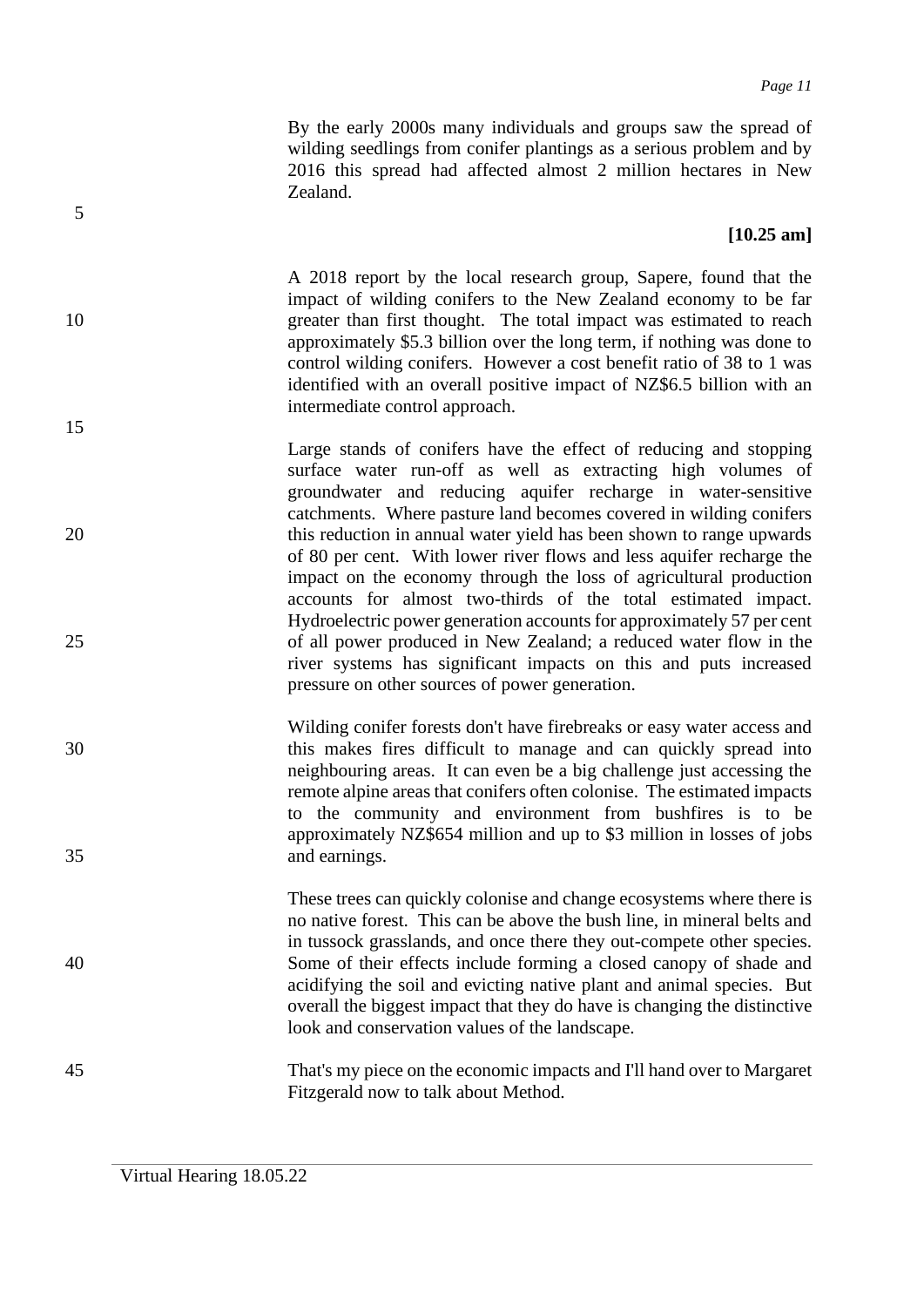### MARGARET FITZGERALD PRESENTING

| 5        | <b>MS FITZGERALD:</b> | Thank you, Paul. I'm just going to give a brief profile of the product<br>Method. Method is a soluble concentrated formulation which contains<br>240 grams per litre of aminocyclopyrachlor. The product is a water-<br>based formulation.                                                                                                                                                                                                            |
|----------|-----------------------|-------------------------------------------------------------------------------------------------------------------------------------------------------------------------------------------------------------------------------------------------------------------------------------------------------------------------------------------------------------------------------------------------------------------------------------------------------|
| 10       |                       | Aminocyclopyrachlor was first registered by DuPont in the USA in<br>2010. As Matt has explained, the active ingredient was licensed to<br>Bayer in 2014 in North America, Australia and New Zealand.<br>Aminocyclopyrachlor is a new active ingredient to New Zealand. It is<br>a systemic herbicide and acts as a synthetic auxin. The active is<br>herbicide group 4, which is the same group as other woody weed<br>herbicides, such as triclopyr. |
| 15<br>20 |                       | The proposed use in New Zealand is for vegetation management with<br>the focus on control of wilding conifers in natural areas. The photo<br>here shows the type of situation where wilding conifers can take over<br>the natural landscape.                                                                                                                                                                                                          |
| 25       |                       | The product has a very good safety profile for the end user. The<br>product is exempt from poison scheduling in Australia due to its low<br>toxicity and is not classified as a hazardous substance by WorkSafe in<br>New Zealand. The classification proposed for the product in New<br>Zealand is hazardous to soil organisms.                                                                                                                      |
| 30       |                       | In terms of global registration status. As mentioned, the product is<br>registered in the USA and Canada as the solo product method, which<br>contains aminocyclopyrachlor alone, and also there are various<br>mixtures which have been developed for vegetation management. In<br>Australia we applied for registration of Method in November 2020 and<br>the due date for finalisation of that registration is July this year.                     |
| 35       |                       | What we are requesting in terms of a label; we are requesting use of<br>Method for use in conservation land, parks and unimproved pasture for<br>control of wilding conifers by aerial or ground application and for<br>control of other invasive woody and broadleaf weeds by ground<br>individual plant treatment. We are requesting a maximum broadcast<br>rate of 1.3 litres per hectare or 312 grams of active per hectare.                      |
| 40<br>45 |                       | Use of the product on industrial sites such as along roadways, railways<br>and utility rights of way was also proposed in our application however<br>it is not a key area of focus and we have proposed a label amendment<br>to the EPA to remove this use pattern.                                                                                                                                                                                   |
|          |                       | $[10.30 \text{ am}]$                                                                                                                                                                                                                                                                                                                                                                                                                                  |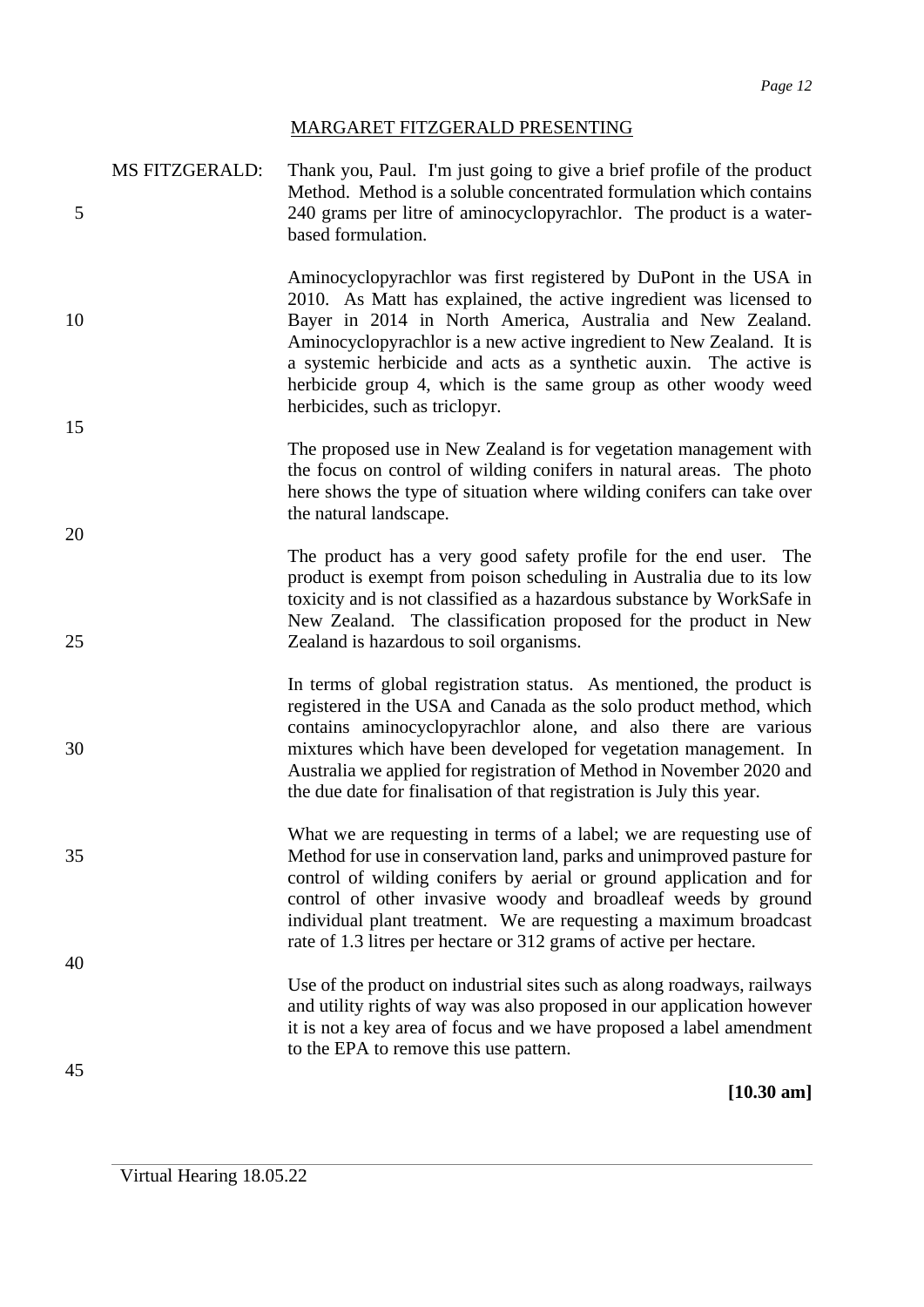For best results on wilding conifers we recommend use of methylated seed oil spray adjuvant to improve penetration of the spray.

- As Matt mentioned, Bayer has a stewardship-centric approach and 5 there will be product stewardship measures as well as appropriate labelling to establish safe use.
- In relation to protection of pollinators, it was noted in the EPA Staff Report that acute risks are below the level of concern. No chronic data 10 was provided but given the nature of the substance, being a herbicide, one application only, and with proposed control to limit application to plants not in flower, it is estimated that the risks of the substance, including use with surfactants will be limited.
- 15 So there will be an additional bee protection and pollinated protection wording on the label and also a preapplication assessment of the treatment area for broadcast applications has been recommended to mitigate risks to non-target arthropods. If you have a buffer and exclusion zone an application direction will protect sensitive species.
	- So with that I'll hand back to Paul to go through some of the benefits offered by Method. Thanks, Paul.

### PAUL CRACK PRESENTING

- MR CRACK: Thanks, Margaret. As Margaret said, Method brings a new molecule to the invasive weeds fight in New Zealand and it offers excellent broad spectrum weed control at a very much reduced rate to current standards. At the 1.3 litre per hectare rate that we've proposed, it is 312 grams of 30 active ingredient per hectare. So when compared to the current standards where upwards of 25 kilograms of active ingredient is commonly used, this is a massive reduction in herbicide required to do the same job. Not only is this an advantage from the environmental impact point of view, it also offers a significant gain in efficiency and 35 handling when compared to current practices.
	- We've been collaborating with local DOC authorities and the MPI for a number of years now and have established many trials in wilding conifers, of which Jyri will shortly detail.
- These trials include foliar and basal IPT treatments and the trials have shown excellent selectivity by killing off the target plants and allowing native grasses and tussocks beneath these trees to be released. As you can see in that image on the photo there's quite a lot of grasses and 45 things coming up underneath those treated trees.

20

25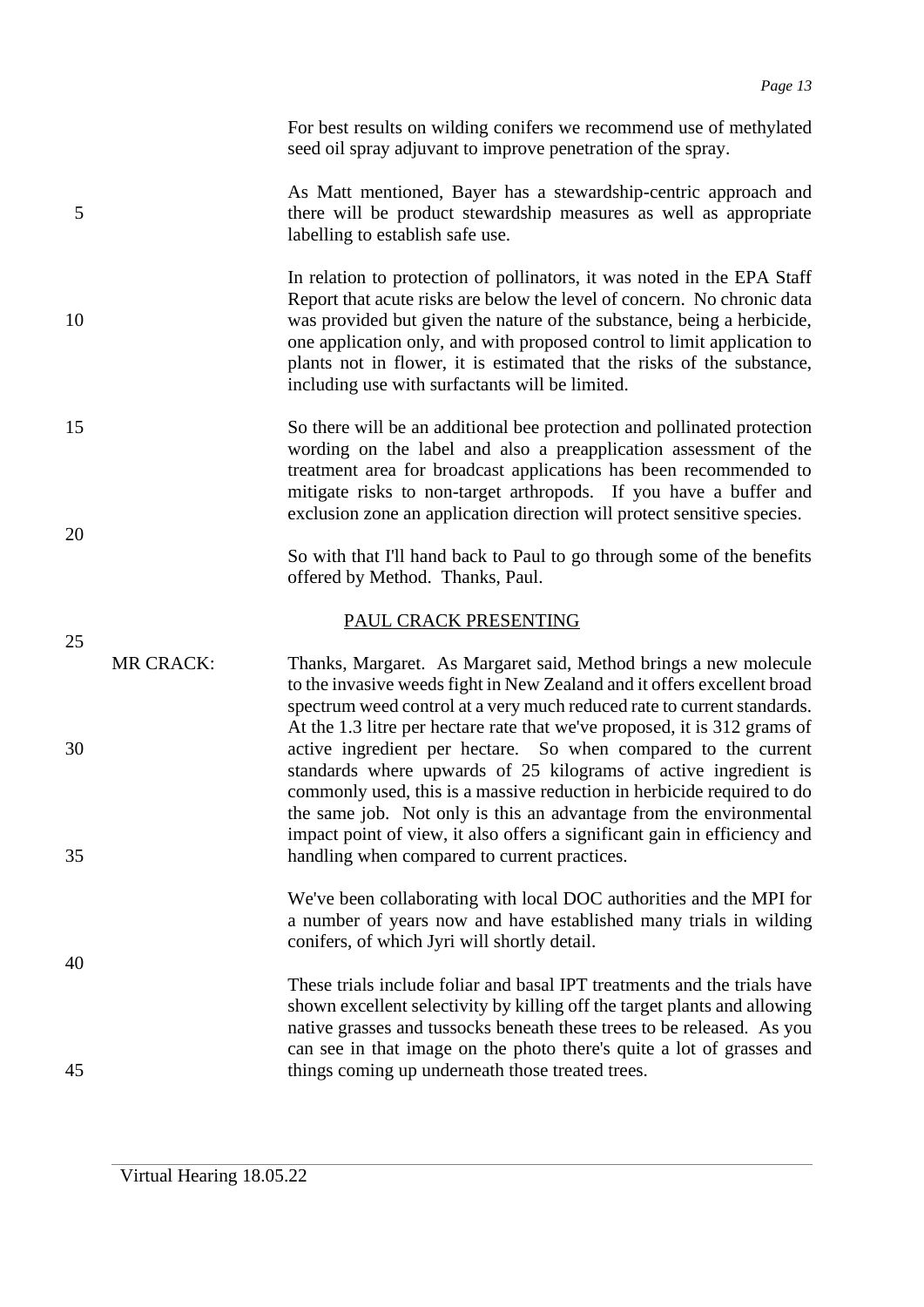In addition to these wilding trials, we have also conducted efficacy work on other woody weeds like gorse and broom, etc, which have all shown excellent results so far.

| 5        |                   | Some other important weed species which have significant impacts<br>include blackberry, which left unchecked can become a major weed<br>spreading easily, forming dense impenetrable thickets, commonly<br>spread by birds. It smothers most low-growing species, inhibiting the                                                                                                                                                                    |
|----------|-------------------|-----------------------------------------------------------------------------------------------------------------------------------------------------------------------------------------------------------------------------------------------------------------------------------------------------------------------------------------------------------------------------------------------------------------------------------------------------|
| 10       |                   | establishment of native plant seedlings. Gorse and broom are another<br>very important invasive weed species to New Zealand and are very<br>widespread and scattered across land throughout all of New Zealand.<br>Both of these plants can form dense stands that prevent stock from<br>grazing these invested areas, prevent the germination of native plants<br>and provide protection for vermin.                                               |
| 15       |                   |                                                                                                                                                                                                                                                                                                                                                                                                                                                     |
|          |                   | Seeds of these weeds may survive in the soil for more than 50 years<br>and gorse, broom and blackberry are significant agricultural pests but<br>can also cause problems in conservation land, forestry, braided rivers<br>and protected natural areas.                                                                                                                                                                                             |
| 20<br>25 |                   | So to conclude, the potential benefits from the proposed use of Method<br>in land management programmes to control invasive weed species are<br>significant. Method is a water-based formulation, has a favourable<br>toxicity profile and is used at significantly lower rates when compared<br>to other chemical treatment options currently available.                                                                                           |
|          |                   | That's just a brief summary of the benefits that we see for Method to<br>New Zealand and I'll hand back to Jyri now to talk about some of the<br>trial results.                                                                                                                                                                                                                                                                                     |
| 30       |                   | <u>JYRI KAAPRO PRESENTING</u>                                                                                                                                                                                                                                                                                                                                                                                                                       |
| 35       | <b>MR KAAPRO:</b> | Thanks, Paul. This is Jyri Kaapro. Can I have the next slide please?<br>So to date, we've done trials in New Zealand with Method since 2018.<br>These trials have been conducted by the Department of Conservation<br>as well as independent commercial contractors. Our first trial started -<br>the first trial that you can see on the screen now, on Pinus contorta, on<br>the South Island - we applied the product during the summer of 2018. |
| 40       |                   | In the photograph you can see November 2019.                                                                                                                                                                                                                                                                                                                                                                                                        |
|          |                   | $[10.35 \text{ am}]$                                                                                                                                                                                                                                                                                                                                                                                                                                |
| 45       |                   | This was foliar application, with Method applied at 1.35 litres a hectare,<br>and as you'll see in the pine examples as well, we're incorporating<br>Method, methylated seed oil. As an adjuvant, the product used in this<br>case was a product called Hasten, and you can see the dead foliar lower<br>limbs on the pine tree there and surrounded by grasses, which have<br>come in over that period between the application and the photograph. |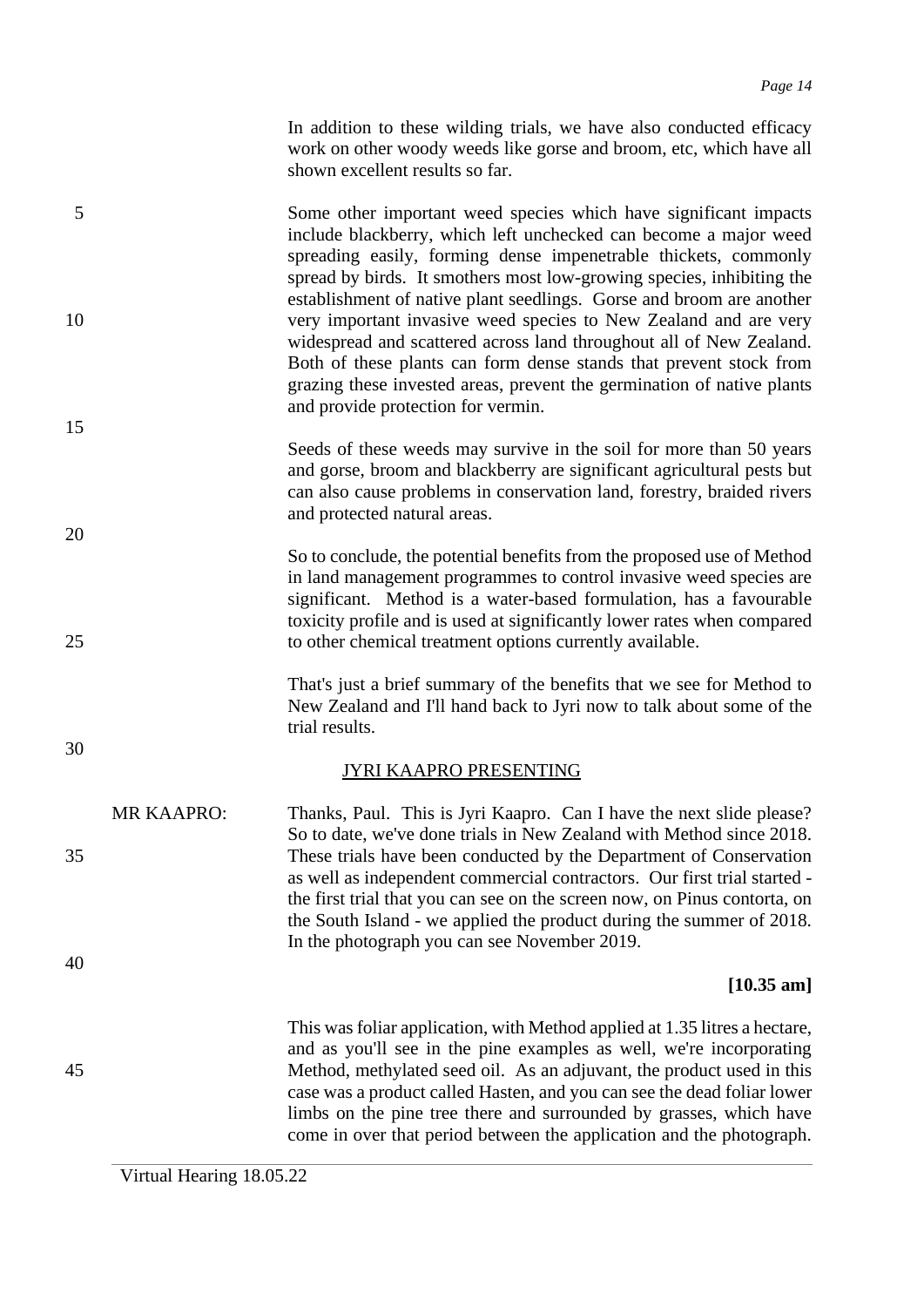Obviously at the start of the trial there was no grasses present due to the competition from the pine trees.

- Next slide please. This trial was conducted on the North Island with 5 an application in 2018 and the photograph taken approximately 14 months later. This is a basal bark application of Method and again it's the concentration there, 10 per cent Method with 10 per cent methylated seed oil mixed in water. You can see the surrounding vegetation isn't affected. We have species like turpentine bush, coral 10 lichen and silver tussock present at this site.
- In this trial conducted in 2018, Method was applied as a foliar application. You can see a dead pine tree in the middle of the photograph there. Again, the mix was the same as in the previous slide 15 and the tree was treated with approximately 250 ml of solution and again the surrounding vegetation wasn't affected and the similar species to the previous side, and in the background you can see a commercial pine plantation, approximately 50 metres away, and there was no affects observed on any other pine trees in that plantation/
- We've also done Pine Wilding trials in Australia, this time on Pinus radiata, so a different species. This trial here was a foliar treatment done in 2018 and the three photographs represent three different times over the course of the trial. The first one in the top left-hand corner 25 was at one-month application where you start to see the treatment effects occurring. In the top right-hand corner at five months after application and in the bottom left-hand corner at 11 months we had dead trees, which were falling over. Method was applied at a concentration of 500 ml in 100 litres of water and again with a 30 methylated seed oil.
- The other two weeds, which we have done trial work on in New Zealand have been gorse and broom. I'm showing you a couple of examples from Australian trials. Both of these trials were done in 35 Tasmania, so a similar climate to many areas of New Zealand. In this photograph you can see here the gorse trial was sprayed in February 2017 with photographs taken approximately six months later. A foliar application and we used a whole range of rates from 300 up to 750 ml in 100 litres of water using methylated seed oil again. Like in 40 New Zealand, we're getting sort of 95 per cent, 100 per cent control on gorse. On the left-hand side of that photograph you can see some untreated plants.
- The final trial is a broom trial, again done in Tasmania. But the results 45 are virtually identical to our New Zealand trials. In this trial Method is applied in March 2019, photograph taken 12 months later. The particular tree I'm showing you in the right-hand photograph was treated at 500 ml per 100 litres of water and we're getting 100 per cent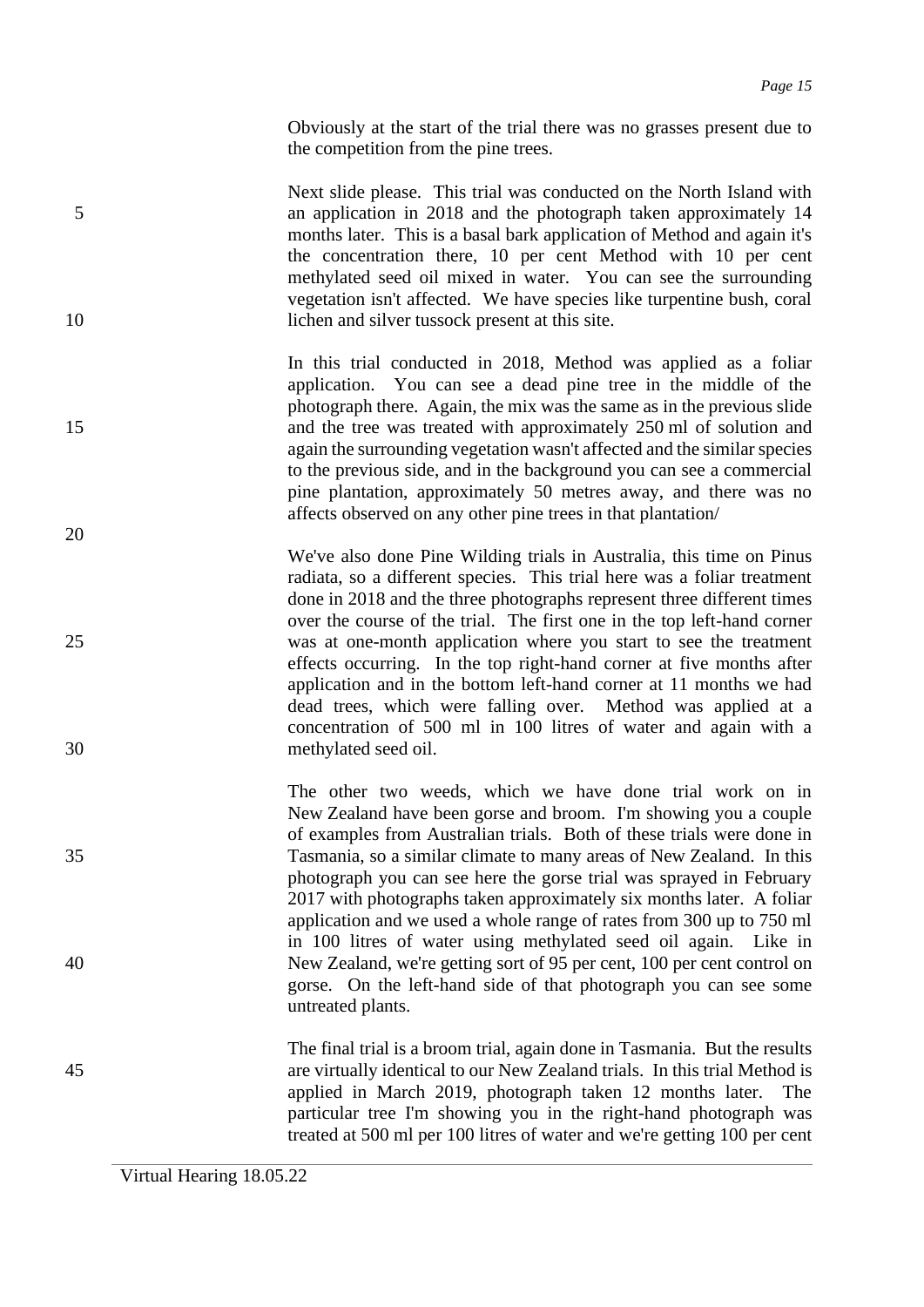control on broom species. This is English broom or Scotch broom, common pest species in both countries.

5

25

With that, I will hand back to Margaret. Thank you.

### **[10.40 am]**

- MS FITZGERALD: Thanks, Jyri. So to summarise our presentation, wilding conifers and other invasive species are changing the ecological and visual character 10 of the New Zealand landscape and their management is important. Method will bring significant benefits to the management of wilding conifers. The product is used at a low application rate relative to current options, it has a favourable toxicology profile. Environmental risks can be managed. With some individual plant treatments it is 15 negligible. Risks from broadcast application methods can be managed by the proposed controls, labelling and stewardship. The Māori impact assessment was supportive of its use. So we respectfully request approval of this application.
- 20 Just before finishing, I realise that I forgot to ask Sekove to introduce us at the beginning. I am very sorry about that. Sekove, I don't know if you would like to say something now?
	- MR TINALEVU: No, I think it's okay, Margaret.
	- MS FITZGERALD: Okay, sorry about that. Thank you.
- CHAIR: Thank you, Margaret and team for that presentation. That has been comprehensive and pretty much on time. So first of all I'll hand over 30 to Dr Byrom for any questions from you please, Andrea.

### **QUESTIONS**

- DR BYROM: Okay, thank you very much for the presentation, team, and for the 35 comprehensive material that was provided to us. It's very much appreciated. I had a couple of questions about the gorse and broom. There's a potential recommendation in the material we've been provided around not applying this product when gorse and broom are flowering to mitigate impacts on honey bees in particular. However, I 40 would have thought that the growing season is quite long for those particular plants and that the potential for mitigating those impacts would be difficult. I just wondered if you had any comment on that.
- The other comment I noticed in your presentation just now is that you 45 mention that seeds of those plants can survive for up to 50 years in the soil. So I guess the question is what about re-emergence and, given the issues that we are potentially looking at around persistence in soil, I guess you're sort of hoping that that will mitigate any of the re-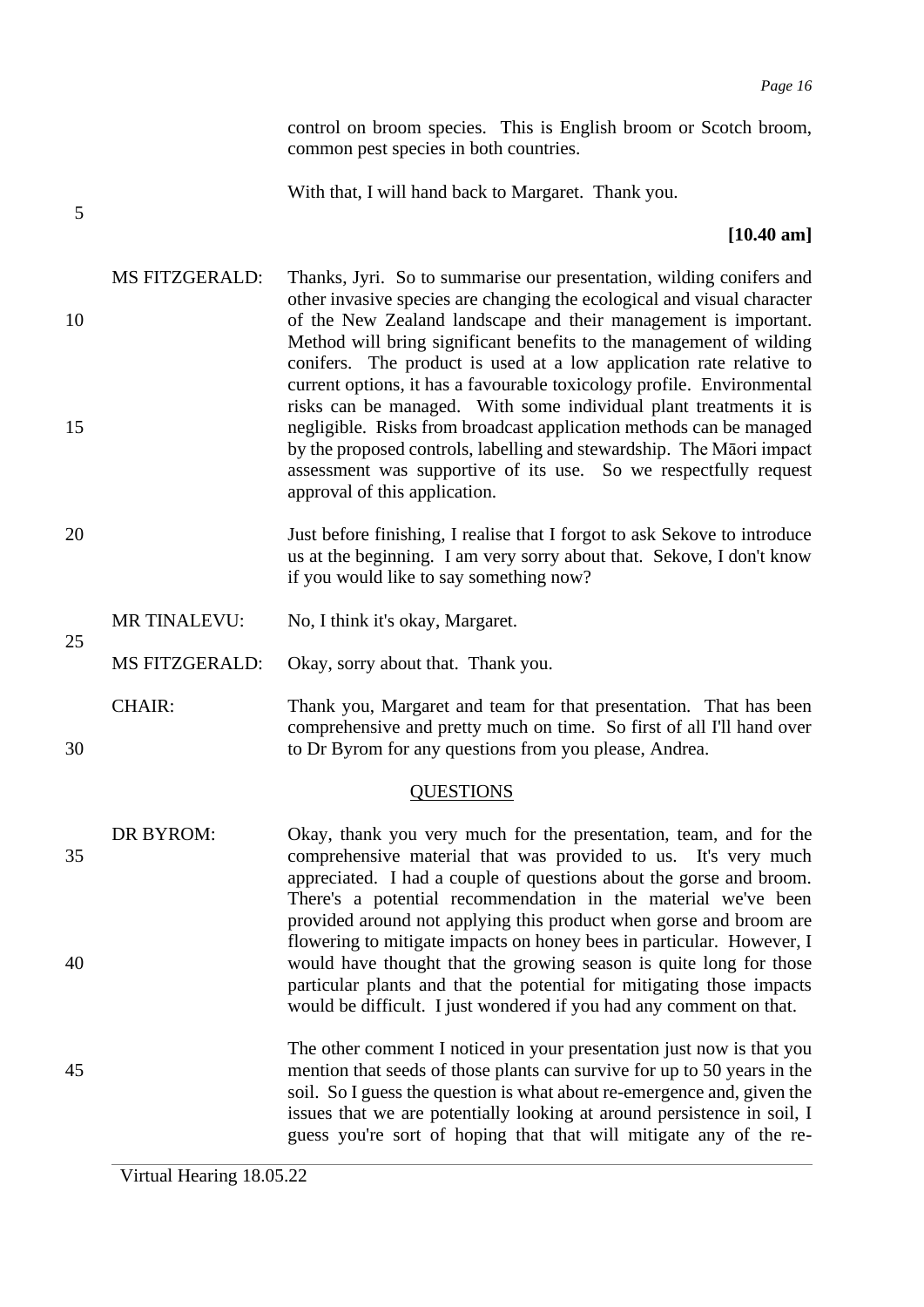|          |                       | emergence issues. But, on the other hand, we are then dealing with<br>potential impacts on non-target species. So I just wonder if you could<br>address those gorse and broom questions together as a sort of package.                                                                                                                                                                                                                              |
|----------|-----------------------|-----------------------------------------------------------------------------------------------------------------------------------------------------------------------------------------------------------------------------------------------------------------------------------------------------------------------------------------------------------------------------------------------------------------------------------------------------|
| 5        |                       | I have a couple of other questions, Mr Chair, if there is time.                                                                                                                                                                                                                                                                                                                                                                                     |
|          | <b>CHAIR:</b>         | Sure.                                                                                                                                                                                                                                                                                                                                                                                                                                               |
| 10       | <b>MS FITZGERALD:</b> | Jyri, would you like to comment on that with the gorse and broom?                                                                                                                                                                                                                                                                                                                                                                                   |
|          | <b>MR KAAPRO:</b>     | I guess our attempt with the label is to allow for application of these<br>species outside the period of flowering and, as you have said, the<br>window can be quite long. So we've got the opportunity before and<br>after flowering.                                                                                                                                                                                                              |
| 15<br>20 |                       | With regard to the residual effect, obviously, as current practices are,<br>the gorse will keep reappearing. So we've got this ongoing problem of<br>new plants coming. So it does require a whole integrated approach to<br>manage that seed bank now and the same will be with Method. We can<br>get some residual control but being species with that hard coat and such<br>a long life in the soil, the plants will certainly keep coming back. |
| 25       | <b>DR BYROM:</b>      | Okay, thank you. Then just a quick follow-up on the Tasmanian gorse<br>and broom trials. I noticed there was several months or up to a year<br>and then going back and reassessment. But I just wondered if there's<br>even more-recent reassessments or photos taken on those spot trials,<br>particularly that gorse one. I was quite curious to know whether there's<br>any more-recent information on the state of play in those sites now?     |
| 30       | <b>MR KAAPRO:</b>     | No, we concluded those trials at 12 months.<br>I haven't got any<br>information after 12 months.                                                                                                                                                                                                                                                                                                                                                    |
| 35       | <b>DR BYROM:</b>      | Okay, so we don't have any information after 12 months for those two<br>gorse and broom species in particular?                                                                                                                                                                                                                                                                                                                                      |
|          |                       | $[10.45 \text{ am}]$                                                                                                                                                                                                                                                                                                                                                                                                                                |
|          | <b>MR KAAPRO:</b>     | Not on those two trials, no.                                                                                                                                                                                                                                                                                                                                                                                                                        |
| 40       | DR BYROM:             | Okay, thank you. With the Twizel trial, just going on to wilding<br>conifers, with the Twizel trial did you observe any re-emergence of<br>native species? Was there a plant assessment done under the dead<br>canopy there?                                                                                                                                                                                                                        |
| 45       | <b>MR KAAPRO:</b>     | Margaret, you might help me here. We did go back and look at the<br>species. I don't recall if there was a comprehensive list made of the<br>species, which were appearing. There was certainly a lot of grasses. I<br>don't recall if there was any other species coming back at those sites.                                                                                                                                                      |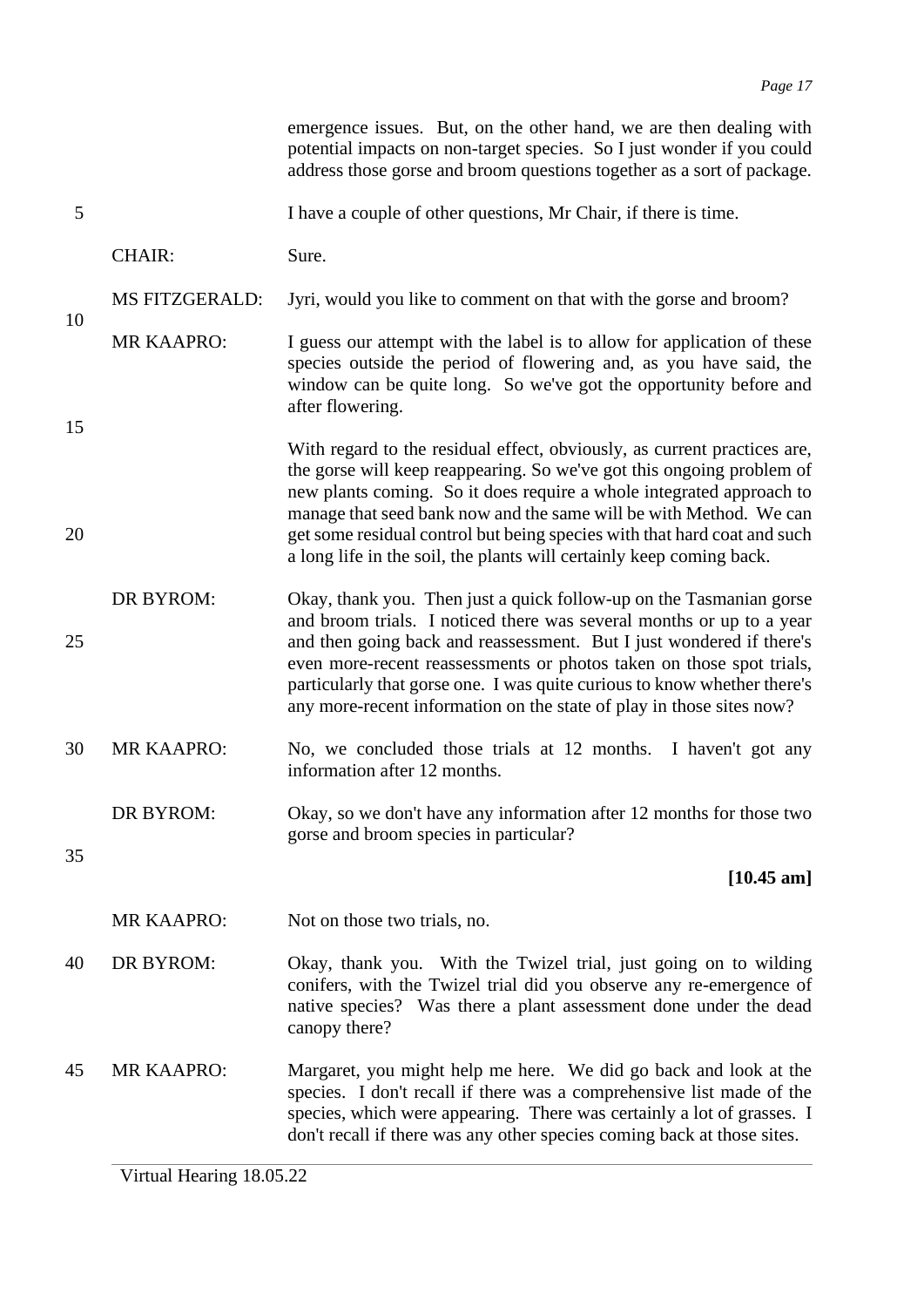|    | <b>MS FITZGERALD:</b> | Yes, I can't recall. I think we did provide information to the EPA<br>during the evaluation on the non-target species. I can't recall if we went<br>back into that site or not.                                                                                                                                                                                                 |
|----|-----------------------|---------------------------------------------------------------------------------------------------------------------------------------------------------------------------------------------------------------------------------------------------------------------------------------------------------------------------------------------------------------------------------|
| 5  | DR BYROM:             | Okay, thank you, I'll leave it there, Mr Chair, unless anything else<br>comes up in the discussion. Thank you.                                                                                                                                                                                                                                                                  |
|    | <b>CHAIR:</b>         | Great, thanks, Andrea. Dr Tredwell?                                                                                                                                                                                                                                                                                                                                             |
| 10 | DR TREDWELL:          | Thank you, Derek. Andrea's already covered one of the queries I had<br>about re-emergence. Just on the trials that were conducted, I've got a<br>couple of extra questions. One, I'd be interested if we could be advised                                                                                                                                                       |
| 15 |                       | on what methods of application were used, is it spot spraying, is it aerial<br>spraying, what sort of trials were carried out with the different spraying<br>techniques?                                                                                                                                                                                                        |
| 20 |                       | The other question I had relating to this is from experience. Which of<br>the methodologies used for applying the herbicide are considered to be<br>the most efficacious in terms of results, given that we are talking about<br>anything from spot spraying to aerial spraying?                                                                                                |
| 25 | <b>MR KAAPRO:</b>     | So we've done trial work with foliar applications, both by ground, so<br>like a knapsack application on scattered trees, like you can see in the<br>background in the photograph behind me, as well as basal bark<br>applications by ground on those. We've done aerial work, such as<br>drone work, on scattered trees.                                                        |
| 30 |                       | In terms of the best method, the best technique with Method, the foliar<br>application certainly seems to work best. Basal bark applications, once<br>we get into larger trees and we get that thick bark, the penetration<br>through the bark becomes quite difficult. So certainly on younger trees<br>we don't have any problem. We've done a lot of work on other weed      |
| 35 |                       | species around the world with things like injection and that seemed to<br>work quite well, so putting a product into the trunk of a tree. That's<br>certainly something down the track to look at with the conifer species.<br>But general foliar uptake certainly is giving us the best results on the<br>species we're looking at.                                            |
| 40 | DR TREDWELL:          | Okay, thank you. One last query, just on the frequency of application,<br>and I confess I could have missed it, I have seen the information on the<br>rates but what are we looking at in terms of frequency of application?<br>Is it annually? I noticed information suggesting, I think, in the States<br>it is once every three years, is that something to be considered or |
| 45 |                       | discussed with the information that you are presenting or using to<br>support the use of the product?                                                                                                                                                                                                                                                                           |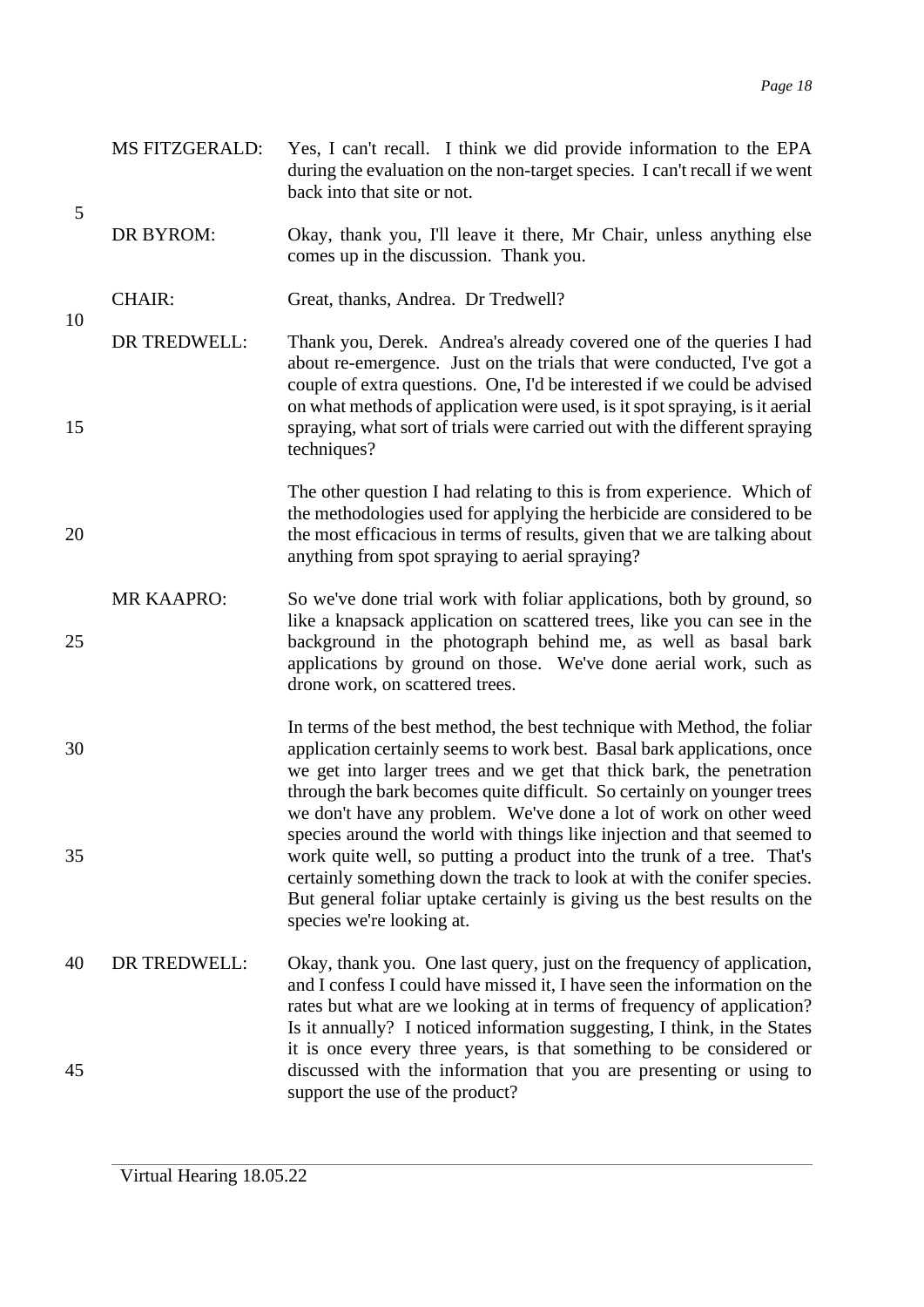|   | <b>MR KAAPRO:</b> | We're looking at a single application in most cases. If you are getting    |
|---|-------------------|----------------------------------------------------------------------------|
|   |                   | species where you get regrowth then there might be a need to come          |
|   |                   | back and redo it at some time. I don't know if Matt's got any comment      |
|   |                   | on that, on the US situation, but we are really looking at one application |
| 5 |                   | for control.                                                               |

- MR NESPECA: Brush application in general when we are looking at good effective brush applications, it is always the desire to find a way to be able to treat and get effective results in the single application, with rooted 10 woody plants, whether it is in a utility scenarios or in the natural areas that is always the objective certainly when you have individual plants that you are targeting and trying to control those at the root level to be able to release native vegetation. Again, single application is always the desired objective.
	- DR TREDWELL: Okay, thank you. That is all from me, thank you very much.

CHAIR: Thanks, Stephen. Just following up on that -- well, I guess the integrated control of a number of pretty intractable weed problems that 20 we have been talking about, are you envisaging that there would be ongoing trial work conducted by yourselves or with DOC or MPI or users in general?

### **[10.50 am]**

I am just wondering what your thoughts are at this stage on that? Assuming, of course, that the product is approved.

- MR KAAPRO: Yes, without a doubt, trial work on this never stops, there is always 30 new application techniques, new situations, new combinations with new products that are coming out, new equipment and so forth, new species to be controlled. No, there will be a long trial programme that will commence.
- 35 CHAIR: Thank you. Just one specific question I picked up with all the material that came in, a proposal that says that for aerial application something along the lines of to apply at a height no greater than 3 metres unless aircraft safety was a concern. I wondered what the purpose of that statement was really, given that certainly on anything but flat ground 40 that would seem to be way too low for aircraft to be applying the product.
- MR CRACK: I think I can potentially answer that one, Jyri. We took guidance from the wilding conifer best practice guide, so the one that is developed by 45 the Ministry of Primary Industries. They put out an annual best practice guide for the application of pesticides to the wilding conifers and within that guideline it sets their recommendations so we stuck with the local recommendation on that.

15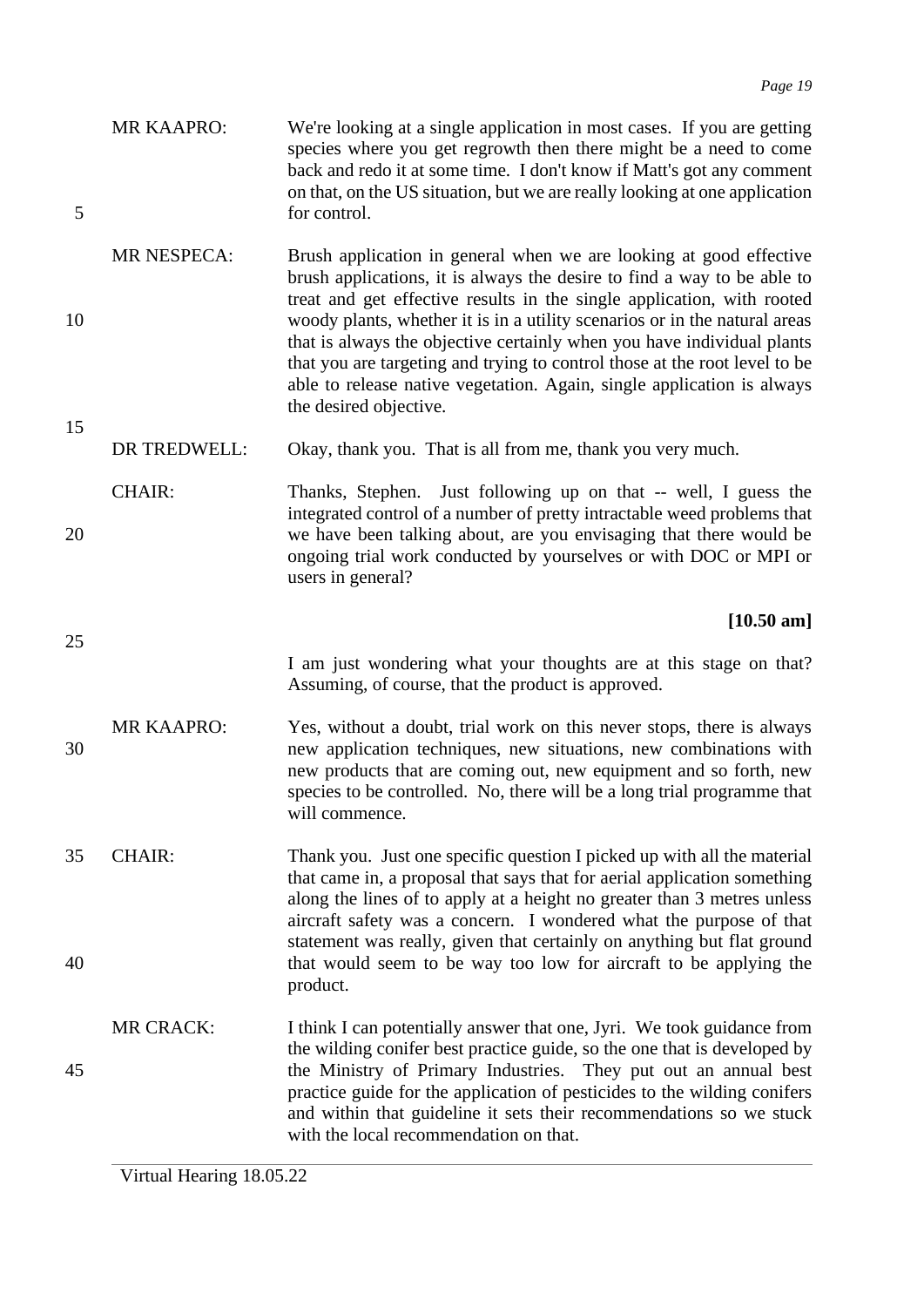|         | <b>CHAIR:</b>         | Okay, that's good to know where it came from. Any comment on<br>whether it really does apply? Is it going to be used widely then?                                                                                                                                                                                                                                                                                                                       |
|---------|-----------------------|---------------------------------------------------------------------------------------------------------------------------------------------------------------------------------------------------------------------------------------------------------------------------------------------------------------------------------------------------------------------------------------------------------------------------------------------------------|
| 5<br>10 | <b>MR CRACK:</b>      | I think in the image that Jyri has behind him and in other sites that we<br>have had it, it is relatively flat. It is really quite practical to do and<br>granted in some extremely hilly areas and rough terrain it might not be<br>so practical or safe and hence the disclaimer on that that said only if it<br>was practical or safe to do so. It is really about mitigating drift. The<br>closer it is to the canopy the less drift risk there is. |
| 15      | <b>CHAIR:</b>         | Yes, I appreciate the intent. I guess it was the aim being so low and the<br>letter applied it almost said it was of doubtful benefit to say. But, okay,<br>you have clarified where it came from anyway.                                                                                                                                                                                                                                               |
|         |                       | Moving right along, can we hand over to the EPA team for questions,<br>please?                                                                                                                                                                                                                                                                                                                                                                          |
| 20      | <b>MR LAPAGE:</b>     | No questions from this room. I don't know, Mike or Laura, if you have<br>any questions?                                                                                                                                                                                                                                                                                                                                                                 |
|         | <b>MR BERARDOZZI:</b> | No, no questions, thank you.                                                                                                                                                                                                                                                                                                                                                                                                                            |
|         | DR SUDDABY:           | None of me either, thank you.                                                                                                                                                                                                                                                                                                                                                                                                                           |
| 25      | <b>CHAIR:</b>         | Okay, then submitters. Don, I think you are the only one we have<br>online at the moment.                                                                                                                                                                                                                                                                                                                                                               |
| 30      | <b>MR MACLEOD:</b>    | The first question I would like to ask, Mr Chairman, is the active<br>ingredient is active in the oximes in the plant and it stops the<br>elongation, as I understand it, at the root and at the growing tip. Have<br>the applicants tested for the active ingredient residues in nectar and<br>pollen on these plants that they've tested, they've trialled?                                                                                           |
| 35      | <b>MS FITZGERALD:</b> | I did follow up that question and, no, we don't have residues on nectar<br>and pollen.                                                                                                                                                                                                                                                                                                                                                                  |
|         | MR MACLEOD:           | So there has been testing that shows that?                                                                                                                                                                                                                                                                                                                                                                                                              |
| 40      | <b>MS FITZGERALD:</b> | No, sorry, I don't believe we have any data on that particular question.                                                                                                                                                                                                                                                                                                                                                                                |
|         | <b>MR MACLEOD:</b>    | So it is possible that the active ingredient could be in the nectar or<br>pollen of a plant sprayed?                                                                                                                                                                                                                                                                                                                                                    |
| 45      | <b>MS FITZGERALD:</b> | Yes, I guess it could be. Matt, do you have information on that?                                                                                                                                                                                                                                                                                                                                                                                        |
|         | <b>MR NESPECA:</b>    | No, I don't, I don't have information. I'm thinking about the nature of<br>application, that if an application was being made while a plant was not                                                                                                                                                                                                                                                                                                     |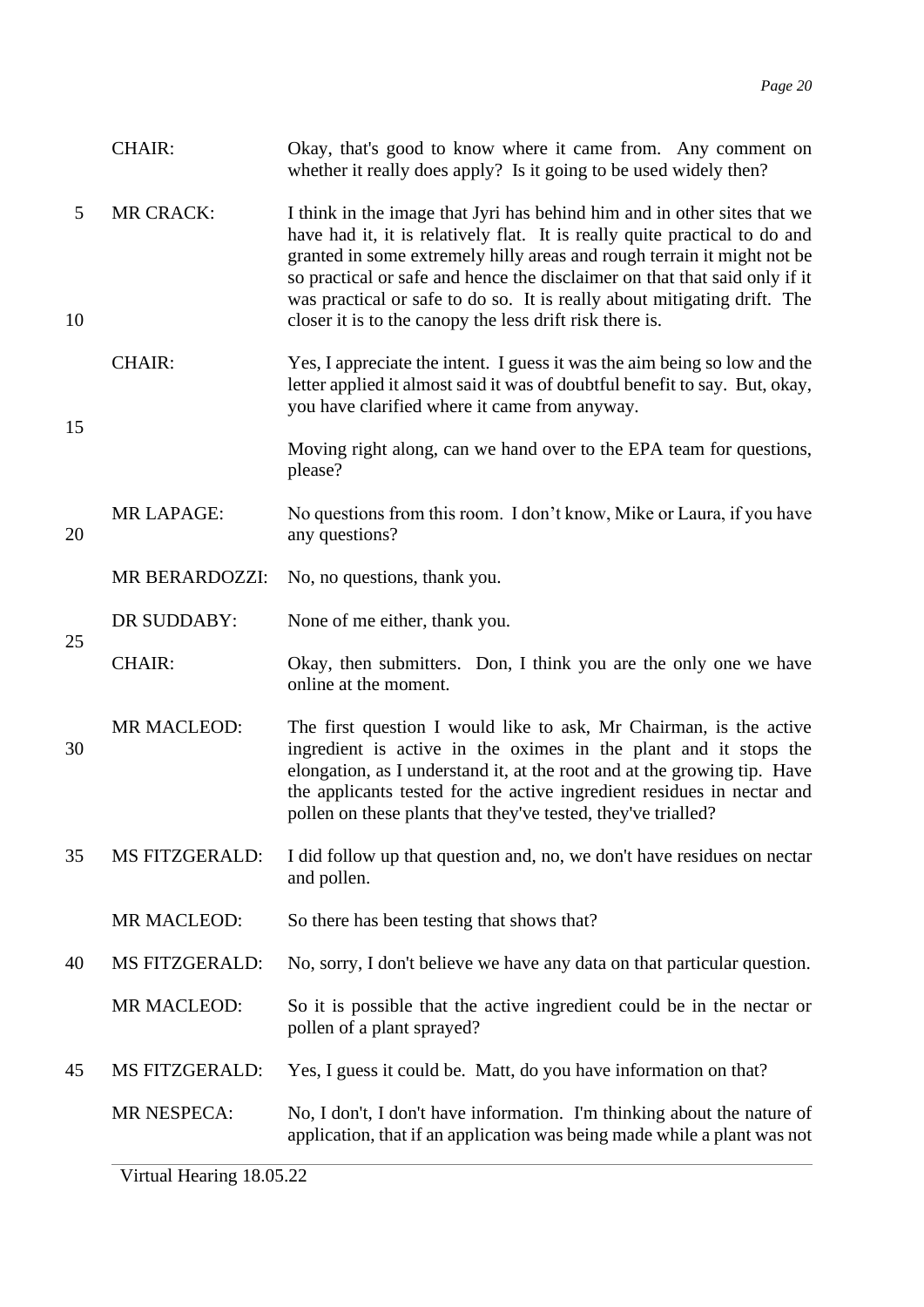flowering what the potential of the plant would have to then flower following an application.

### **[10.55 am]**

To me it is something that, just from a sequence space, if you are controlling an unwanted plant like Scotch broom or English broom or non-native conifers, that process of the plant declining happens fairly quickly over time so I don't see the flowering effect following 10 application unless Jyri or Paul can give some additional thoughts on that. It just doesn't seem like that would be a practical or a likely occurrence.

- MR MACLEOD: I noted that in the trial samples that you showed of broom and gorse 15 and pines, and there was radiata pine in Australia, the kill was a slow kill, that is it is five, seven, eight, nine months before you start to see results. I note that that might be possible -- does the plant stop its flowering and growth stage at application or is that a slower process within the plant to negate that going forward from date of spraying?
- MR KAAPRO: What we've seen -- it obviously varies depending on species. Sometimes we do get quite a quick kill with some species and especially once you are getting into the larger species it can be slow. I don't know if I've really noticed -- I would say that the plant generally 25 stops growing and we slowly see the development of the symptoms, but I can't be 100 per cent sure in every case whether the flowering is actually stopped as well.
- I don't know from your experience, Matt, whether you can confirm on 30 that? I would say that generally the plants stop growing once the active ingredient gets into the system of the plant.
- MR NESPECA: Yes, certainly with woody plants, you know that over time it's going to stop growing and those symptoms will show more and more. The 35 decline and the dieback will occur in some cases, especially with nonnative conifers, over time but the plant is not going to go into additional -- it tends to stop putting out any additional foliage. It tends to stop its active growth.
- 40 So I don't believe that it is common for flowering to occur, let's say, months after an application, it's usually those plants are in decline at that point.

### MR MACLEOD: The final question I have is I understand that you will not be registering 45 this product with MPI under the ACVM Act, is that correct?

MS FITZGERALD: We are going to look at that down the track but this application is for a non-grazing use only and we have had a class determination done by

5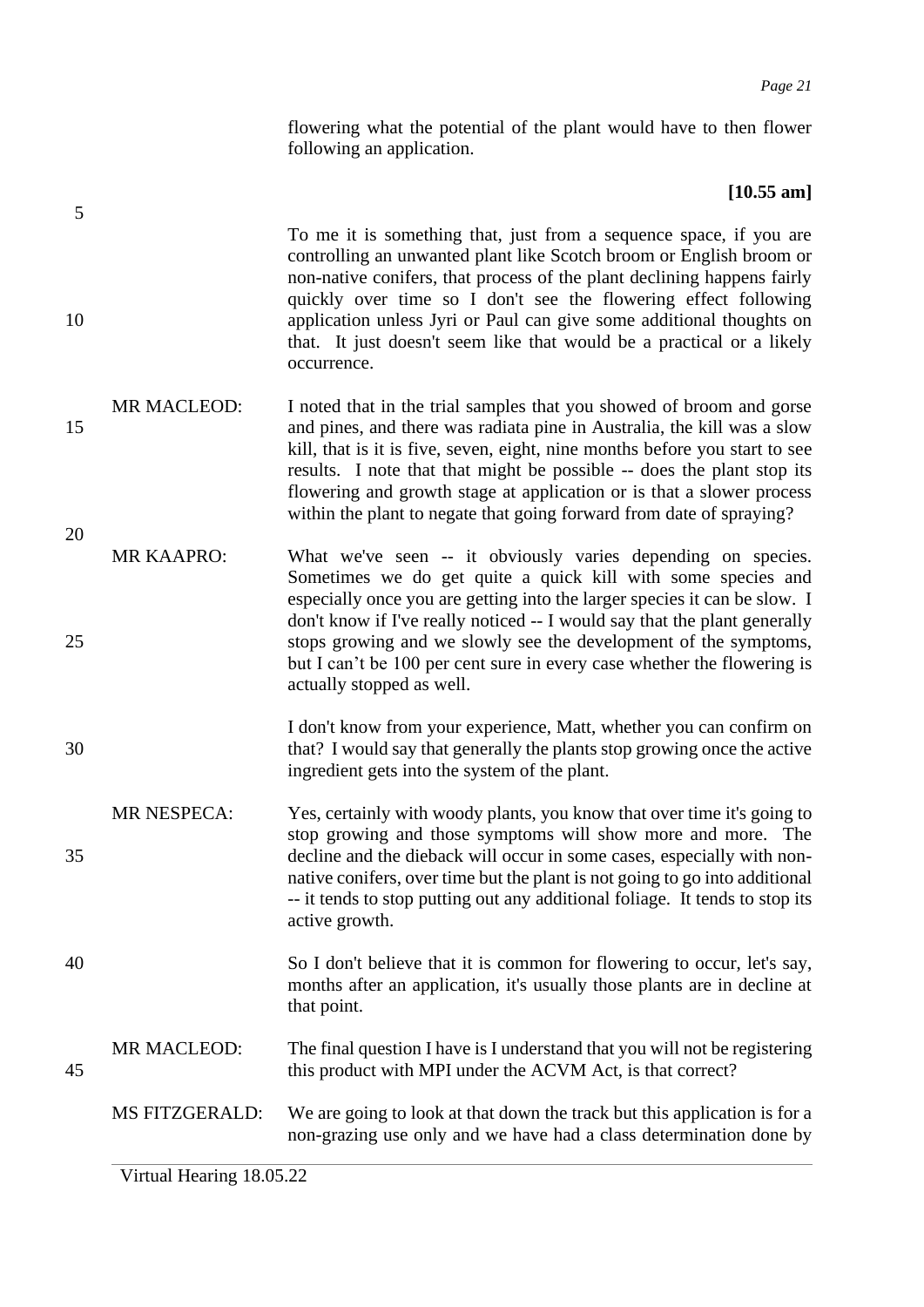the MPI on the label we proposed and it is exempt from the ACVM registration with the current label.

- MR MACLEOD: So it will not be going on to grazing land like some of the photos that 5 you were showing in the presentation?
	- MS FITZGERALD: No, it's not. This application is for non-grazing use.
- MR MACLEOD: Thank you.

10

15

CHAIR: Okay, thank you, everyone, for all of that. If there are no further questions, we will move on to the EPA presentation.

### **[11.00 am]**

### EPA PRESENTATION

### REGIS LAPAGE PRESENTING

- 20 MR LAPAGE: Just bear with us a moment. You should be able to see the presentation now. Okay, I will make a start. All right, Regis Lapage speaking, I am a senior advisor for the EPA. I am going to start the presentation with a few general facts.
- 25 So we have received and evaluated an application for a herbicide containing 240 grams per litre of the active ingredient aminocyclopyrachlor, which is, as we have seen, a new active ingredient for New Zealand. So the product in question, Method, is a herbicide for the control of wilding conifers and other woody weeds. 30 In terms of the use which has already been covered quite extensively by the applicant earlier, what we can highlight here or reiterate is that the product is intended to be used in a wide range of uses and situations, initially as you can see here on the slide using a wide range of application methods. The timing of application is during active growth 35 of the target plants.
- I'm going to spend the next two slides illustrating the different types of applications. We note that the chemical management of wilding conifers is already happening. It's already a reality in New Zealand 40 with what seems to be well-established guidelines for good practices.

On this slide you can see in the middle and on the left aerial application types. On the left this is an application method which is very targeted and used for hard-to-access and scattered trees. In the middle we've 45 got the aerial broadcast spray application which is used for dense and extensive infestations of wilding conifers. On the right-hand side of the slide you can see ground basal bark application for easy-to-access trees.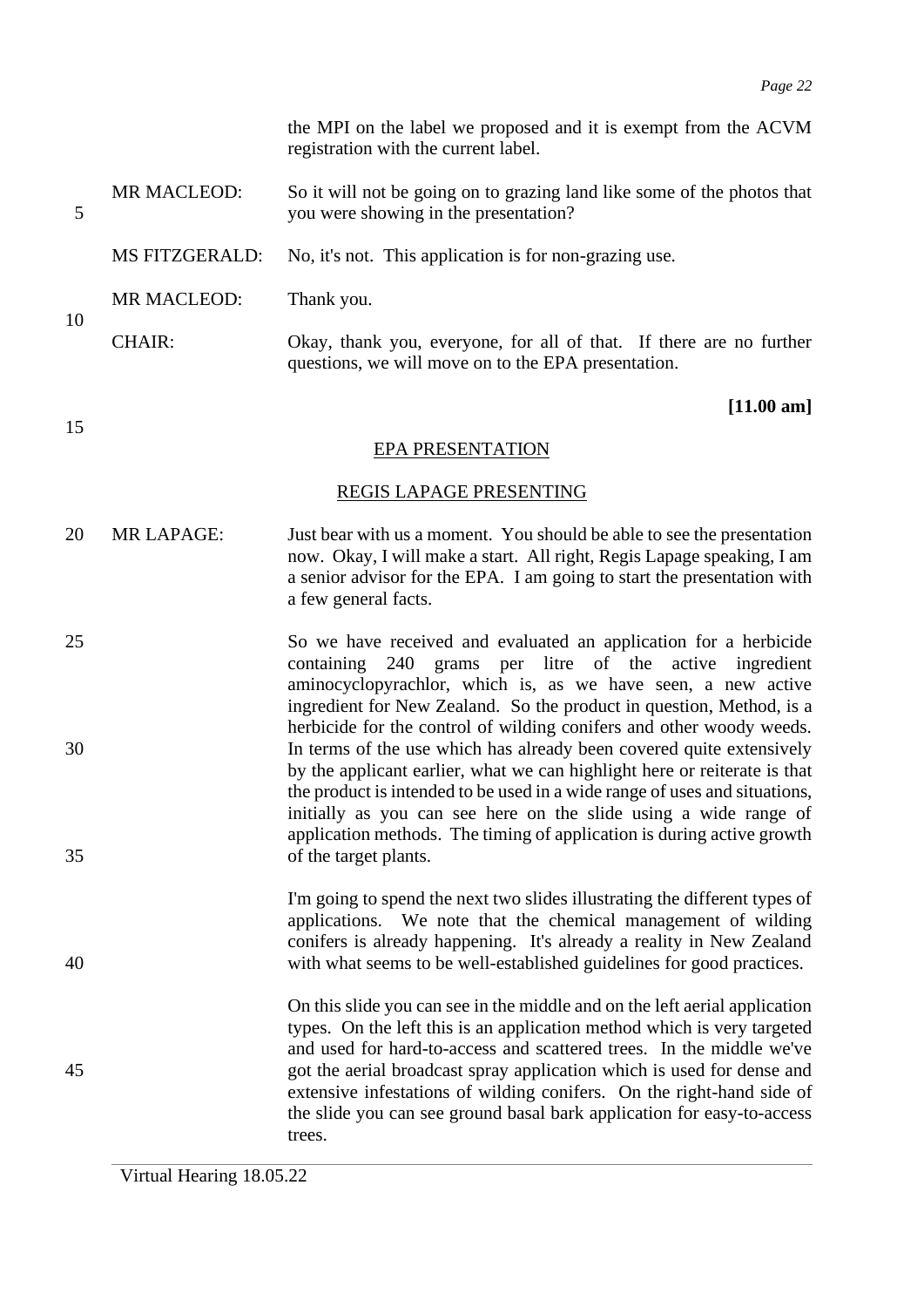A couple more ground-based application methods. On the left, one which is more used for the treatment of woody weeds. In the middle, also known as the drill-and-fill method, which is the tree-trunk 5 injection, which is very targeted, and on the right the cut-stump treatment, which is used to prevent regrowth.

Now a couple of key dates on the Method application. It was lodged in February 2019 and formally received in June. The public 10 consultation ran from mid-June to end of July and then the application was placed on timeframe waiver, basically to allow the EPA to do the quantitative assessment. After an initial assessment, the EPA issued a few requests for additional information, which the applicant, Bayer, responded to and also conducted additional studies. Then the 15 application was completed in January 2022 and today is the hearing. As mentioned by the applicant this morning, aminocyclopyrachlor is also approved overseas, currently in Canada, in the USA. I understand that there's a decision expected in Australia later this year.

20 If we look at the case and history of aminocyclopyrachlor in the USA - because this is something we have taken into consideration for our assessment and also because this is something that one submitter brought to our attention during the public consultation. Again, as mentioned this morning, ACP, aminocyclopyrachlor, was approved for 25 the first time in 2010 in the USA in a product called Imprelis. It was designed for use on turf, at the time placed on the market by another company, DuPont. Within one year of registration the US EPA issued a stop sale order of the product following numerous non-target plant incidents reported, damage to non-target trees particularly.

In 2014 Bayer purchased the right to ACP products and in 2020 the US EPA granted a special authorisation for Invora, which is a product that combines two active ingredients, aminocyclopyrachlor and triclopyr. We understand that this product is used in vegetation management and 35 is restricted to professional use and only to operators who would have received training and stewardship information from the applicant.

Coming back to New Zealand, during the public consultation that occurred in 2019 we received nine submissions for this application, 40 three in favour and six opposing. Today we have two submitters who will speak in support of their submission.

### **[11.05 am]**

Regarding the mode of action of the active ingredient, on the slide here 45 you can see a poster that is developed by the HRAC, which is the Herbicide Resistance Action Committee. We have circled aminocyclopyrachlor in red on the slide. You probably can't see the details too well here, but basically aminocyclopyrachlor belongs to the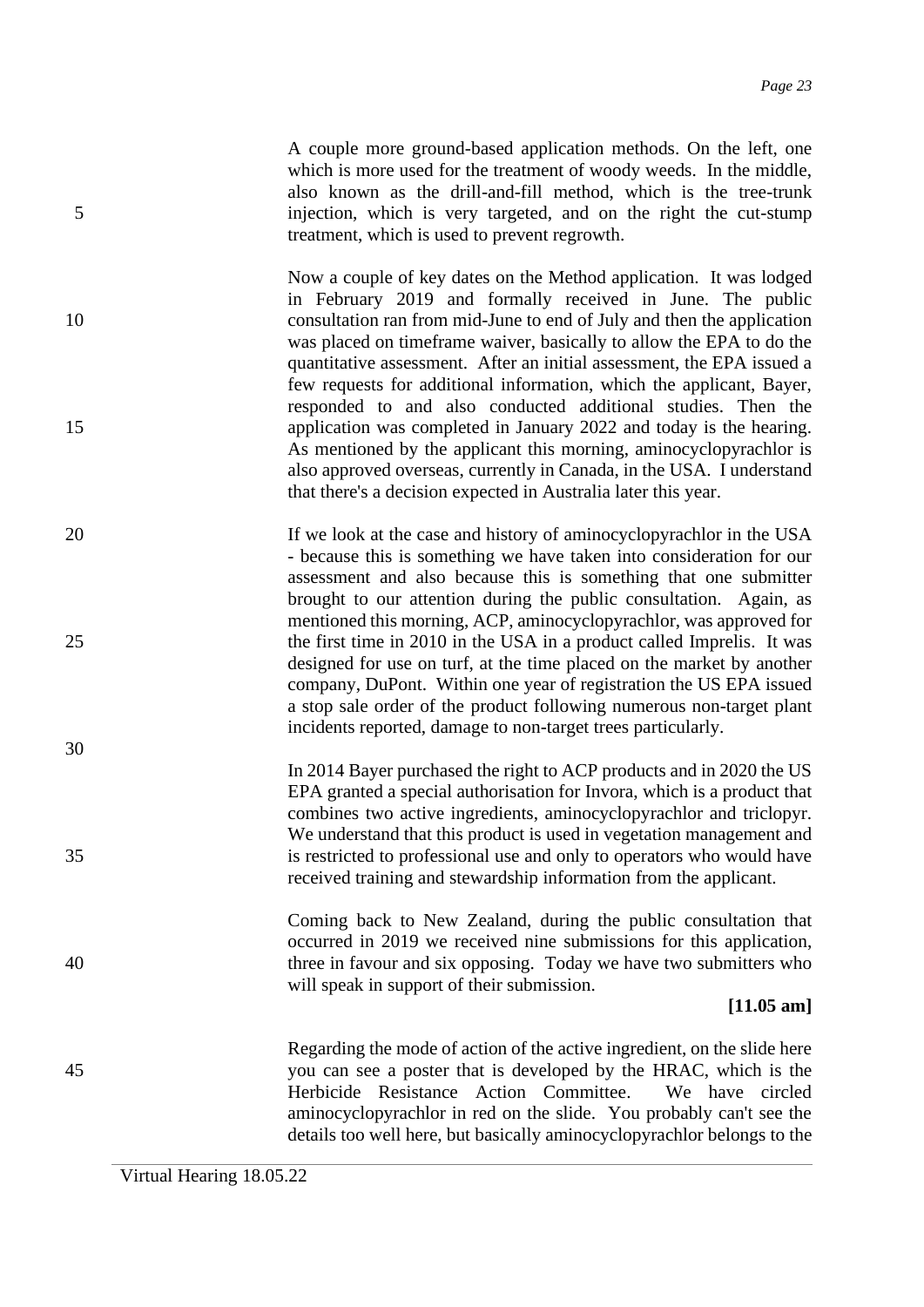group four mode of action of auxin mimics. If we zoom on that we can see that there are other herbicides in this group with the same mode of action. We have circled in blue those that we know are also used for the same use, for the control of wilding conifers, in what we know is a 5 mixture of active ingredients that are used together. It is called a TDPA mixture. We will provide more reference points to this TDPA mixture later in this presentation.

10

Now I would like to hand over to Michael.

MICHAEL BERARDOZZI PRESENTING

MR BERARDOZZI: This is Michael Berardozzi speaking. I'm going to cover off the part of our presentation which looks at the hazardous properties of 15 aminocyclopyrachlor and Method as well as part of the risk assessment that was conducted for the application.

Starting with the hazardous properties and characteristics of aminocyclopyrachlor, we have received a relatively sensitive dataset 20 for aminocyclopyrachlor as part of this application, which has enabled us to determine classification for the substance. This was covered by the applicant previously. Based on the information received we were able to determine that the classification triggered by the active ingredient was hazardous to soil organisms, which is based on our 25 study results on our non-target plants, which we will come back to, as an effective herbicide. That does not come as a surprise, obviously. Another interesting part is that this is the only classification triggered by aminocyclopyrachlor and the active ingredient, which is a relatively rare occurrence for herbicides. There are no human health 30 classifications or aquatic classifications triggered by the active ingredients, even based on lemna or algae data.

The dataset that was provided to us also enabled us to characterise some other characteristics of aminocyclopyrachlor in relation to its 35 behaviour and fate in the environment - if we can come back to the slide - in relation to mobility, bioaccumulation potential and persistence. Aminocyclopyrachlor does not have a potential for bioaccumulation, based on the information that was provided to us, but it has a profile that we can characterise as being leacher profile, which 40 means that it has quite a high potential for mobility in the sole profile based on its soil absorption properties and also based on its relatively high persistence in both water and soil environments. Typically when you combine those properties together, that would give rise to potential movement into the soil profile and potential groundwater 45 contamination issues, which I'll cover a bit further down this presentation.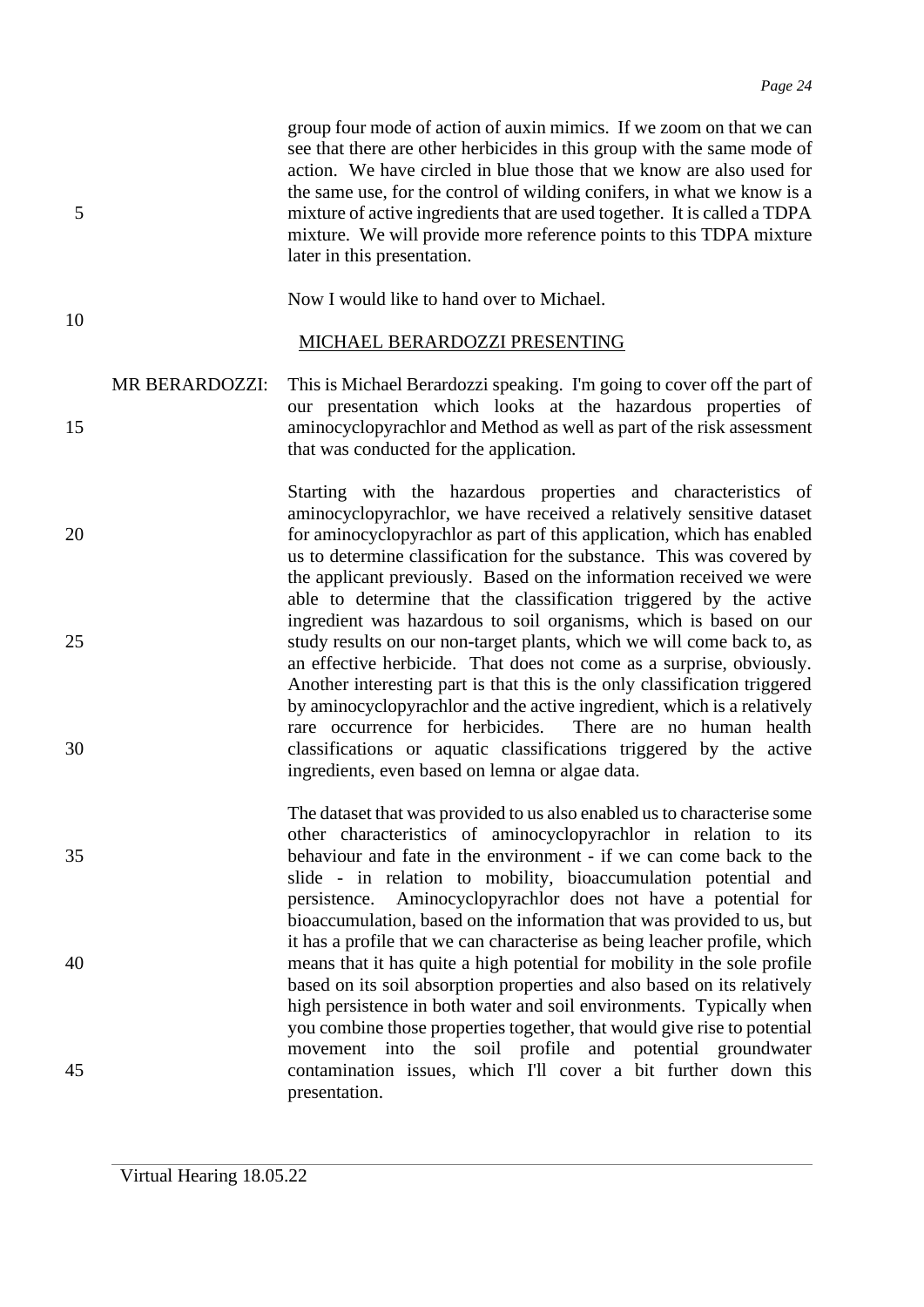The same sort of exercise was conducted for the formulated product, Method 240 SL, that contains aminocyclopyrachlor and other ingredients. Again based on the information received we determined that the classification that was applicable for Method was hazardous to 5 soil organism, again based on its herbicidal properties. Again the thing which is worth noting here is that this is the only classification that was determined applicable for Method.

Moving on to the risk assessment that was conducted for Method based 10 on its hazardous properties and starting with the human health side of things.

### **[11.10 am]**

- 15 We did conduct a human health risk assessment on the basis of the hazardous properties and the determination of acceptable operator exposure limits, otherwise called AOEL, that was established for aminocyclopyrachlor. This value was of 2 milligrams per kilogram of body weight per day, which is relatively high and indicates favourable 20 profile. That translated into a calculated risk to operators, re-entry workers and bystanders that were low. The level of concern for human health is of one. The values here that are reported in that slide in terms of restrictions are well below that threshold. This is without the consideration of personal protective equipment. That confirms what 25 the applicant has covered in their presentation in to the favourable profile and low risk profile for human health for operators, bystanders and workers.
- As part of our application process we do also consult with WorkSafe 30 as the responsible agency for the overseeing of risk to workers in a workplace. You have here an extract of their main conclusions, which is first that because it doesn't trigger any human health classification, the Health and safety at Work Hazardous Substances Regulations do not apply. They were happy with the conducted human health risk 35 assessment that was provided to them.
- That concludes the part around the human health risk assessment here. I'll now move on to the environmental risk assessment, where most of the discussion and the focus of our evaluation really was, the 40 environmental risk assessment.

With that slide I wanted to illustrate a number of things. The first is that we've assessed the risks to the environment for a number of our seeding environments and potential non-target species, from the 45 aquatic environment to non-target arthropods, and covering groundwater and soil-dwelling organisms, non-target plants, birds, and bees.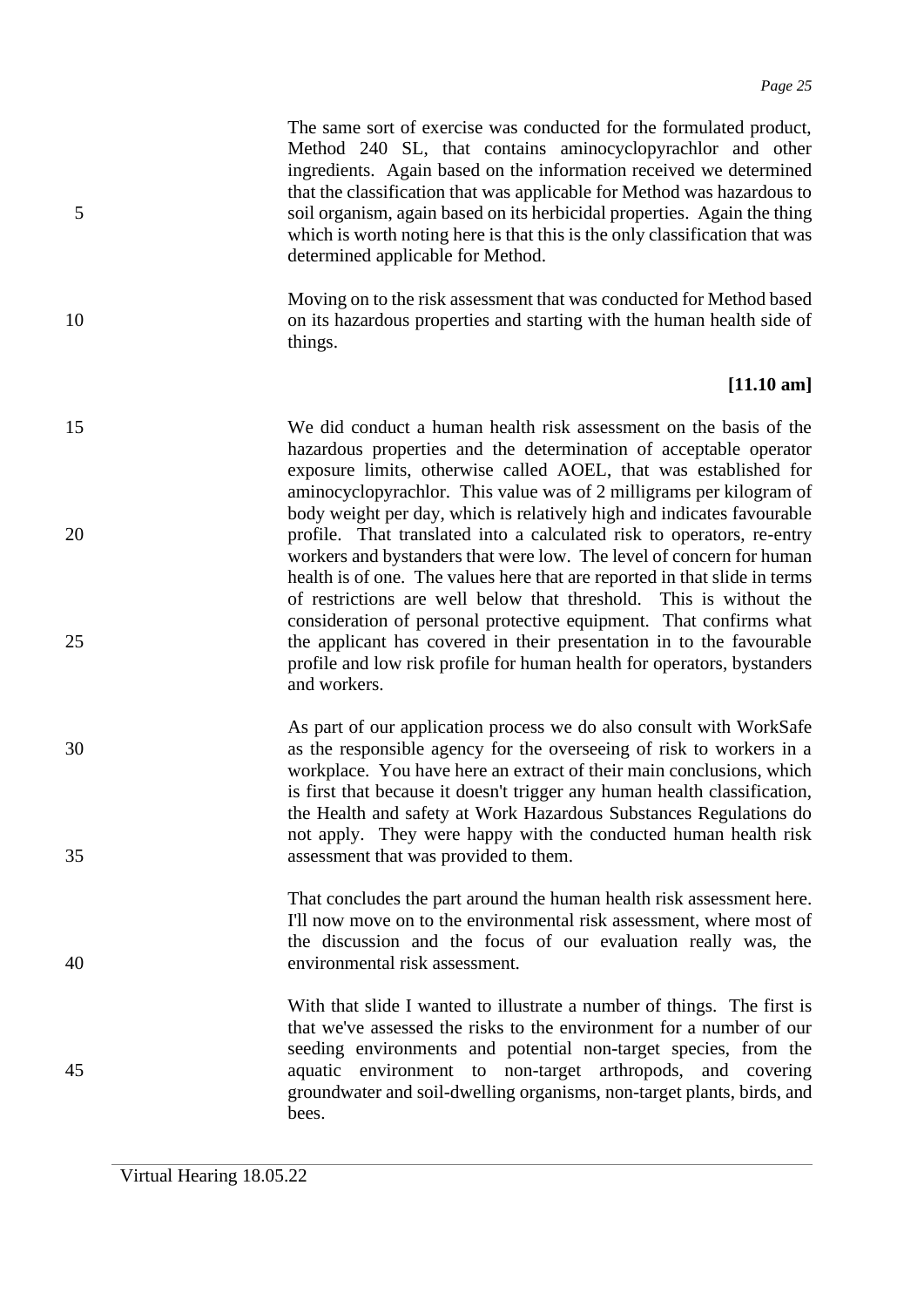A second fundamental aspect of our work and our risk assessment here was the fact that the type of uses were of a different nature in terms of the potential for exposure from what Regis has covered previously. There are some methods of application, which are quite targeted, which 5 are individual plant treatments, when you're talking about tree injection. The potential for exposure of target movement is way lower than what obviously can happen with aerial applications. This had some implications in terms of our evaluation, quantification and qualification of the risks for a number of compartments.

It is worth noting that there are some areas where we concluded that the risks were negligible from the aquatic side of things through soildwelling organisms, birds, and acute risk to bees. But there are other areas of the risk where we concluded that the risks were potentially 15 high and non-negotiable. That was in the groundwater side of things, non-target plants.

There are also areas where, although we did not identify necessarily risks that were high, where we lacked a bit of data to be able to be quite 20 conclusive on our risk assessment, and that was on some of the aspects related to the bees risk assessment and non-target arthropods. We'll elaborate a bit further in our presentation on some of those areas. Where are some risks are, data gaps were identified, that's where we tried to propose controls that would address those, either risks or data 25 gaps.

Another point, which I think is important to make in relation to the work we've done here is also that we've checked back and referenced the available overseas risk assessments, which were conducted for 30 aminocyclopyrachlor and Method, where available. As mentioned a couple of times already, the active ingredient in associated substances are approved in both the US and Canada and we did look back at what US EPA and PMRA conclusions were in relation to some of those areas of assessment to check consistency of our findings and also in relation 35 to controls.

### **[11.15 am]**

So now we'll go in more detail in some of those areas of the risk 40 assessment starting with groundwater. Again, as mentioned, there are different types of uses that the applicant has asked for in relation to the use of Method, in relation to their potential for exposure and off-target movement. In the case of individual treatment for groundwater potential for contamination, we concluded the risks were below the 45 level of concern. But when it comes to more widespread and wide dispersive types of application with aerial application obviously being the most advanced sort of example in that case, we concluded that there can be potential for label statements to alert users to potential risk. But

Virtual Hearing 18.05.22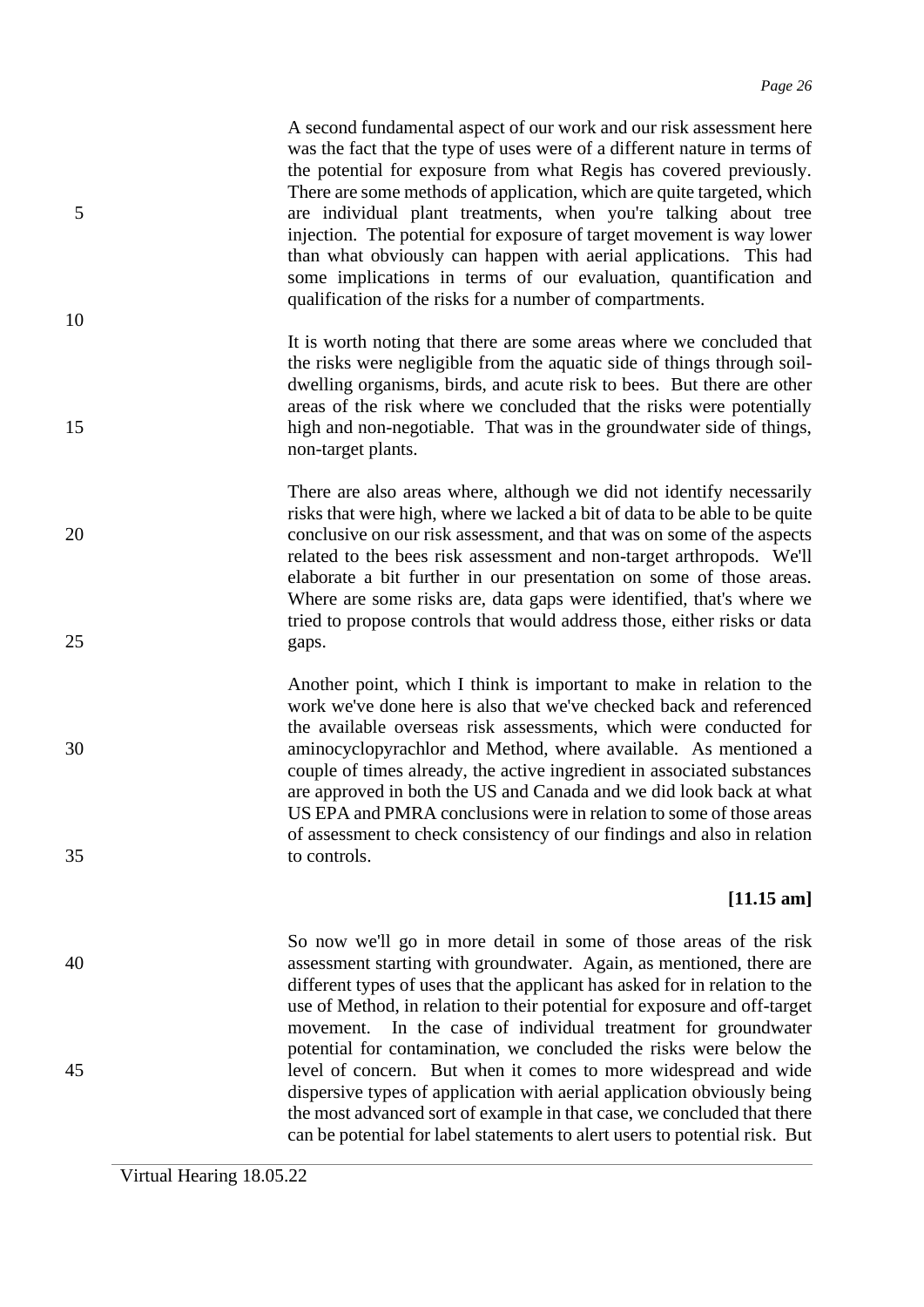there are potential risks that cannot be mitigated because it depends very much on the local conditions and whether there is a groundwater table available on that particular area where the substances intend to be used, etc.

So we looked into these areas a bit more in detail. We did calculate expected concentrations in the environment with the caveat that the models that we're using are designed for more agricultural type situations. But it did confirm that, based on the properties of the 10 substance, there is a potential high risk of leeching and contamination of groundwater.

- Based on the expected concentrations we looked at, with the potential risks to then aquatic groundwater and communities, like bee and 15 potentially human health, but we did confirm that these would not be impacted based on the levels that were calculated. So the risk that was identified is more of a contamination nature and presence of the active ingredient in the natural environment.
- 20 That being said, we also noted that there are some risk mitigation factors that would play against that potential leeching movement, one of which being the plant uptake by the root system as the substance is applied at a time of active growth. There is potential photolysis on the leaf surface and there's also uptake by the root system through the plant.
- We then concluded in relation to proposed controls that were aimed at first alerting the users to the potential risks with a label statement that there is a potential risk for leeching into groundwater. There is also a statement about application at a time of active growth to be able to 30 maximise the potential for dissipation by plant uptake. We will come back to that discussion in the more general controls discussion, but also there is a requirement for a responsible handling information package to cover the protection of water bodies and groundwater specifically.
- 35 Finally we noted that initially there was a desire to apply the substance to bare ground, but based on the potential risk, we also included, for the protection of water bodies, this requirement, "Do not apply on bare ground."
- 40 So that concludes the part about the groundwater risk assessment and we'll now move on to the non-target plants, which is effectively the critical area of the risk assessment, and I will hand over to Laura who will be covering this particular section.

# 45 LAURA SUDDABY PRESENTING

DR SUDDABY: Thank you, Michael. This is Laura Suddaby speaking. Yes, I'm going to talk to you about the non-target plants. I'm going to start with

5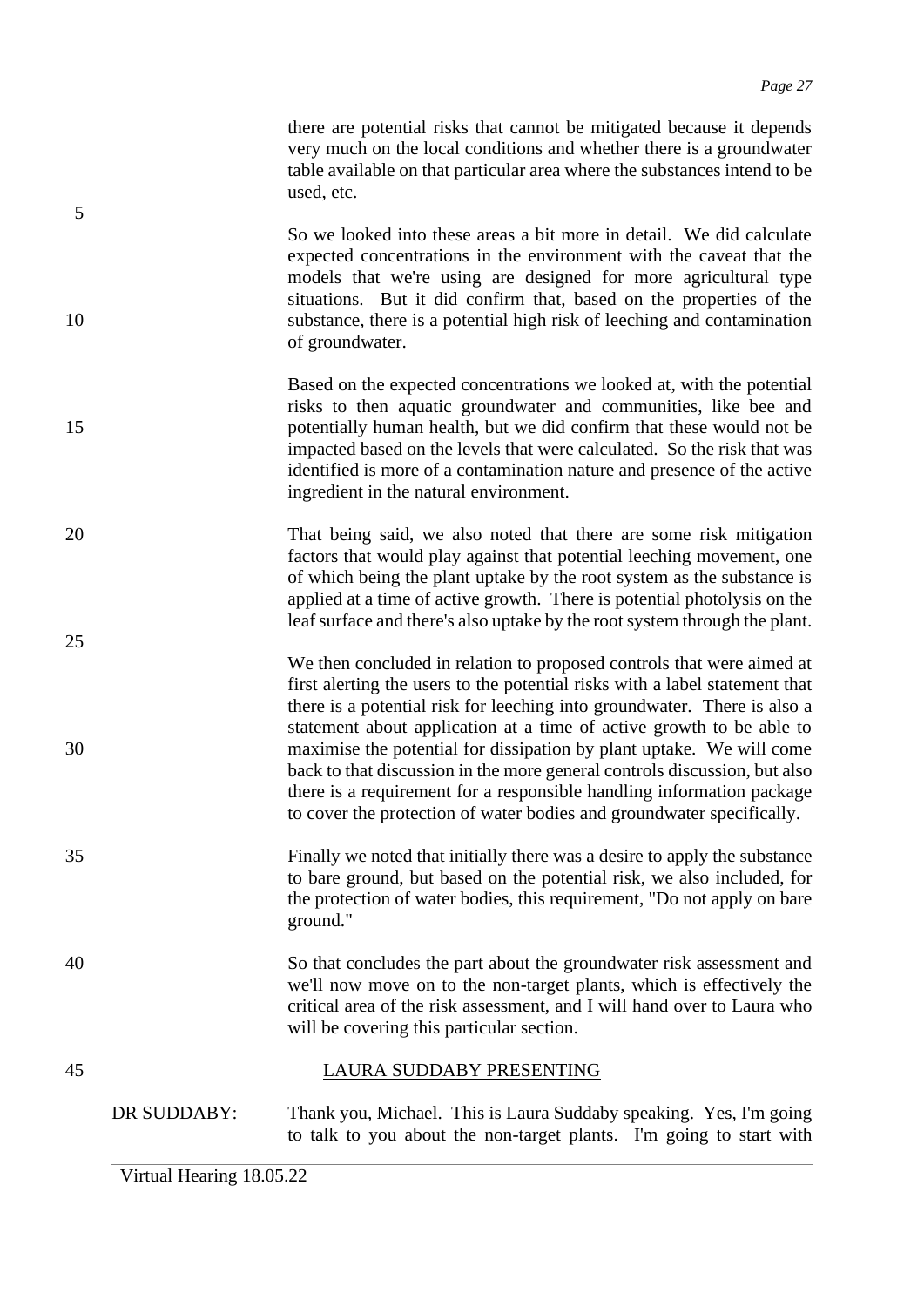|    | toxicity. The standard way toxicity is assessed is by the effect on<br>vegetative vigour and seedling emergence. Vegetative vigour means<br>the overall health and vitality of the plants. This is assessed by spraying<br>the test substance on to the plants and then you assess the plant for the<br>next 21 days. You look for visual effects and you would take<br>measurements of the heights and the shoot dry weights too, and then<br>compare it with the controls. |
|----|------------------------------------------------------------------------------------------------------------------------------------------------------------------------------------------------------------------------------------------------------------------------------------------------------------------------------------------------------------------------------------------------------------------------------------------------------------------------------|
| 10 | $[11.20 \text{ am}]$                                                                                                                                                                                                                                                                                                                                                                                                                                                         |
| 15 | We received full vegetative vigour studies performed on four different<br>aminocyclopyrachlor-containing formulations. Although it should be<br>noted that none of these were Method itself. Ten different plant species<br>were tested and the lowest vegetative vigour $ER_{25}$ , which is the rate at<br>which 25 per cent effect is observed, was 0.0246 grams per hectare.<br>The lowest vegetative vigour NOER was 0.00116 grams per hectare.                         |
| 20 | The key thing to note here is that these endpoints were extremely low,<br>meaning exposure to a very slight amount of aminocyclopyrachlor will<br>cause phytotoxic effects.                                                                                                                                                                                                                                                                                                  |

So to test the effect on seedling emergence, the test substances this time are applied to the soil and then the seeds are planted in the soil. Over the next 21 days you're going to look at emergence of the seed, shoot 25 height, shoot weight, and survival, and again compare it with the controls.

- Again we received four seedling emergence studies, so aminocyclopyrachlor-containing formulations, and again it should be 30 noted Method isn't one of these. The same ten plant species are tested and again the most sensitive endpoints were quite low, 0.250 for the ER<sup>25</sup> and 0.39 for the NOEC.
- As with the vegetative vigour endpoints, the key takeaway is that these 35 endpoints are also very low, again indicating that seeds exposed to aminocyclopyrachlor in the soil affected even at quite slight concentrations.
- So now moving on to the risk assessment itself. So, in this case, we've 40 taken a qualitative approach and that's because, as Michael said, our standard risk assessment methodology was developed for agricultural crop scenarios, so this application is a bit non-standard for us.
- So there are four main parts to the risk assessment, the first is looking 45 at the eight seedling emergence and vegetative vigour studies in a bit more detail and in the context of the maximum proposed use rate. The second part is consideration of the New Zealand context itself and risks to native species. Third is the potential proximity to commercial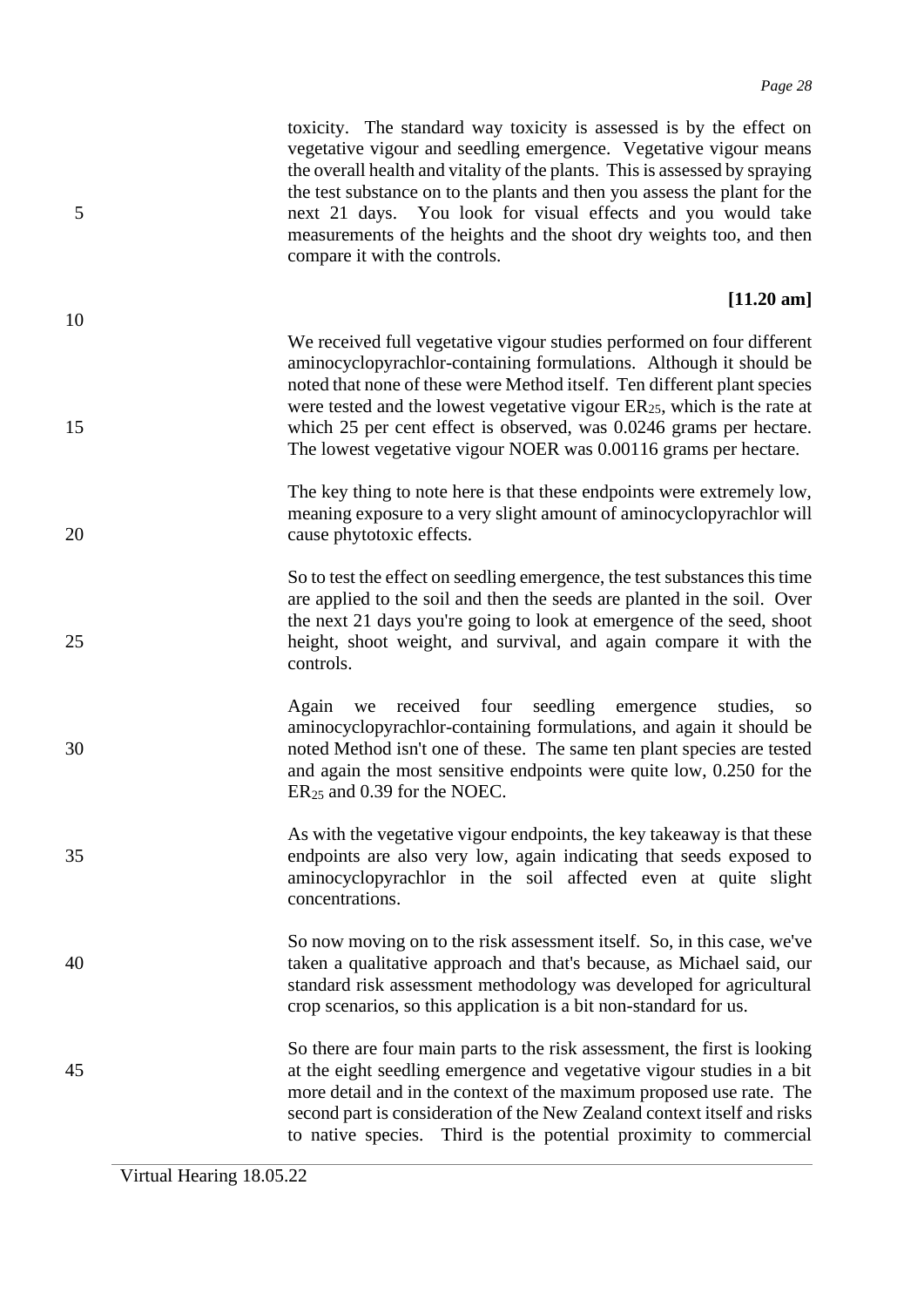forestry activities. Finally, we've considered the conclusions of overseas regulators where aminocyclopyrachlor has been assessed.

So first I'll look a bit further at the lab studies. This graph shows the 5 vegetative vigour ER<sup>25</sup> endpoints. The value of these is on the Y axis. Along the  $X$  axis are the ten plant species that were tested, starting with the dicot species on the left and then the four monocot species on the right. The four different coloured points each represents a different aminocyclopyrachlor-containing formulation. Then finally the 10 horizontal yellow line shows the maximum proposed use rate of aminocyclopyrachlor.

- You'll notice that the dicot species are much more sensitive in general to aminocyclopyrachlor than the monocot species, because the 15 endpoints are much lower. You will also notice some differences in toxicity depending on the formulation. But the main purpose of this is to show that the  $ER_{25}$  endpoints in the vast majority of cases are below, and considerably so in some cases, the maximum proposed application rate of aminocyclopyrachlor.
	- You can also see the same pattern here for the lower endpoints as well as here for the seedling emergence,  $ER_{25}$  endpoints, and finally here for the seedling emergence NOER endpoints as well.
- 25 This means that if susceptible plant species are exposed to Method then significant hypertoxic effects in mortality can be expected. None of the ten plant species tested would be unaffected and none target plant species are likely to be present inside the application area and they would have to be completely protected from exposure to ensure that no 30 adverse effects occurred.

### **[11.25 am]**

So to conclude this first part of the non-target plant risk assessment the 35 level of risk, as indicated earlier already, is very much dependent on the application method. The broadcast application methods, where there is a higher likelihood of off-target exposure a major risk is identified for non-target plants. There was uncertainty about whether the risk can be managed for broadcast applications in all situations, 40 particularly native conservation lands because the risk very much depends on the local conditions.

This was addressed as part of some additional bespoke controls which Michael will talk to later and they take into account the local conditions 45 and address this uncertainty a bit further. In more targeted individual plant treatments the likelihood of off-target exposure is considered reduced and risks to non-target plants are considered managed by standard proposed controls.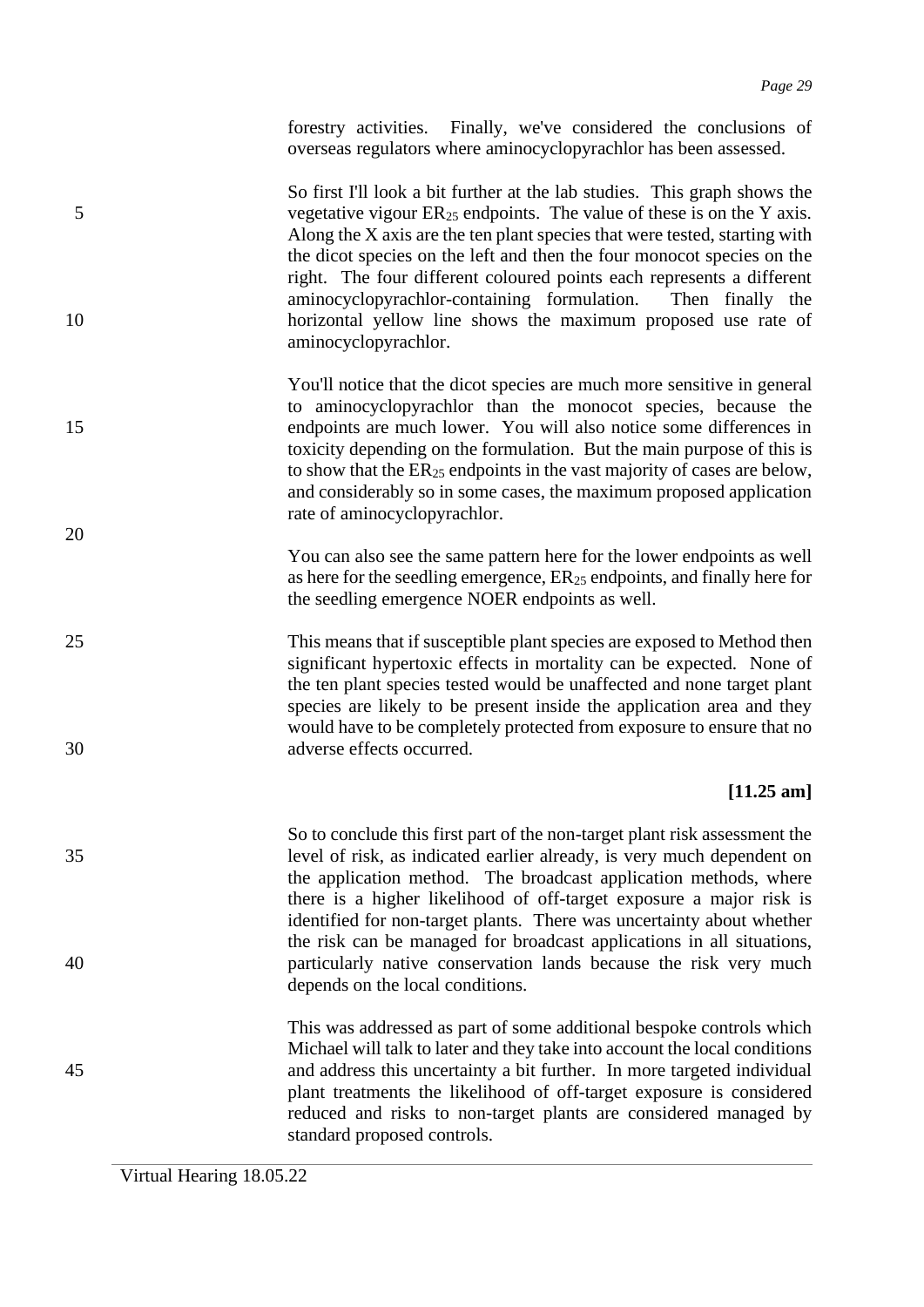So whilst the standard laboratory toxicity tests showed considerable phytotoxicity, what does this mean in the New Zealand context? So we considered the impact of Method on native species and conservation 5 areas.

Going back to the field trials which were already presented earlier, four field trials were performed in New Zealand and these were submitted to us. These field trials were carried out really for efficacy purposes, 10 investigating control of bores and spring water. They were performed with Method. As part of their observations hypertoxic effects on the surrounding vegetation were recorded. Not phytotoxic effects were observed in the surrounding vegetation, which did include some native species like grasses and sedges.

Now, it's important to note that only targeted individual plant treatments verification methods were tested in these field trials, therefore it is likely that no phytotoxic effects were observed because the surrounding vegetation wasn't exposed to Method. We have no 20 data on effects to non-target native species or broadcast application methods. Yes, this really highlights the importance of application methods in managing risks to non-target native species.

As seen here, whilst wood cast applications provide greater control for 25 wilding conifers in extensive and dense, remote, hard to access areas there's a high likelihood for off-target exposure and there is a higher risk to non-target plants. Conversely, while individual plant treatments are only used for controlling sparse logging conifers growing on flat, easily accessible lands, the likelihood of off-target exposure is much 30 reduced and thus the risks to non-target plants are also much reduced.

To conclude the second part of the risk assessment. The risks and susceptibility of native species is an uncertainty. This uncertainty is considered significant for broadcast methods of application, 35 particularly for native conservation lands where it was uncertain whether the risk could be mitigated with the standard controls. Again, that is where the additional bespoke controls come in to address this uncertainty, which Michael will speak to later.

40 Again for individual plant treatments the uncertainty is considered less significant. The likelihood of off-target exposure is reduced and safety to surrounding vegetation has been demonstrated for these types of application methods. For example, as shown in the field trials. So the risks are considered manageable with standard controls.

**[11.30 am]**

15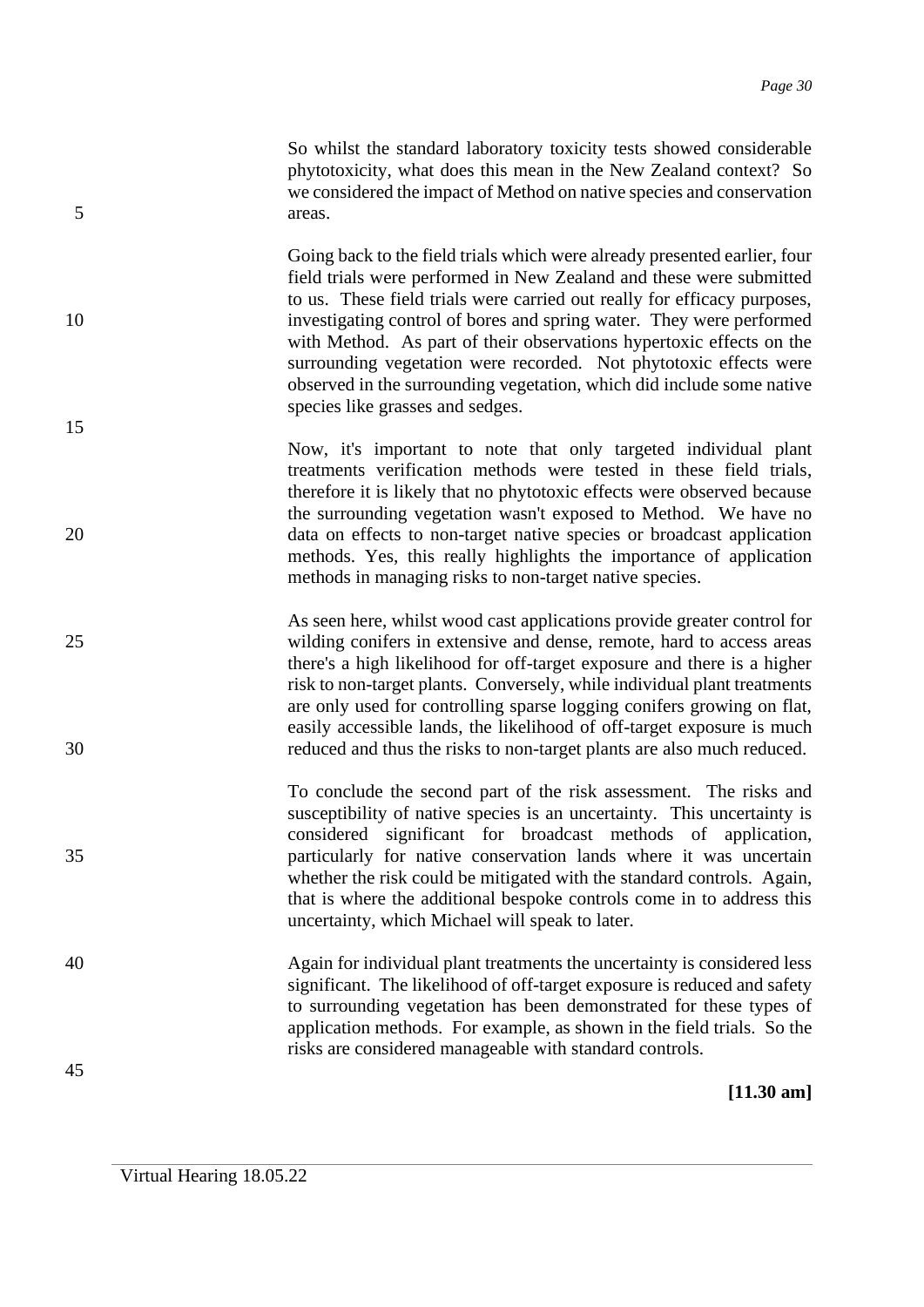For the third part of our risk assessment we looked at proximity to commercial forestry activities and overall controls were proposed by the applicant and these have been considered and implemented by the EPA to prevent damage to managed trees. Michael will discuss these 5 in more detail in the controls section, especially to do with the setback systems.

Again, to conclude that part of the risk assessment, the potential proximity to commercial forestry is considered significant for a 10 broadcast application method but, of course, the level of risk would very much be dependent on the local conditions, for example, if it is close to commercial forestry at all. Again, this relates to those bespoke controls that Michael will discuss later. This uncertainty is considered less for individual plant treatments as potential risks are considered 15 managed by standard proposed controls, which will include a site specific risk assessment.

Finally, we considered the conclusions of overseas regulators who have assessed aminocyclopyrachlor. For critical areas of our risk system we 20 do always check other regulators' conclusions, just to check we are in alignment and we haven't necessarily missed anything. As was touched upon earlier, the US EPA put buffer zones of 30.5 metres in place but they state there is uncertainty around the effectiveness of this because effects to non-target plants can occur over quite a large distance, 25 beyond 305 metres, according to their modelling. Again, they recommend that the herbicide should be applied only once every three years. The Canadian PMRA supplied labour statements regarding nontarget plants and also applied buffer zones of up to 225 metres and they also state to avoid turning treated material into compost products due 30 to aminocyclopyrachlor long persistence in the environment.

That links to the controls now which Michael will discuss.

### MICHAEL BERARDOZZI PRESENTING

- MR BERARDOZZI: Thanks, Laura. We have just asked for the control again. I don't know if that's something that has come up on your screen. Thank you.
- I think one of the themes that you have seen from the ground risk 40 assessment discussion and the non-target plants discussion is this dichotomy between the more targeted application methods of the usual plant treatment and more wide dispersive aerial applications or broadcast application methods. Although we have suggested a number of extended controls that are typically applied to standard agri 45 chemicals we felt that there was a need for a more bespoke and tailored approach to controls which I am going to cover in a bit more detail in this section.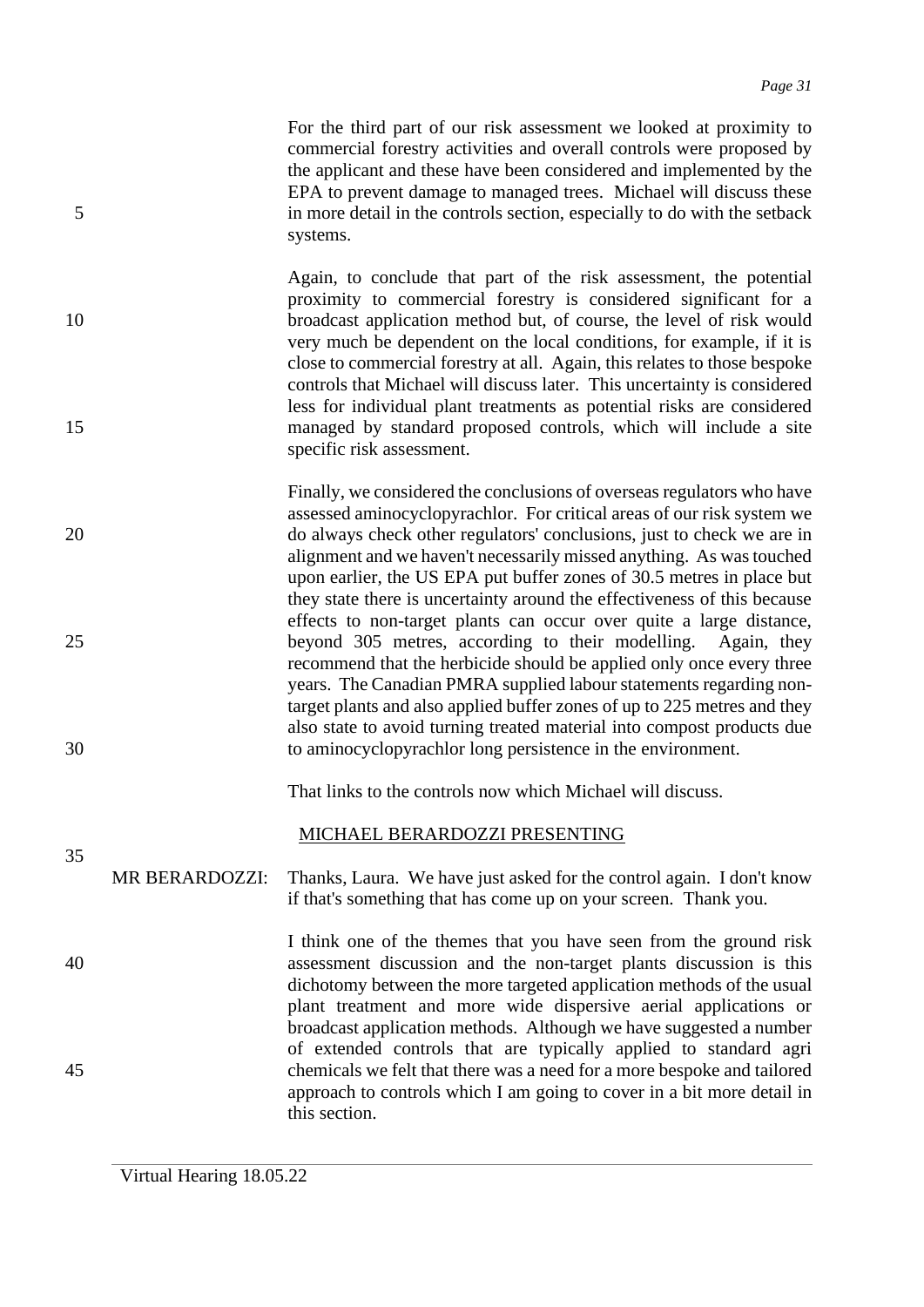So you will see that there is a range of label statements that are here to raise the awareness of potential users to a number of the specific risks that are there and arise from the aminocyclopyrachlor method that cover ground risk but also risk to non-target plants. There were six 5 statements that are included there. They are also a requirement for minimum buffer zones to be included and for site specific assessment for broadcast application to be conducted and this includes the determination of the so-called setback distance for sensitive nontargeted crop vegetation.

These controls are designed here to cover for the potential local elements that need to be taken into consideration to properly mitigate the risks of the impact to non-target plants. So in terms of those minimum buffer zones and setback distance, in the next slide here is an 15 illustration of what effectively it is intended to be.

### **[11.35 am]**

- This came from a proposal from the applicant and based on the work 20 and similar controls that were proposed in the US. In relation to potential impact on non-target plants, it is important to understand that, as Laura has covered, even very low concentration of residues of aminocyclopyrachlor eventually can affect non-target species and that can be either from direct contract to the foliage of those non-target 25 plants or it can be through residues that are present in soil and then potentially taken up by the root system.
- This is where the definition of a setback distance is quite important and here it provides an illustration that it is actually 2.5 times the distance 30 -- the canopy that you are applying from the tree and the idea is to make sure that there is very limited potential for any residue of aminocyclopyrachlor to find its way into this zone. So for a broadcast application when it comes to ground base application, we have determined that there is a minimum buffer zone of 10 metres that would 35 need to be incorporated for the use of the substance but this is designed to be a minimum buffer zone linked to the preapplication assessment where the users have to identify the non-target plants and ensure that appropriate buffer zones are determined.
- 40 For aerial application, obviously there is potential for off-target movement to be even bigger than for ground-based application methods and therefore we have suggested a minimum buffer zone of 100 metres in that case, with the same sort of principle applying and you have the same definition in terms of setback distance and other 45 considerations.

Now, it points to another area of the controls that we have suggested for this Method application, which is linked to what is called the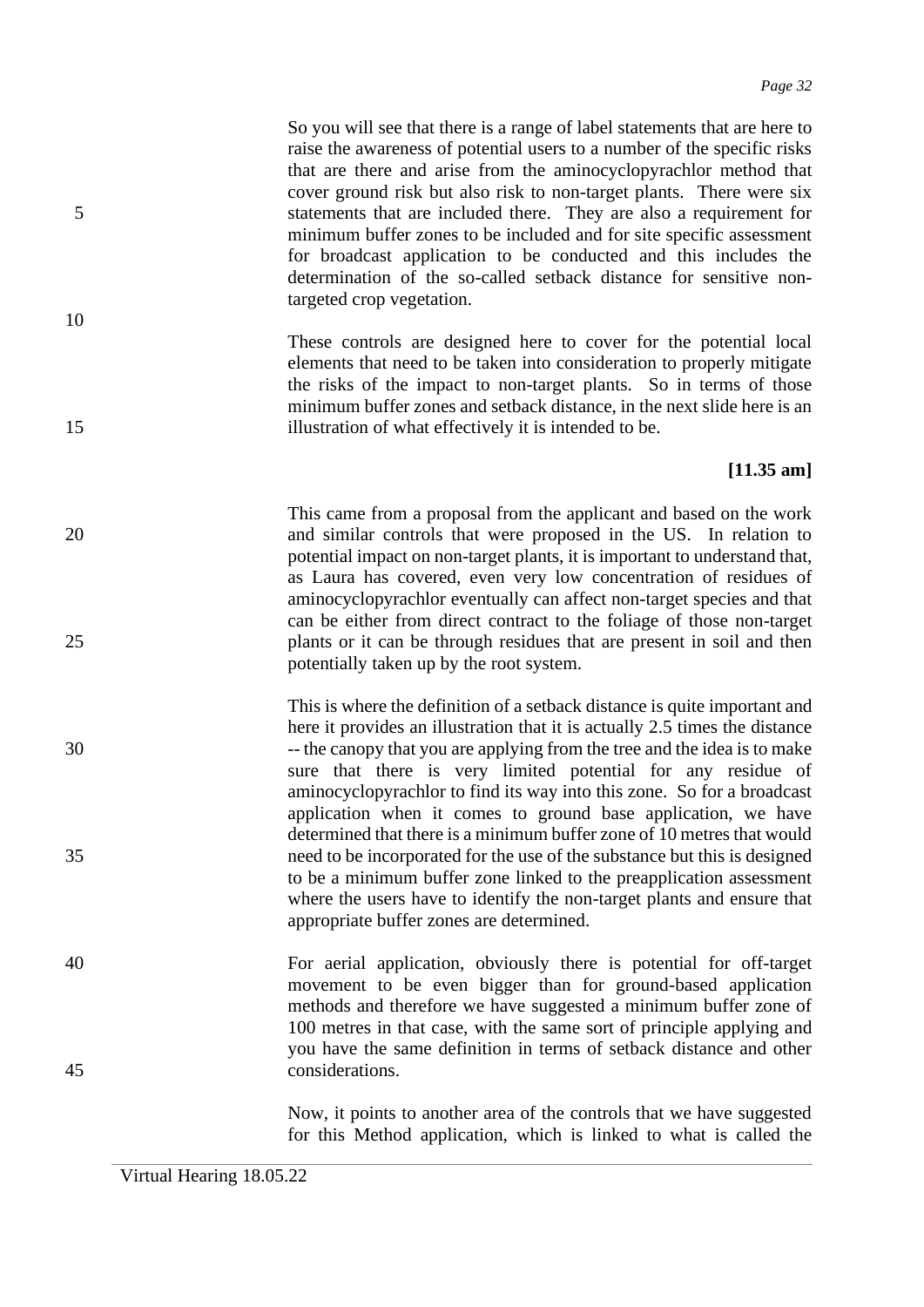responsible handling information package, and this is another term that covers what has been referred as stewardship. That means that we ideally want specific users of the substance to be fully aware of the risks associated with the substance and we want the applicant to 5 provide this information to those users and make sure that the users are properly trained to understand and address the risks appropriately.

Again, this was in response to some concerns that we've raised with the applicant when we shared some of our conclusions in relation to the 10 potential high risks for the wide dispersive application methods. The applicant introduced to us a stewardship discussion and provided information on the intended stewardship programme for Method in New Zealand. We noted that in the USA this is something which is being used at the moment. We also note that we've got this concept of 15 responsible handling information that has been introduced for another substance previously. That was the case of Paraquat, as a result of the Paraquat reassessment. We have proposed to adopt a similar approach for Method. This is the contents that was proposed as additional controls, the resource of which is provided obviously in the Staff advice 20 document. That covers non-target points specifically.

In terms of the information that forms part of the responsible handling information, it needs to cover specific things about the application restrictions, contact information, and the specific areas of risk that were 25 identified and you will see that there's a protection of non-target plants, the protection of water bodies, including groundwater, and limitation of off-target movements through either spray drift, runoff, drainage or leaching.

30 There is also a need to provide information on how a preapplication treatment area assessment will be conducted.

The one thing I would like to point out here is that for Method it is a really comprehensive suite of control and probably one of the most 35 stringent sort of suite of controls we've proposed for herbicide. They would sort of constitute a first in relation to how herbicide for the control of wilding conifer would be used if this substance was to be approved.

### 40 **[11.40 am]**

These are things that are covering the non-target plants and, as mentioned earlier in the presentation, there are some areas of the risk assessment where we also identify data gaps, and we want to cover in 45 more detail about the bees risk assessment that we've conducted for Method as well.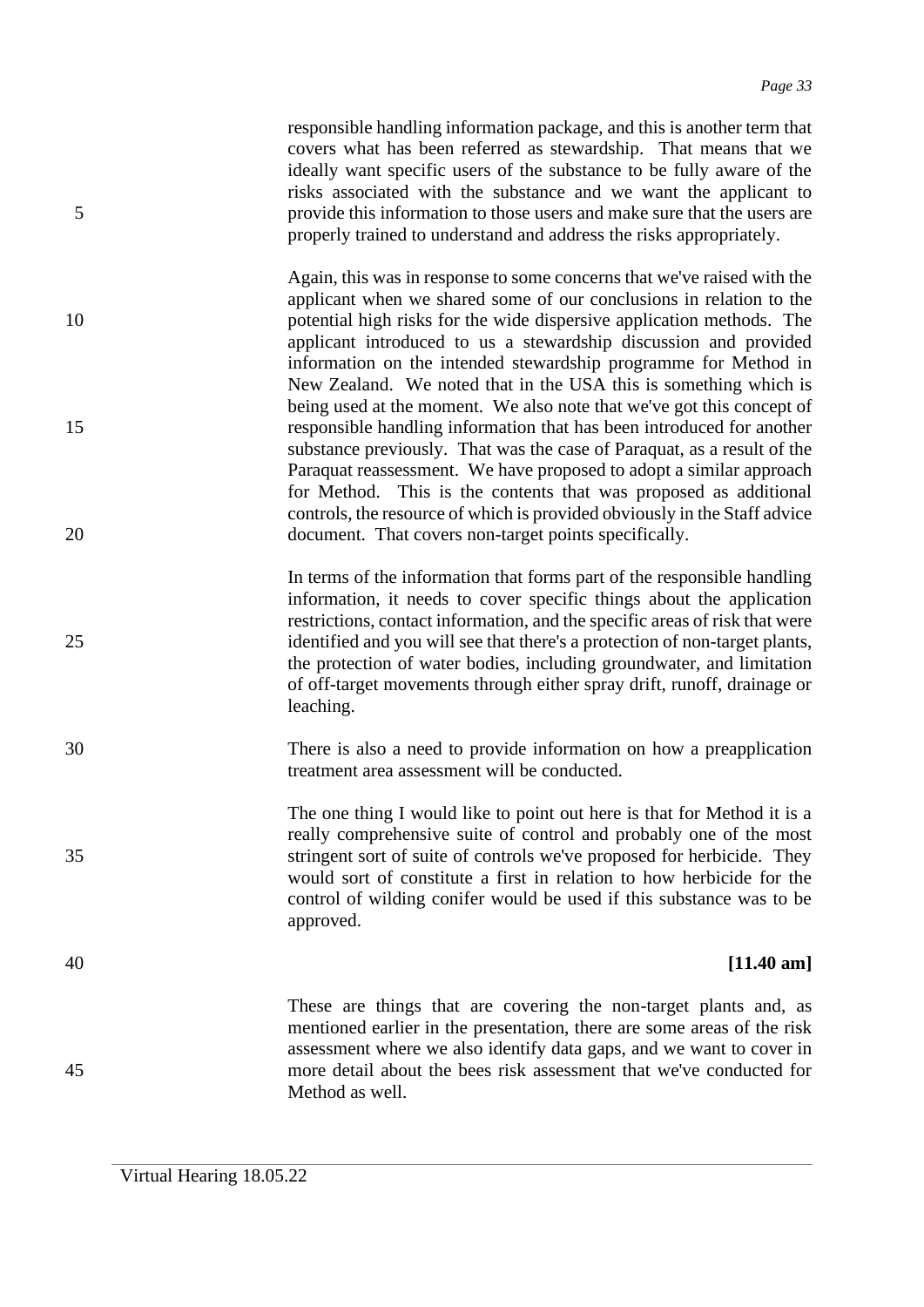| 5  | So we followed our standard risk assessment methodology for Method,<br>which was formally linked to the acute risks being considered, and this<br>is based on calculation of potential exposure and a comparison of this<br>potential exposure to the toxicity data that we have. With Method we<br>had acute information that was used to calculate the risk and when it<br>came down to the actual risks they were well below the level of concern<br>for Method so we were able to conclude that the acute risks to bees<br>were negligible based on the information produced there. |
|----|-----------------------------------------------------------------------------------------------------------------------------------------------------------------------------------------------------------------------------------------------------------------------------------------------------------------------------------------------------------------------------------------------------------------------------------------------------------------------------------------------------------------------------------------------------------------------------------------|
| 10 | The issue that was identified for Method specifically was the fact that<br>there was no data available for chronic and larval toxicity and this is<br>something we've identified and flagged to the applicant.                                                                                                                                                                                                                                                                                                                                                                          |
| 15 | In relation to also earthworm risk assessment where a similar situation<br>was encountered where all the acute risks were identified as being<br>negligible, we didn't have information to confirm that the chronic risk<br>will be equally negligible. Based on the specific persistence of<br>aminocyclopyrachlor, as mentioned we still believe that was something<br>we wanted to get more information on.                                                                                                                                                                          |
| 20 | In the case of earthworm, a study was conducted that allowed us to<br>complete the picture but for the risk assessment to bees the applicant<br>provided a wider and an augmentation that we've evaluated but that we<br>still considered didn't fully address the data gap. So in relation to this,                                                                                                                                                                                                                                                                                    |
| 25 | that's where we commended a number of more specific controls based<br>on these facts here of things which were highlighted before in a<br>discussion and the fact that the substance intended to be used on gorse<br>and broom that are potentially attractive to bees and an important<br>source of pollen.                                                                                                                                                                                                                                                                            |
| 30 | That resulted in us concluding that the data gap is potentially quite<br>significant based on the pattern for the worst-case application scenario,<br>so the more wide dispersive type of uses.                                                                                                                                                                                                                                                                                                                                                                                         |
| 35 | That's why we've included more specific controls. There are some<br>label statements, which are basically the label statements that have<br>come from the Hazardous Property Controls Notice that are typically<br>triggered for substances that trigger the classification that are                                                                                                                                                                                                                                                                                                    |
| 40 | hazardous to terrestrial invertebrates, included this as a label statement.<br>We also included in the preapplication assessment that there's a need<br>to identify potential beenives that might be present around the potential<br>application area and this also is linked to the responsible handling<br>information package that we mentioned before.                                                                                                                                                                                                                              |
| 45 | In general conclusions for the environmental risk assessment, we<br>concluded that with the extended proposed controls in place the risk to<br>the environment were considerably negligible except for non-target                                                                                                                                                                                                                                                                                                                                                                       |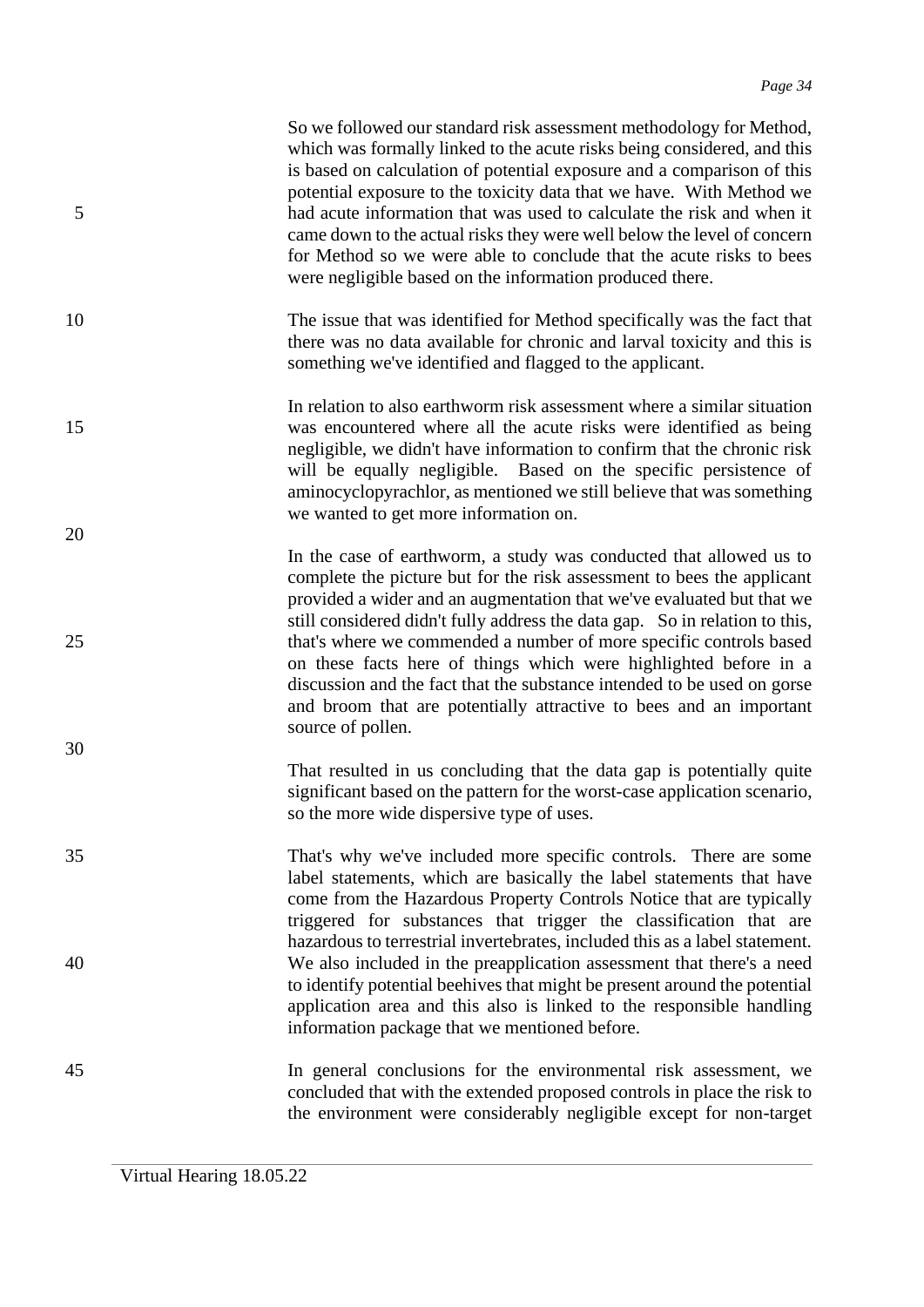plants and potentially non-target arthropods, for which there was some level of risk that was likely to remain for wide dispersive use.

In relation to other types of uses, such as industrial sites, roads or 5 railways, utility rights of way, bare soils, we concluded there was too much uncertainty in relation to those uses.

> I will now hand over back to the team in relation to the rest of the presentation.

> or Māori Impact Assessment, that was completed by our Kaupapa Kura

### TE MAURI APIATA PRESENTING

MR APIATA: Te Mauri Apiata here again. I'll be providing a summary on the MIA,

10

15 Taiao team. So I've just got about three slides to summarise there.

### **[11.45 am]**

- I suppose just some opening comments, just general. So Method 240 20 could be a more suitable alternative option for the control of especially wilding pines. That's always a good thing when we can have alternative options to other things that may have more impact, I suppose. It's also good to know that it's not likely to have a negative impact on taha hauora or human health and wellbeing, as well as impact 25 on culturally important bird species and aquatic habitats.
- We also note that there is potential to impact culturally important plant species used for rongoā and food purposes, so that's an area of concern. Just noting also the insufficient information on the gaps around impacts 30 to significant arthropods or Te Aitanga Pepeke.
- Just in terms of control, I think just emphasising I suppose the preference for the targeted treatment over more wide dispersant methods of application where possible and the fact that the substance 35 will only be used by professionals is also a good point as a way of minimising the adverse effects of the use of the product.
- Probably one of the other important points would be around the notification where possible for Māori parties so that they are able to put 40 in place any actions or any steps they need to minimise the impacts from a cultural perspective.
- I suppose, just in conclusion, Method herbicide is not likely to adversely affect the economic, social and cultural wellbeing of Māori 45 and the relationship Māori have with their environment given the proposed control measures that are being put forward. That was the conclusion I suppose for our Māori Impact Assessment. Kia ora koutou.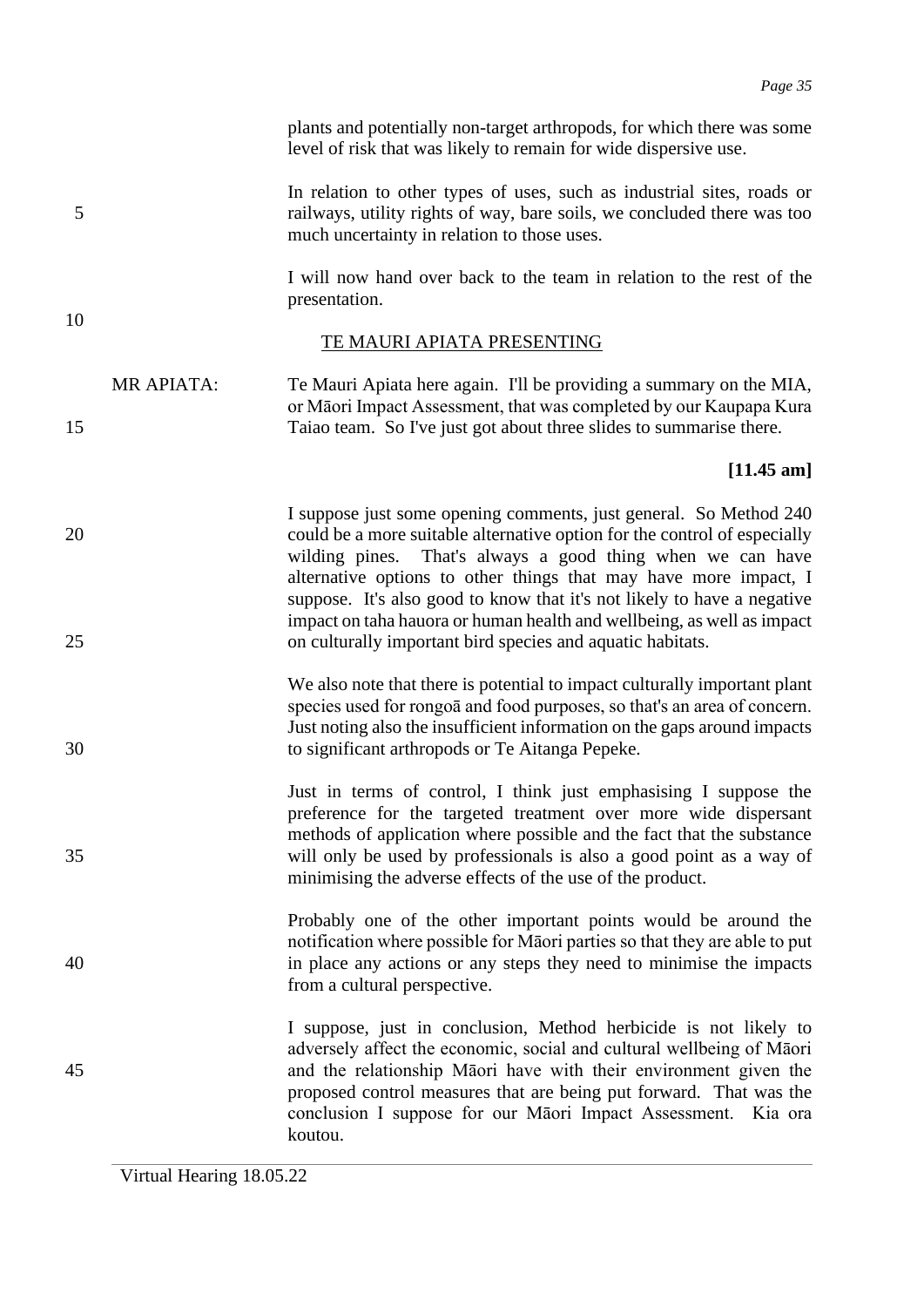## REGIS LAPAGE PRESENTING

| 5        | <b>MR LAPAGE:</b> | I will carry on with the assessment of benefits. The applicant claimed<br>several benefits with this application, which touch on the thematic that<br>you can see here on the slides. That includes an efficacious control of<br>wilding conifers and other problematic woody weeds and also, I would<br>say the environment and human health profile of Method in the<br>chemical landscape of other herbicides currently available on the                                                                                                                                                                                                                                                                      |
|----------|-------------------|------------------------------------------------------------------------------------------------------------------------------------------------------------------------------------------------------------------------------------------------------------------------------------------------------------------------------------------------------------------------------------------------------------------------------------------------------------------------------------------------------------------------------------------------------------------------------------------------------------------------------------------------------------------------------------------------------------------|
| 10       |                   | market for the same pattern.                                                                                                                                                                                                                                                                                                                                                                                                                                                                                                                                                                                                                                                                                     |
| 15<br>20 |                   | So if we look at the first benefits here, which is an efficacious control<br>of wilding conifers, the EPA acknowledges the importance of the threat<br>that wilding conifers represent on the biodiversity in New Zealand. We<br>note that it is also widely acknowledged and documented by other<br>government agencies, such as the Ministry for Primary Industries and<br>the Department of Conservation. We consider that the benefit is major<br>to massive, as it would allow long-term widespread benefits to key<br>New Zealand ecosystems and landscape. I would say, to characterise<br>the level of this benefit, we have used the qualitative descriptors as per<br>our risk assessment methodology. |
| 25       |                   | Regarding the second benefit, which is the efficacious control of other<br>problematic woody weeds, we note that Method is considered<br>efficacious against gorse, broom and other woody weeds and we<br>consider that the level of this benefit is major because it would bring<br>long-term benefits to localised ecosystems.                                                                                                                                                                                                                                                                                                                                                                                 |
| 30<br>35 |                   | In terms of the third benefit, which is the place of Method in the<br>chemical management of wilding conifers in the country, while it can<br>be a bit risky to compare active ingredients or products on the sole basis<br>of their classification, if we do that anyway we note that Method has a<br>more favourable profile than most other herbicides currently available<br>on the market and that we investigated as part of this application. I will<br>spend the next two slides illustrating this.                                                                                                                                                                                                      |
|          |                   | $[11.50 \text{ am}]$                                                                                                                                                                                                                                                                                                                                                                                                                                                                                                                                                                                                                                                                                             |
| 40       |                   | The substitution of those herbicides by Method is considered a<br>potential benefit, a high benefit, yet dependent on the actual use of<br>Method in lieu of the existing herbicides. Therefore, we consider that<br>the level of this benefit is moderate.                                                                                                                                                                                                                                                                                                                                                                                                                                                      |
| 45       |                   | So on this slide you can see a comparison between the application rate<br>and the classification of Method with other known alternatives for the<br>control of wilding pines. As mentioned previously, the classification<br>of Method is hazardous to soil organisms. In red on this slide we can<br>see classifications that apply to other herbicides but not to Method. If                                                                                                                                                                                                                                                                                                                                   |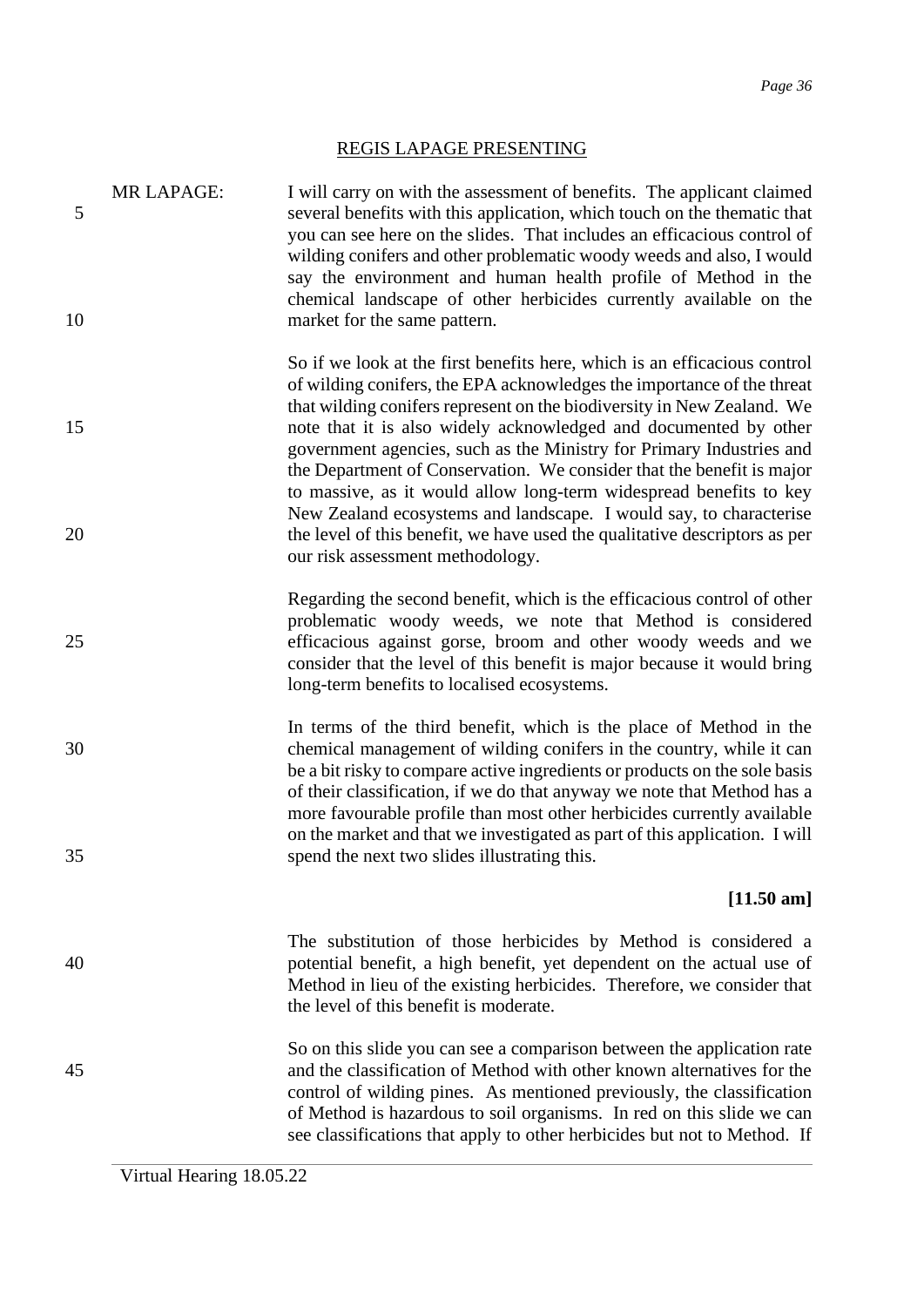we do the same exercise here with two of the herbicides that we know are used in the previously mentioned TDPA mixture - Grazon Herbicide and Tordon Brushkiller - we can see the differences here between Method in terms of the application rates and the classification 5 of those products.

This brings me to the end of this presentation. This is the last slide. To wrap up, in conclusion we can say that the risks to human health with controls in place are negligible. The risks to the environment are 10 negligible except for non-target plants and potentially non-targetarthropods, given the data gaps, for which some level of risk is likely to remain for wide dispersive application. The application is not likely to significantly affect the ability and capacity of Māori to maintain their economic, social, and cultural well-being. The potential benefits of 15 using Method have been assessed as significant and therefore we recommend that the DMC approves this application, with controls.

Thank you very much. I will hand back to the DMC.

### 20 QUESTIONS

DR TREDWELL: I'm not sure what's happened to Derek. He may have gone offline for an unknown reason.

25 DR BYROM: There he is.

30

45

CHAIR: Thank you. Apologies for that. Okay, thank you very much for a comprehensive presentation from the EPA team. We'll move right along now to questions from Dr Tredwell first.

- DR TREDWELL: Thank you, Derek. I have to say that that was -- well, I don't have to say anything. It's an extremely thorough piece of work. My compliments to the EPA team for the work that they've put in over the period of time and the presentations that have been in front of us as part 35 of the preparation for this DMC and also today.
- I've got a couple of queries, probably for clarification mainly for myself, in connection with a couple of areas. One is to do with the labelling. Whilst you were going through the presentation, I went back 40 to have a look at the labelling controls and suggestions and modifications that were part of the staff report. I'm just trying to get my head around now, please, team, is there a final label proposal in place to be discussed with the applicant or is that still a work in progress?
	- MR LAPAGE: Okay, I'll maybe start with this one. So we did receive as part of their application, or the package, a draft label in 2019 from the applicant. Obviously the applicant wasn't aware at the time of the proposed label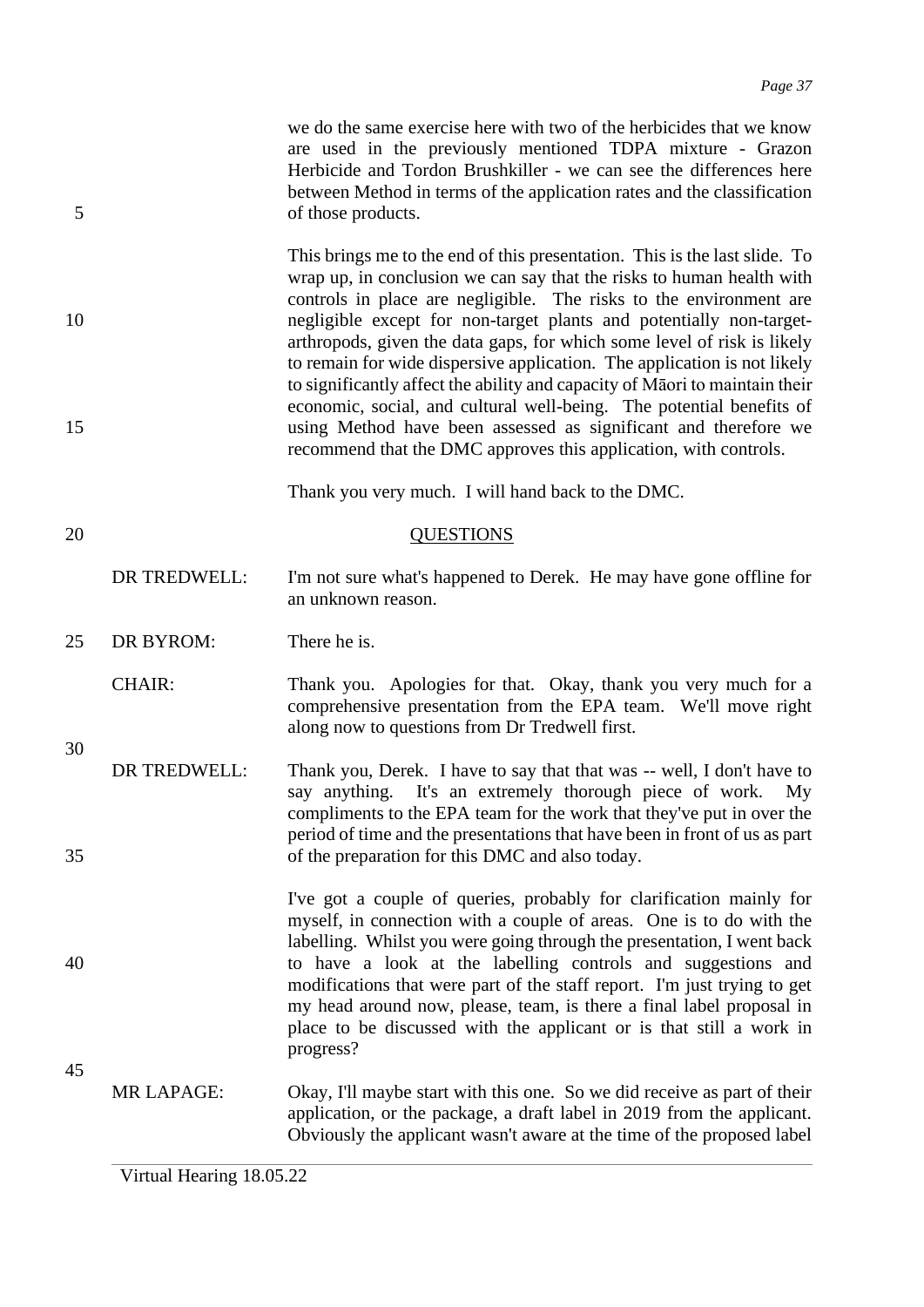statements and control that we would set down today, so at this stage there's no one label that includes all those controls. However, it would be expected that should the product be approved, then all the label statements that we provided at the DMC will be thorough. The control 5 and all those label statements would then be inserted and included on the label.

### **[11.55 am]**

- 10 DR TREDWELL: All right, thank you. My other query is concerning the methodology of application again. This may be a question that can't be answered from the EPA, but do we have any feel for the percentage of wide aerial spraying compared with targeted spraying in general with these sort of products? I'm just thinking of the risk-benefit assessments that have 15 been conducted or that we're talking about, where one application provides benefit but with increased risk as opposed to the other. I'm just trying to get my head around what is that risk level like over all?
- MR LAPAGE: I don't know, maybe I can give it a go now. Yes, that's a very 20 interesting point there. I think it sort of was the driver for us to also say there's a need for an almost site-by-site assessment and thought process around is that going to be worthwhile for this specific area to use that helicopter and go for such an application method when the potential of target movement is going to be higher. That is why we 25 suggested the addition of those specific controls to really have that sort of thinking into is it going to be worth it for the purpose that is intended for this specific application area.
- That's what we tried to highlight, that it's difficult to provide a 30 characterisation that would say, "Yes, that application in general would be this percent higher than this and this and that", because it's always going to depend on the local conditions. If it's a flat area of land but there's a big thicket of wilding conifer, that might be different to if there is a slow -- this is really the rationale behind the more pre-application 35 assessment and the responsible handling information or, in short, the stewardship approach.
	- DR TREDWELL: Thank you. That's enough for me, thanks.
- 40 CHAIR: Thanks, Stephen. To you, Dr Byrom.
- DR BYROM: Thank you, Mr Chair. Yes, like Stephen, I just have a couple of points of clarification or some questions. I'll go through them in no particular priority order. In terms of the substitution of the product, just to pick 45 up a question that Stephen had as well, I noted that there's the hope that it will lead to a reduction in use of other perhaps more toxic or persistent products, but I wondered what evidence you used to base that conclusions on. Is there a cost driver there in terms of dollars spent per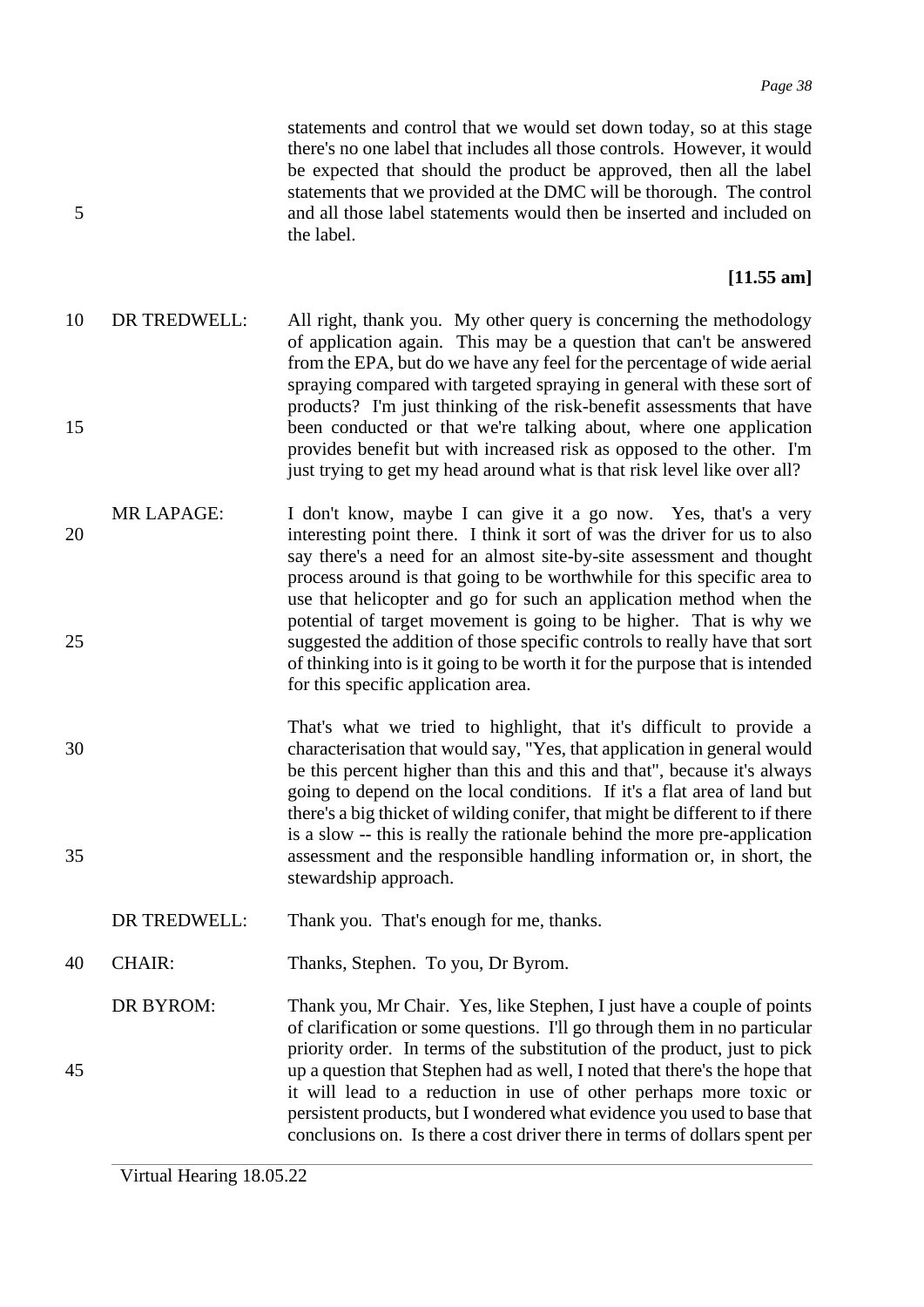hectare? I know that's probably commercially sensitive. Or is it operator health and safety or is a desire to reduce chemical load in the environment generally? What is it and what led you to that conclusion that there would be potential change in the use if this herbicide became 5 available?

- MR BERARDOZZI: I can start as well. To be honest, it's always a bit tricky to come up with a definitive conclusion as to whether the introduction of a new herbicide will lead to an overall reduction of the overall load. I think 10 in the case of Method it is really more of an efficiency basis, because in the specific context of Method the target is to effectively remove and kill the wilding conifer. If you have a very efficient herbicide that will do the job, then that potentially removes the need for other herbicides to be applied and the TDPA mix and all the others.
- To be honest, it's also why we landed on the benefit of being moderate and not massively major, because there's an uncertainty as to whether the benefit will be realised. It is difficult to be absolutely sure that it's going to materialise. That's how we tried to convey that into our own 20 assessment there. That's a tricky point and we acknowledge it.
- DR BYROM: Thank you. My next question was in relation to the overseas regulators. I noted that the US EPA suggested use every three years maximum, whereas you, as I understand it from the stuff we had in front of us, you 25 recommended just a one-year reuse time. So I wonder why the difference between that New Zealand recommendation and the US recommendation?

### **[12.00 pm]**

- MR BERARDOZZI: It's a good question as well and something we've been considering a bit further. The thing about Method is it's really intended to be applied once ever. I mean it's not like an agricultural pesticide where you've got a crop and then you go back and then you need to apply your 35 fungicide every year. It's really intended to get rid of those wilding conifers and other woody plants. So in essence ideally the objective is to do one application ever.
- It's not entirely clear to us why the US EP landed on once every three 40 years, there might be specific circumstances under which they concluded that. But to us it's really once every year, but in an ideal world we realise that it's not what is necessarily intended. Repeat applications are not what is intended with that sort of product.
- 45 But it would also have been quite difficult to conclude just one application ever because you never know what the specific circumstances are going to be. So this is sort of the best compromise we came up with in relation to this. We had in the back of our mind

15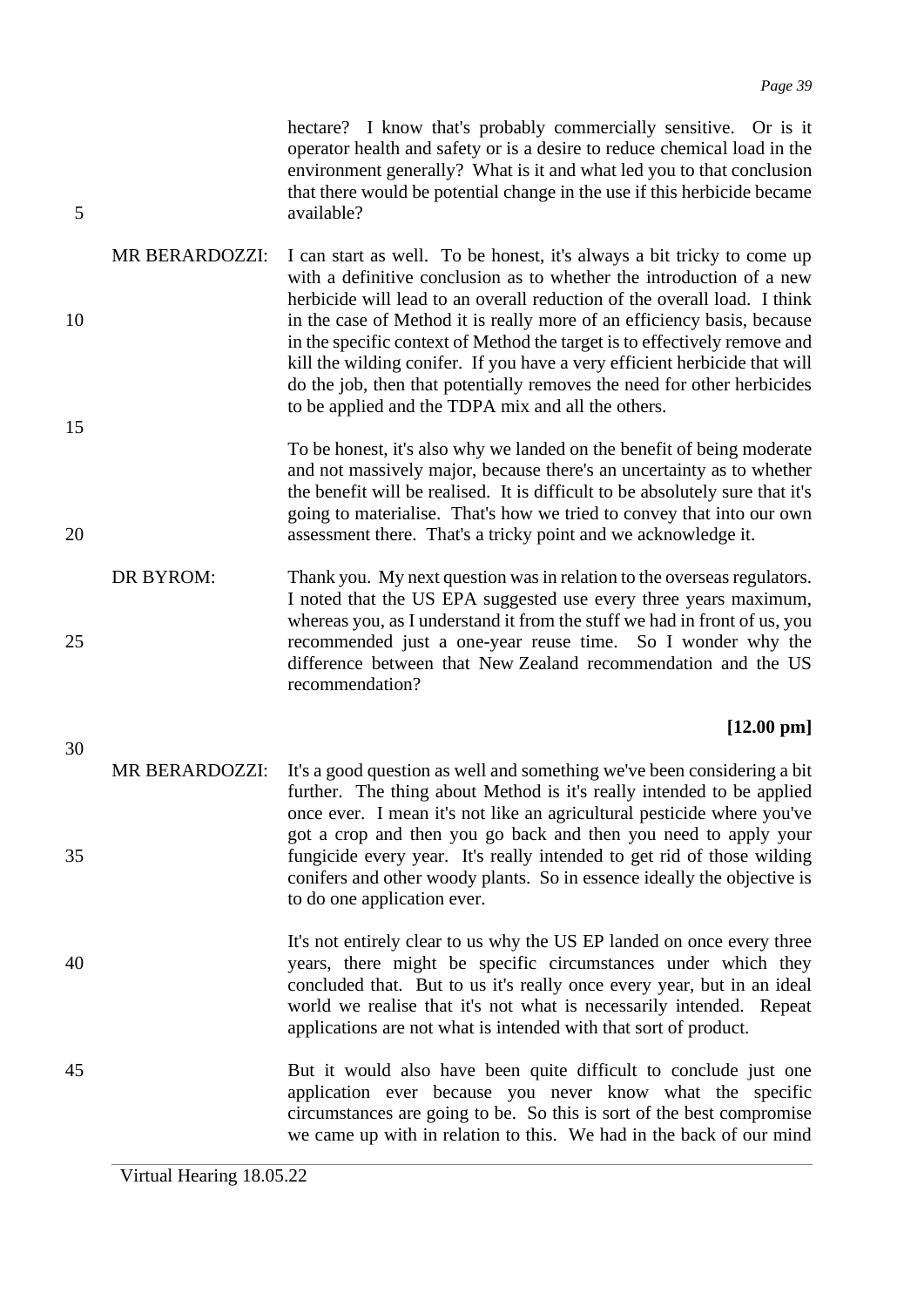| 5        |                | that the philosophy around the use of the substance is really that it<br>should be used once ever on a particular area. So it's not necessarily<br>very clear on how it compared to the US EPA situation, but that's what<br>drove our rationale around this particular aspect.                                                                                                                                                                                                                                 |
|----------|----------------|-----------------------------------------------------------------------------------------------------------------------------------------------------------------------------------------------------------------------------------------------------------------------------------------------------------------------------------------------------------------------------------------------------------------------------------------------------------------------------------------------------------------|
| 10       | DR BYROM:      | Okay, thank you. I noted, just moving on to the risk assessment that<br>was done, and I should say by the way just a thanks to the EPA team<br>for their comprehensive assessments and the work that was done here.<br>I should have mentioned that at the very beginning. It's really<br>appreciated how clearly it was all laid out.                                                                                                                                                                          |
| 15       |                | One thing I did note is that there were no seedling emergent studies for<br>native plants, unless I missed that, so excuse me if I did. But I was<br>wondering about what gives you confidence that the controls proposed<br>will allow native plants to be able to re-establish. So you've covered<br>some of that in your presentation, but I'd actually just like to hear it<br>again. And also, if I may ask the Kaupapa Kura Taiao lead there to<br>also comment on that from a Māori perspective as well. |
| 20       | MR BERARDOZZI: | Yes, I can give it a start and, Laura, feel free to complement my answer.<br>So, yes, that's definitely a key consideration for us in this evaluation.<br>But, as mentioned, there was a number of studies on the standard<br>species, but these are standard species and there is always the question<br>about how representative this is going to be to the native species.                                                                                                                                   |
| 25<br>30 |                | There were no specific species conducted on a native species so to<br>speak. There were field trials that we conducted in New Zealand that<br>allows us to see the potential impact. But, as Laura mentioned, it was<br>more confirming that, if you do a targeted application method, then the<br>potential for the species to be impacted is limited. But that doesn't say<br>anything about the inherent potential or risks to the native species.                                                           |
| 35       |                | That turns into this uncertainty that Laura has mentioned and to the<br>conclusions. That is where also that was a big driver for, if there's a<br>risk and an uncertainty here, and if you want to use the substance for<br>this important issue, which is the control of wilding conifers and things<br>like that, then there needs to be consideration at the local level as to<br>what other species or native species are out there and make sure this is                                                  |
| 40       |                | considered as part of every time the substance is going to be applied to<br>minimise the potential effects there.<br>$[12.05 \text{ pm}]$                                                                                                                                                                                                                                                                                                                                                                       |
| 45       |                | That sort of is the compromise we sort of landed on in relation to this<br>particular aspect. But we did not definitive information and, to be<br>honest, we also considered it might be difficult to provide that<br>information in the first place. So I don't know, Laura, if you want to                                                                                                                                                                                                                    |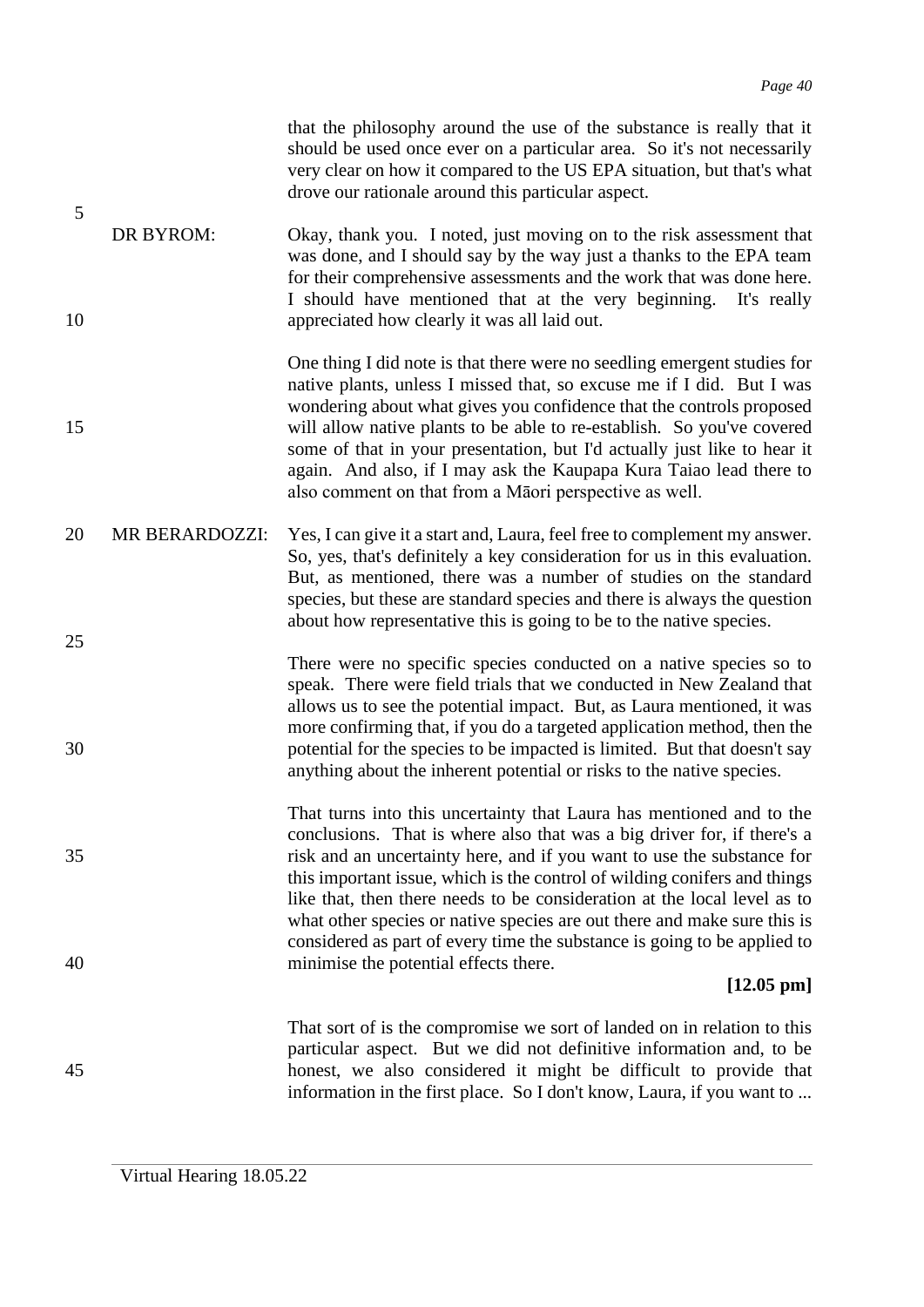- DR SUDDABY: Yes, I don't really have anything more to add to that, thank you, Michael.
- MR APIATA: Kia ora. I suppose all I can add to that, I suppose, is that would be an 5 important consideration I suppose, especially with a lot of areas that have significant wilding pine issues that are in native areas. So, if we are going to be controlling the wilding pines like that, that would be an important aspect. Because we would want the re-emergence or the regeneration of native species. So if that is going to be an issue, it is 10 probably just something that would be interesting, or we'll be interested in I suppose as to what is that impact and how does that influence the regeneration of the native ako.
- DR BYROM: Okay, thank you. I just have one more very minor question, Mr Chair, 15 if there's time.

CHAIR: Sure, go ahead.

- DR BYROM: Okay, it's relatively minor. It's on the toxicity around the risk to birds. 20 So I might have missed this and I'm just double-checking that I didn't miss something. I thought there was information on the risk to herbivorous birds, but if I read this right I didn't see any information on potential risk to insectivorous birds or birds that eat invertebrates, for example thinking of kiwi and that data gap around earthworms.
	- MR BERARDOZZI: Yes, Laura, would you be able to ...
	- DR SUDDABY: Yes, sure. So I think the earthworm data gap was addressed in the end.
- 30 DR BYROM: Well, yes, except for what I'm really asking about is the bird information, did I miss something or ...?
	- DR SUDDABY: I don't think so, let me just check.
- 35 MR BERARDOZZI: While Laura is looking, generally speaking we've got standard tests, which are provided on surrogate species again. And Laura needs to check the details, but I think it was the Mallard duck was the standard test species and that we do conduct a risk assessment, which is based on different tiers. Most likely for Method we want to go to the basic 40 tiers, which is supposed to cover all the potential species and herbivores, carnivores or insectivores type species. It's only when we have to go to the higher tier that we go into the details of what their respective diets are. I think that's what we've done there, but we need to be able to look back into the science to be able to confirm that, which 45 I don't know if Laura can do that or if it's okay to come a bit later on that point.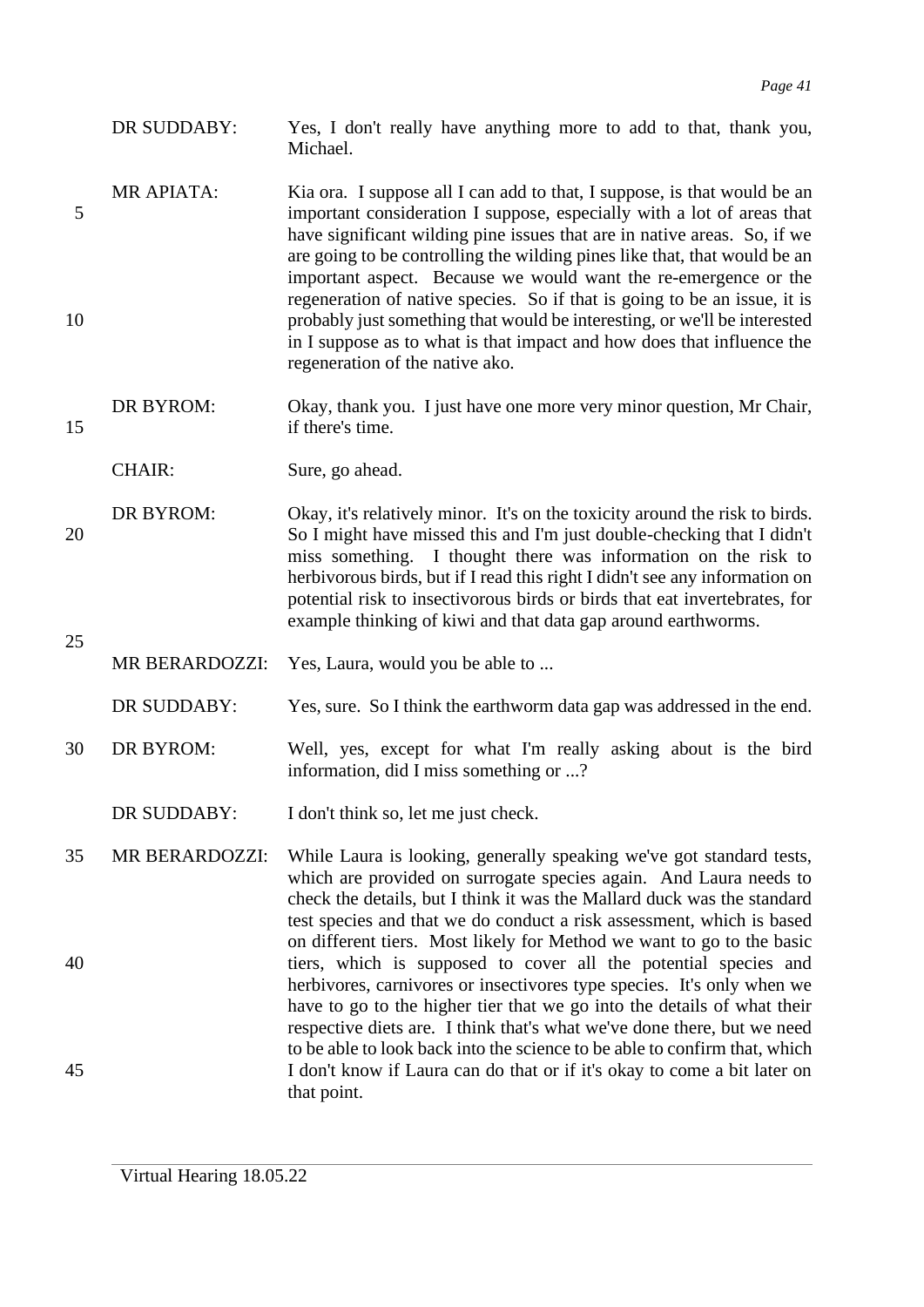|          | DR BYROM:             | Absolutely, I'm fine with that, Mr Chair. I was just wanting to clarify<br>I guess at some point.                                                                                                                                                                                                                                                                                                                                                                                                                                                                                                                                           |
|----------|-----------------------|---------------------------------------------------------------------------------------------------------------------------------------------------------------------------------------------------------------------------------------------------------------------------------------------------------------------------------------------------------------------------------------------------------------------------------------------------------------------------------------------------------------------------------------------------------------------------------------------------------------------------------------------|
| 5        | MR BERARDOZZI:        | We can look into that a bit and come back with the answer a bit later if<br>that's okay.                                                                                                                                                                                                                                                                                                                                                                                                                                                                                                                                                    |
|          | <b>CHAIR:</b>         | Yes, that's fine, thanks, Michael. That's it, Andrea?                                                                                                                                                                                                                                                                                                                                                                                                                                                                                                                                                                                       |
| 10       | DR BYROM:             | Nothing further from me, thank you.                                                                                                                                                                                                                                                                                                                                                                                                                                                                                                                                                                                                         |
|          | <b>CHAIR:</b>         | Okay, moving then on to the Bayer team, do you have any questions<br>for the EPA team please?                                                                                                                                                                                                                                                                                                                                                                                                                                                                                                                                               |
| 15       | <b>MS FITZGERALD:</b> | I don't have any questions. I'll leave that to the others, if you have any<br>questions?                                                                                                                                                                                                                                                                                                                                                                                                                                                                                                                                                    |
|          | <b>CHAIR:</b>         | Okay, all right. Moving on to Don, I think you're the only submitter<br>we've got still. Any questions from you for the EPA team?                                                                                                                                                                                                                                                                                                                                                                                                                                                                                                           |
| 20       |                       | $[12.10 \text{ pm}]$                                                                                                                                                                                                                                                                                                                                                                                                                                                                                                                                                                                                                        |
| 25<br>30 | MR MACLEOD:           | Thank you, Mr Chairman. First up, when you are displaying a<br>helicopter spraying brush weeds, please, in the EPA, don't use one with<br>flowering gorse in it. It does make me a bit angry and it's a simple<br>thing to see. We still have farmers who, when they go out and see their<br>gorse in flower, say, "It's about time we sprayed it," and get the<br>contractor, the aerial contractor, to come in and spray all the flowering<br>plants. Okay, and we learned that in the Exiral hearing, we had a good<br>discussion with the helicopter operators in that one, and I think,<br>Mr Chair, you were at that hearing as well. |
|          |                       | I've got a fundamental problem with the risk assessment process. How<br>big a data gap do you need before you ask the applicant to go away and<br>get the data?                                                                                                                                                                                                                                                                                                                                                                                                                                                                             |
| 35       | <b>MR BERARDOZZI:</b> | Well, first, I just would want to come back to the first comment. The<br>picture we've taken is from the wilding conifer programme, but duly<br>noted and it's a fair point. We just took the picture from the information<br>around the wilding conifer programme.                                                                                                                                                                                                                                                                                                                                                                         |
| 40<br>45 |                       | In relation to the second point, we did ask for information specifically<br>about this. We did ask Bayer to provide information. As mentioned,<br>they did conduct a chronic earthworm study as a result to our request<br>for information for the natives. They did provide a waiver as in they<br>did not judge that the study was required. We did not accept fully their                                                                                                                                                                                                                                                                |
|          |                       | waiver and this resulted in us suggesting controls as if the risk was<br>That's the approach we've taken here in that particular<br>identified.<br>instance.                                                                                                                                                                                                                                                                                                                                                                                                                                                                                |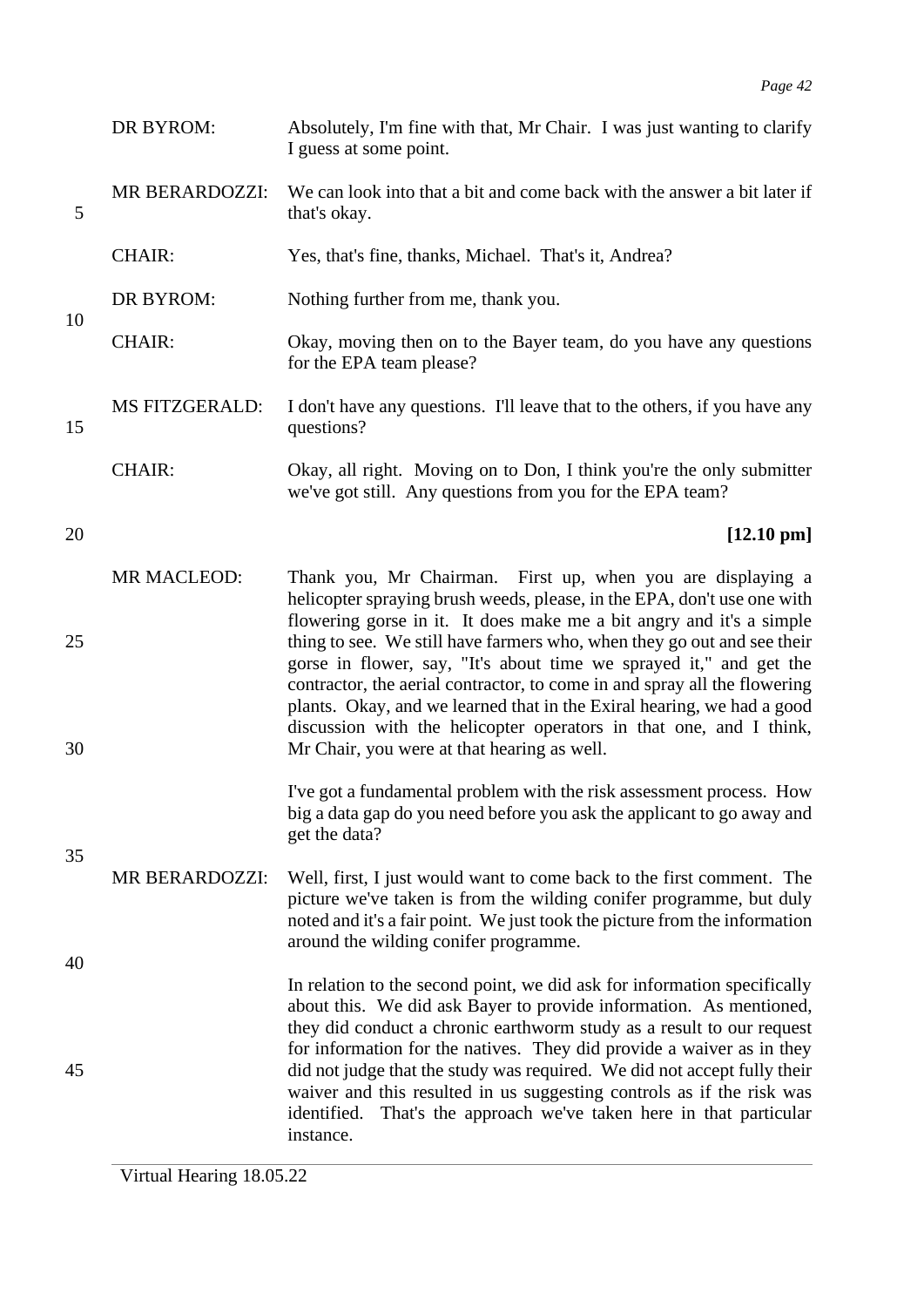|   | MR MACLEOD: | My concern is you were concerned about good practice, good             |
|---|-------------|------------------------------------------------------------------------|
|   |             | laboratory practice, good applications would have a complete           |
|   |             | application data package and my concern is that somehow this data      |
| 5 |             | application package does slip down due to the data gaps in there and   |
|   |             | they seem to be consistent in a number of areas besides the bee issue. |
|   |             |                                                                        |

My third question and comment is to do with the use of adjuvants. The applicant presented data that showed that they were using the adjuvant 10 methylated seed oils between 1 per cent to 10 per cent of the spray solution. That's quite a reasonable variation and I noticed the aerial application is settling on 10 per cent applied in the final tank solution that is going to be applied to the weeds.

- 15 Where does the EPA stand on measuring that as the best option for our environment when you have a variation as large as that?
- MR BERARDOZZI: Well, the use of surfactants, and it is something which has long been something we need to look into - which is a bit beside this particular 20 application now - yes it is true that in the information we presented this morning they did mention that they are using oil on top of the adjuvant itself. We did consider this specifically for the BEIS risk assessment, and that is also another reason why we did suggest those extra controls, not only to provide for the data gap that was on the chronic side of 25 things for that particular aspect and also that is something which -obviously the oil is used to improve the efficacy for the uptake by the wilding conifers and the targeted species which by instance you could also think that there might be some implications in terms of the nontarget species.

### 30 **[12.15 pm]**

So it becomes another factor into the weight of evidence assessment and the reason why we landed on what, I want to also highlight again, is a very stringent suite of controls and one of the first cases where there 35 are such controls for an application.

It is difficult to provide an answer that is a bit more systematic but for us in the context of Method, it is something which was considered into weight of evidence overall for assessment here. You think about the 40 timelines and you will find this application was lodged in 2019. I think the fact we are talking about this and considering it today is a reflection of the exchanges and the request for information, and the overall thinking we have had in relation to this particular application.

45 MR MACLEOD: The other issue with adjuvants is with respect to drift control agents often used by helicopters by forming large-sized droplets. There is air drift nozzles used with specific surfactants to effect the formation of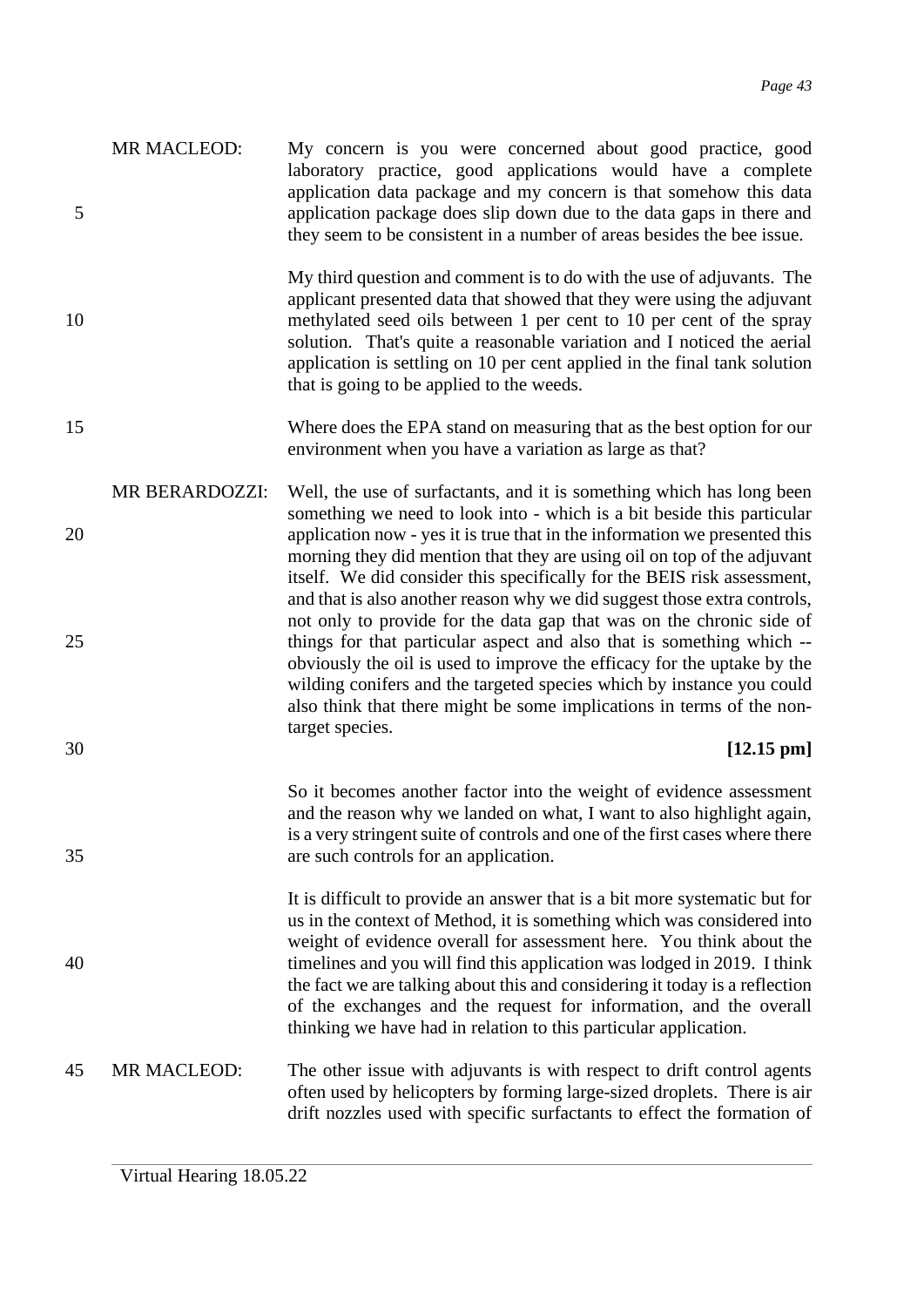larger droplets. There is no consideration by the applicant that that will be a practice in use?

- MR BERARDOZZI: Yes, I'm not sure if the question is more for the applicant then.
- MR MACLEOD: So there was nothing given to the EPA to suggest that there is more there involved?
- MR BERARDOZZI: Not that I can remember there, no.
- MR MACLEOD: The final one was to do with the controls. Canterbury, in particular, and the South Island when they spray river beds for gorse and broom, normally publicly notify -- the major regional councils normally publicly notify those sprayings before they occur and ask for any 15 objections. Is that a sufficient control that the EPA could apply?
- MR BERARDOZZI: The discussion around notification and controls is an interesting one in that as far as we understand this is linked to the specific regional council plans and that there is a bit variation between the different ones, 20 what the requirements are and who needs to be notified, when. Yes, it is difficult to come up with a notification requirement that would cover all these aspects and that would need to be applied consistently across all the regional councils. We haven't considered that more specific for the case of Method on the basis of the specific controls we have 25 suggested and the lack of overall toxicity that was identified for human health and the aquatic environment.

But this is a big point there and we do realise that there is some variations from the different regional councils and some already 30 existing practices there.

MR MACLEOD: Thank you.

CHAIR: Okay, thank you, everyone. Well, according to the draft schedule we 35 are just about right on time. So we will pause for a lunch break now and reconvene -- I think we have Mary Hobbs lined up to be on the phone at 12.45, so if we can reconvene then we will follow the programme. Thank you very much, enjoy your lunch.

40 **ADJOURNED [12.19 pm]**

5

10

**RESUMED [12.44 pm]**

## CHAIR: Okay, thanks, everyone. Looks like we've got most people back and, 45 Marree, have we got Mary Hobbs on the phone?

MS QUINN: No, we don't. She unfortunately has -- I did send you a message but you haven't seen it obviously. But unfortunately she's had other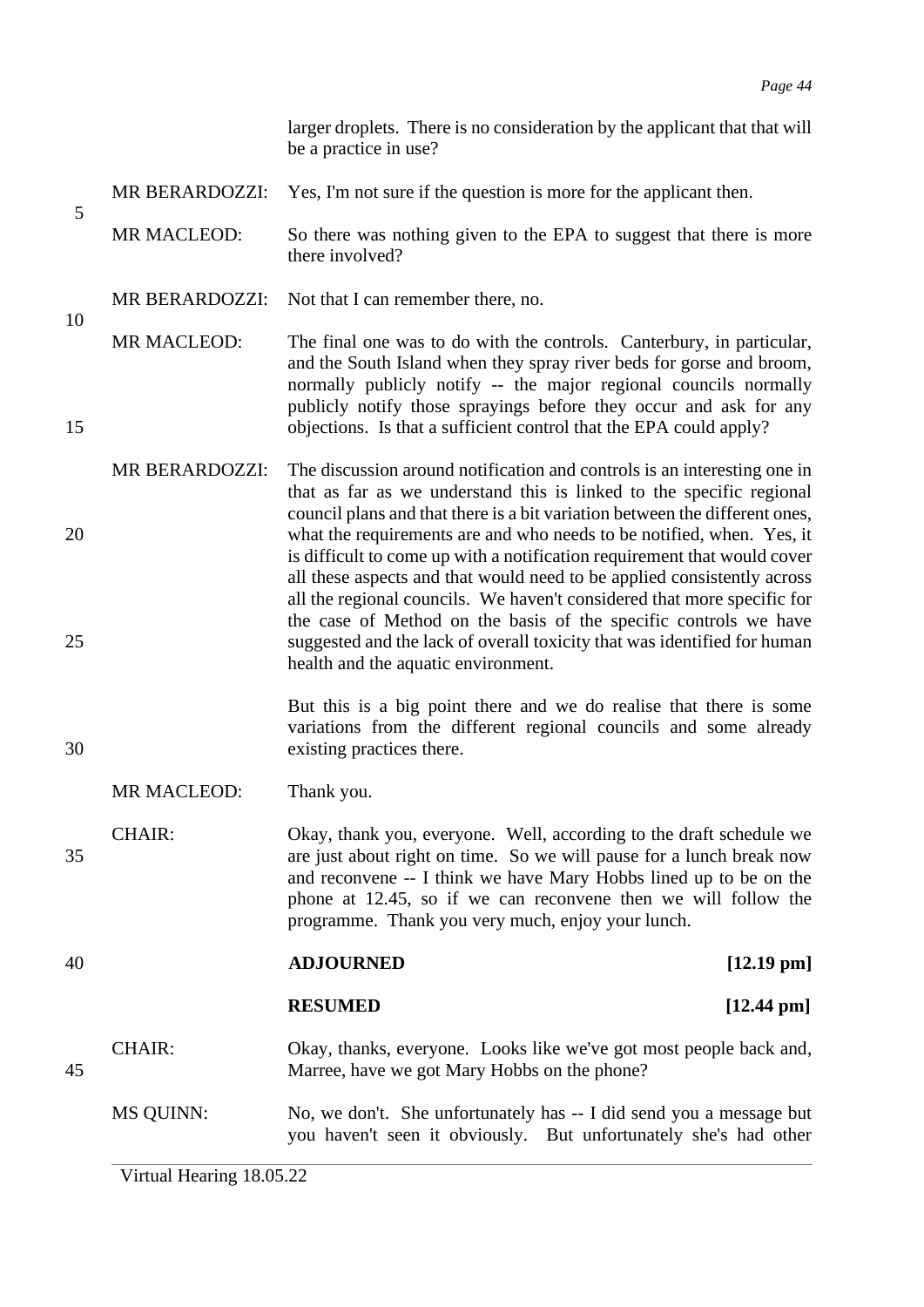|    |                  | meetings pop up today so is unable to attend. She did ask that her<br>submission be read out but everyone should have seen that already<br>anyway, as it was shared on the website. So we could move on to the<br>next submitter, if they are happy with that.                                                                                                                                                                  |
|----|------------------|---------------------------------------------------------------------------------------------------------------------------------------------------------------------------------------------------------------------------------------------------------------------------------------------------------------------------------------------------------------------------------------------------------------------------------|
| 5  |                  | $[12.45 \text{ pm}]$                                                                                                                                                                                                                                                                                                                                                                                                            |
|    | <b>CHAIR:</b>    | Great. That sounds good to me, Marree. Don, and have you got Barry<br>with you or are you ready to go or do you need more time?                                                                                                                                                                                                                                                                                                 |
| 10 | MR MACLEOD:      | No, I would have expected Barry a bit later but, okay, I'm prepared to<br>go whenever. If you want us to go now we'll go now.                                                                                                                                                                                                                                                                                                   |
|    | <b>CHAIR:</b>    | Yes, let's go now.                                                                                                                                                                                                                                                                                                                                                                                                              |
| 15 | MR MACLEOD:      | Is Marree going to put up the presentation?                                                                                                                                                                                                                                                                                                                                                                                     |
|    | <b>MS QUINN:</b> | If you can share, Don, that would be great, otherwise yes, I can put it<br>up for you.                                                                                                                                                                                                                                                                                                                                          |
| 20 |                  | APICULTURE NEW ZEALAND PRESENTATION                                                                                                                                                                                                                                                                                                                                                                                             |
|    |                  | DON MACLEOD PRESENTING                                                                                                                                                                                                                                                                                                                                                                                                          |
| 25 | MR MACLEOD:      | I'll have a go. No, that's not what I want. Looks like we might have it.<br>I'm representing Apiculture New Zealand's Science and Research<br>Focus Group. Currently at the moment we have a group of eight or<br>nine members. Barry Foster is the chair or he's going to be the former                                                                                                                                        |
| 30 |                  | chair next month. I've got Dr Oksana Borowik, beekeeper and<br>geneticist; Dr Pike Brown, economist from Landcare Research; Martin<br>Laas is a beekeeper and our future chair at Midland Apiaries in<br>Ashburton; John McKay is a technical director of dnature laboratories.<br>He does PCR analysis. I'm an amateur beekeeper but I have worked in                                                                          |
| 35 |                  | the chemical industry for many years. Tony Wright, Head of Industry<br>Affairs at Comvita and he's a board member of Apiculture New<br>Zealand, and Megan Grainger who's a senior lecturer at University of<br>Waikato.                                                                                                                                                                                                         |
| 40 |                  | Having a bit of fun with my down button. I'm not too sure. Why's that<br>not going down? Now it went too far. Sorry, I'm just having a little bit<br>of a technology problem here with                                                                                                                                                                                                                                          |
| 45 |                  | Our work as a science and research focus group is promoting new<br>research on New Zealand bees. We want to take relevant research both<br>in New Zealand and overseas; grower control, wasp biocontrol. That<br>is currently being researched at the moment. We, two years ago,<br>released a biocontrol for the giant willow aphid, reviewing the current<br>definition for manuka honey with MPI, submissions to EPA and MPI |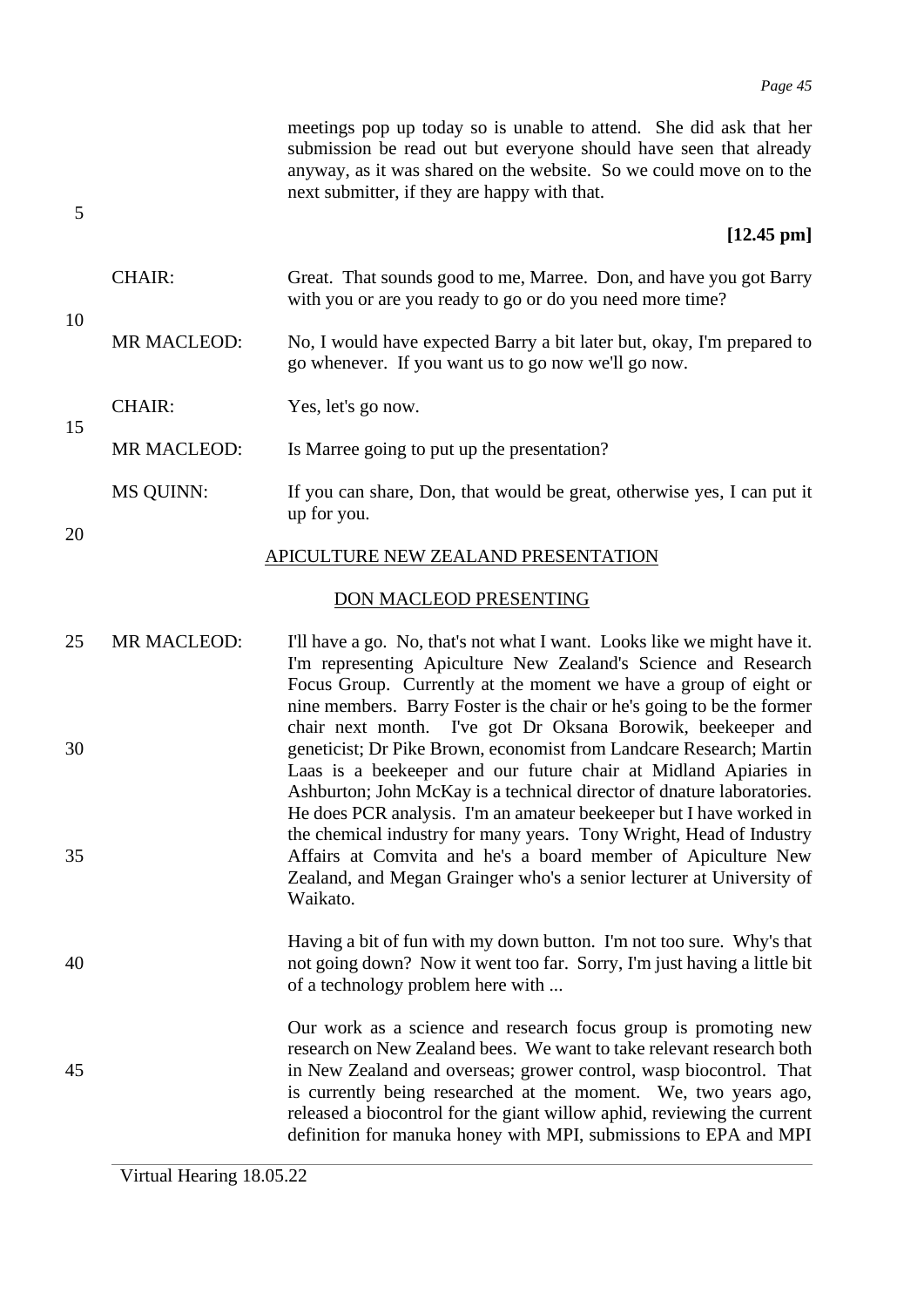on issues of pesticides affecting New Zealand honey bees and bee products, we follow up on bee kills and we educate beekeepers.

The application defines the areas that interest beekeepers in particular. 5 We value areas with a mix of weeds and/or native vegetation as good feed areas and foraging areas for honey bees. They are valued for collection of honey.

We do support the introduction of control measures for wilding pine 10 and other introduced brush weeds, the reason our native flora produces New Zealand's highest value of honey and some of the world's highest value honey. That native flora gets crowded out with wilding pine infestation, so it's extremely important that we protect that native flora around New Zealand.

### **[12.50 pm]**

- Method's a broad-spectrum soil active herbicide and it remains in the environment for some time. Broadcast applications and the addition of 20 spray tank adjuvants, the management of pesticide foliar spread, sticking the herbicide to the leaf, drift control and by controlling droplet size are of concern and have been for a number of years. The EPA Committee that's hearing this today recommended in 2012 that the EPA should review adjuvants because they're currently not regulated at all. 25 Still nothing's been done.
- Our number one concern is residues of Method in bee products. We got a real wake-up call three, four years ago when we detected glyphosate in New Zealand honey. It's caused beekeepers extra costs 30 for testing and analysis for international markets. It's even had honey being sent back from international markets, particularly Japan, and from buyers in Europe if it wasn't glyphosate free.
- We don't want to see the same thing happen again. Our concern, when 35 the earlier question that I asked the applicant about analysing nectar and pollen for residues of Method active ingredient, still stands as important information that would help us understand where it's going to go.
- 40 We were blindsided with glyphosate. It would be in the country since late 1980 and it was only in the last four to five years we realised it was in our honey and in a lot of other foods.
- It's been confirmed that Method will not be registered as a pesticide 45 and that has a concern because this means that no MRL will be set in New Zealand for any product, whether it's beef and/or honey, if it's harvested off conservation land.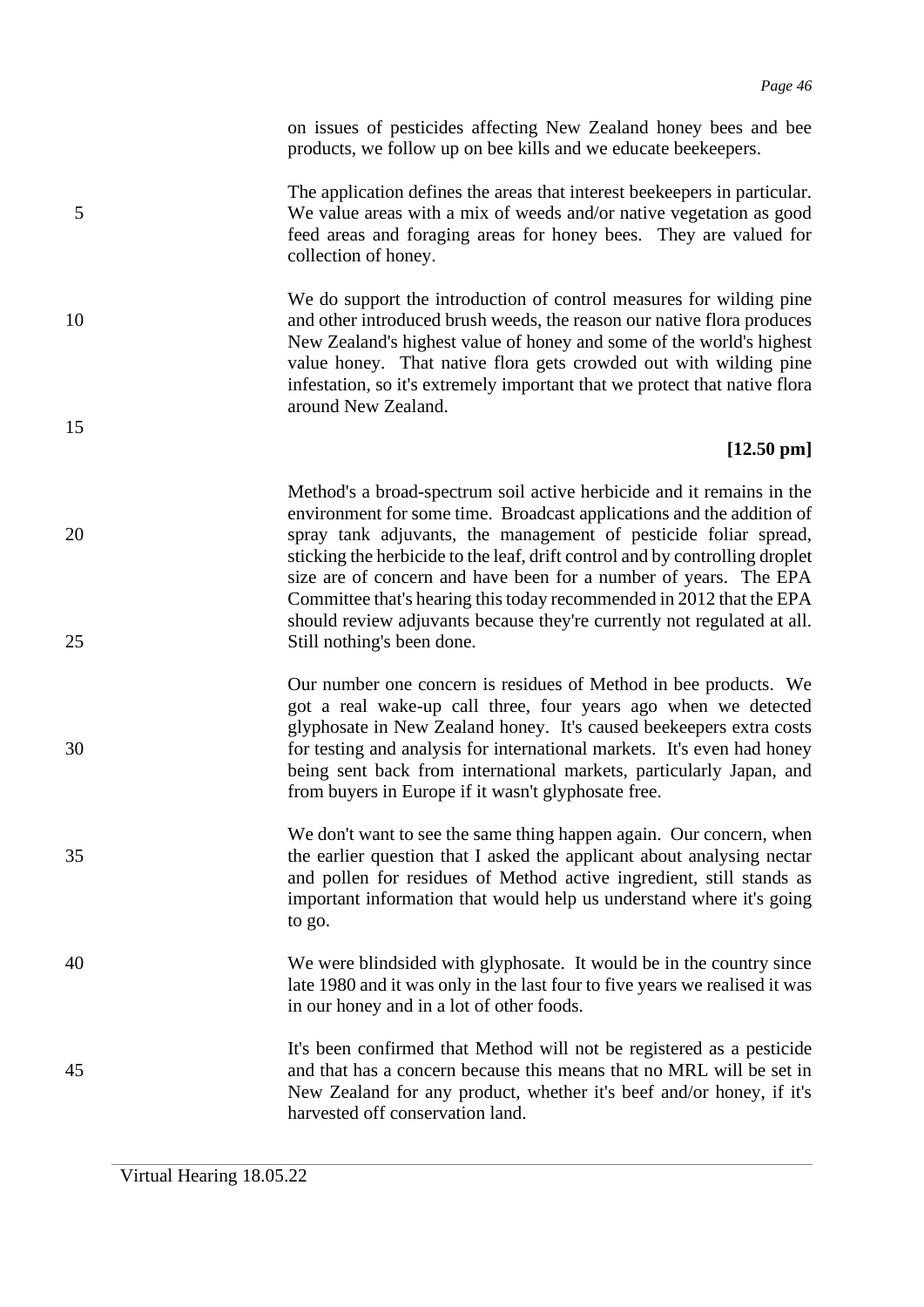Our major concerns, the risk assessment that I mentioned to the EPA and the risk analysis is not clear and transparent. We are concerned that there are, like the EPA, significant data gaps for the application for Method.

As it says, the safety of Method herbicide has not been demonstrated for non-target arthropods therefore the risk is unknown. Yet environmental risk analysis dismisses this risk with no full installation other than we're going to put some controls in place. Lack of 10 information to me should signal a red flag for environmental concern in a major way.

We believe the labelling should be extremely clear. We support the Agcarm and Agriculture of New Zealand recommendations and we 15 would like to see 4, 5 and 6 applied to the label. At the moment it's basically 4 and 5; never treat crops and flower, particularly gorse, broom and thistles; check nearby for foraging bees on flowering weeds, eliminate weeds by mowing or tillage. We note that that may be impossible in the areas where Method will be used. Never apply 20 pesticides during daylight hours when bees are actively foraging. I think the controls should be made very clear that that is the case.

The other thing is in pine areas not to apply it while the pine tree is emitting pollen, particularly in the couple of months before Christmas. 25 Pine pollen is taken back by bees when they can't find other sources of pollen to the hive and, as anyone who has got asthma or an allergy knows, pine pollen can be a major problem in those two months before Christmas.

### 30 **[12.55 pm]**

We don't know whether the pollen will contain any active ingredient and if they do take it back it will be introduced into the hive. It may affect larvae.

I think we should wake up. The use of spray tanks should be shown to be required. Most pesticides recommend it but they don't tell you why. Data on why they are used should be submitted to the EPA and testing for honey bees, for example, should include the spray tank mixture, not 40 necessarily what is in the packet. I think the whole chemical industry has to wake up on that issue and it's going round blind at the moment and not doing anything. As you can see from the applicant's data, there was a variation of Method used in the trials. If you've got no data on the tank mix, no use. Very simple in my opinion. No data, data gaps, 45 or data gaps on bee things, no use.

> Transparency in use, local advertising to advise of spraying, and this I think could be done particularly in a conservation estate in large areas.

5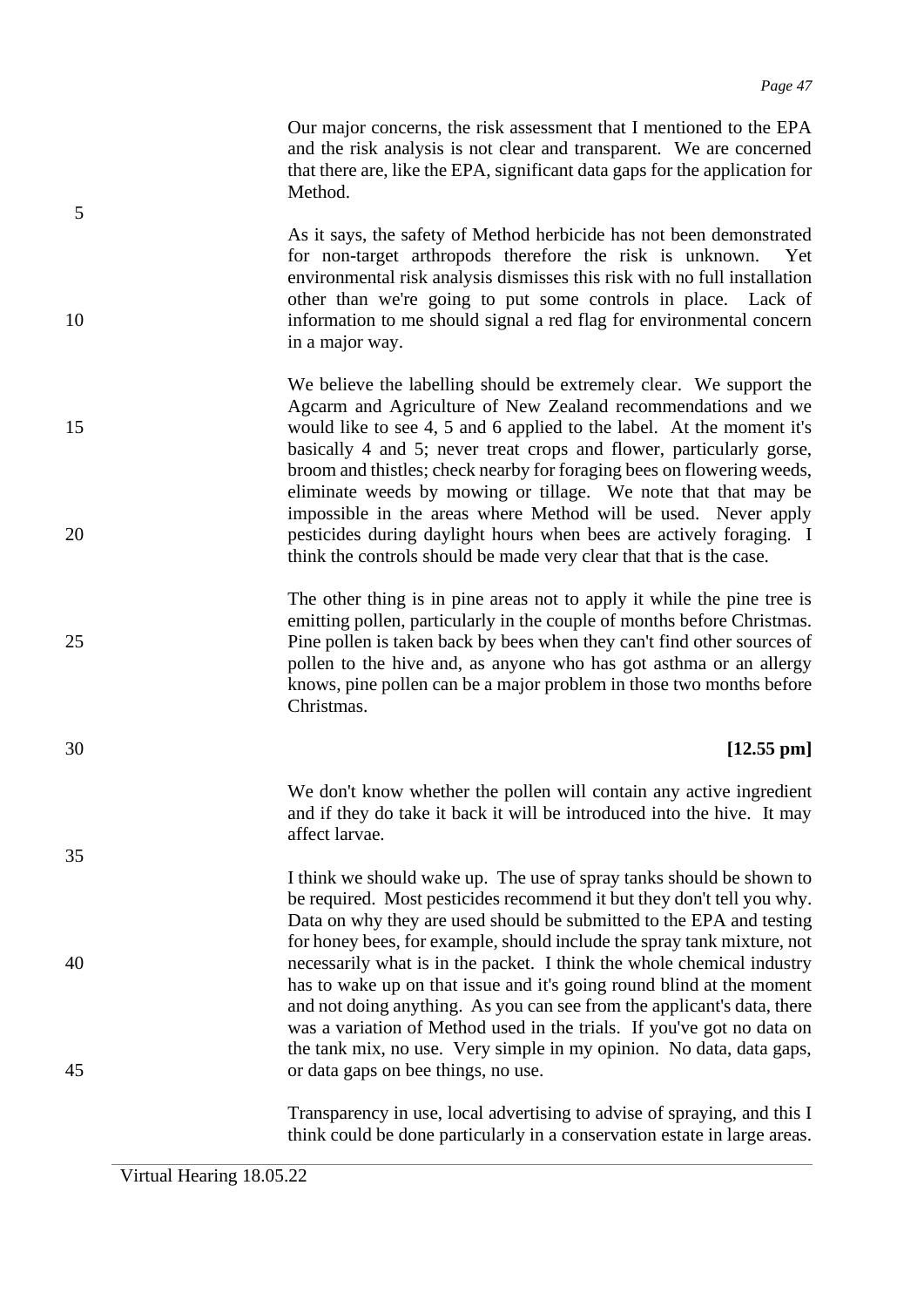In the South Island, councils already publicly notify aerial river bed spraying of weeds, particularly broom and gorse. I think that would be a very worthwhile control to add. I think that's the lot.

5 CHAIR: Great, thank you very much, Don. Now can I invite Dr Byrom, do you have any questions please?

### **QUESTIONS**

10 DR BYROM: Thank you very much for the presentation and also for the submission. I don't have a lot of questions. One of them was around the labelling. I did just wonder about your --

MR MACLEOD: I'm not getting your sound.

DR BYROM: -- a realistic idea of the practicality -- hello?

DR TREDWELL: I can hear you, Andrea.

15

45

20 MR MACLEOD: Can you repeat it, start again please?

DR BYROM: It's just a quick question on the labelling. I wondered around the practicality of not applying this product during daylight hours. Realistically, do you think that's an option, especially when it comes to 25 aerial spraying.

MR MACLEOD: The aerial spraying for the bees is normally about an hour before sunset and an hour after sunrise. That's what we're talking to on this. Bees don't forage in that time of the day. Bumblebees do but honeybees are 30 not normally foraging, they're back in the hive.

DR BYROM: Okay, thank you. Then a really minor question, what does MRL mean? It wasn't actually spelled out or explained.

35 MR MACLEOD: Maximum residue limits.

DR BYROM: Okay, thank you.

MR MACLEOD: That's the residue limits in food and it's applied by the New Zealand 40 Food Safety group in MPI.

DR BYROM: Thanks, that's all my questions, Mr Chair.

CHAIR: Thanks, Andrea. Dr Tredwell?

DR TREDWELL: Thank you, Derek. Don, just one point just on the labelling again. Given what we've heard from the EPA and the discussions we've had about labelling, with what's been discussed now, does that pretty much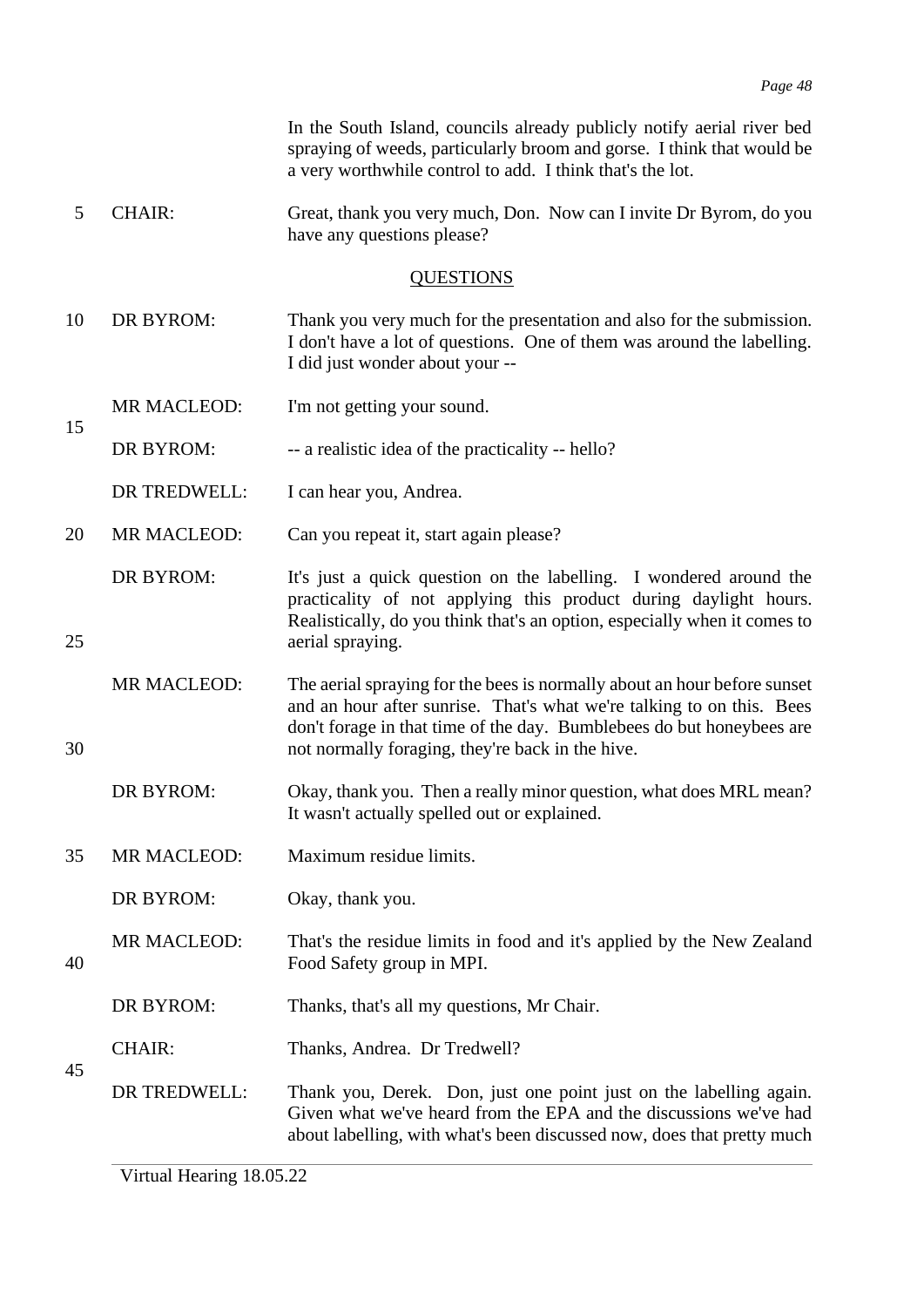satisfy where you and your organisation are coming from with labelling requirements?

- MR MACLEOD: We would like to see more stringent labelling requirements but we've 5 already negotiated a position with Agcarm and we support them and they have published it and that's the link. I can give you the link, it's on the Agcarm website, which has got nine recommendations for labelling requirements. We're only looking at the middle three at the moment.
- DR TREDWELL: Okay, all right. Thank you, that's fine. Thanks. CHAIR: Great, thanks, Stephen. Moving on now to the EPA. Do you have any questions for Don?
- MR LAPAGE: No questions here.

10

15

30

35

### **[1.00 pm]**

- 20 CHAIR: Okay. And there's no other submitters present, so that kind of wraps that up. Unless did I overlook the applicant? I did, I beg your pardon.
	- MS FITZGERALD: No further comments from us, thank you.
- 25 CHAIR: Okay, well, so we're through with the submitters' presentations, so we're a little bit early. The programme was suggesting a short break. I'll take your advice, Margaret, or the Bayer team, we're up to the place where you have the right of reply. Do you need a break to prepare that or are you ready to go right away?
	- DR TREDWELL: Margaret, you're on mute.
	- MS FITZGERALD: Sorry, let me just convene one moment with my colleagues, just one moment. Could we actually have a break, thank you, just to prepare?
- CHAIR: Yes, certainly. How long would you like?
- MS FITZGERALD: Well, 15 minutes I think is what's on the agenda there/
- 40 CHAIR: Okay, we can reconvene at 1.15 pm.

MS FITZGERALD: Okay, thank you.

CHAIR: Thank you, everyone, see you then.

45 **ADJOURNED [1.01 pm] RESUMED [1.10 pm]**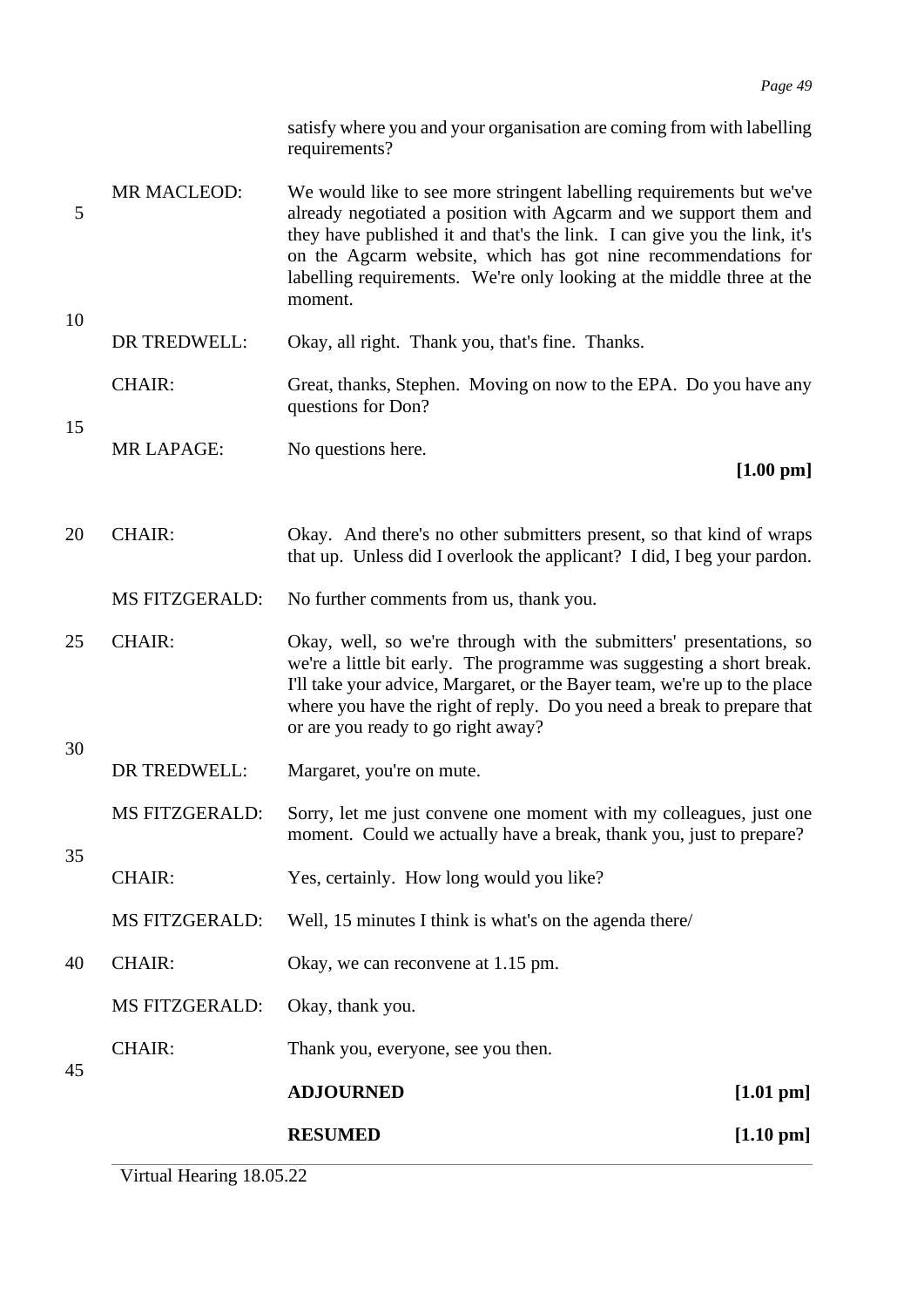|          | <b>MS FITZGERALD:</b> | -- comes back.                                                                                                                                                                                                                                                                                                                                                                                                                    |
|----------|-----------------------|-----------------------------------------------------------------------------------------------------------------------------------------------------------------------------------------------------------------------------------------------------------------------------------------------------------------------------------------------------------------------------------------------------------------------------------|
| 5        | <b>CHAIR:</b>         | Great, thanks, Margaret. Let me just have a look see who we've got<br>here. We seem to have most people as far as I can tell. Marree, you're<br>the expert on this, have we got everyone back?                                                                                                                                                                                                                                    |
| 10       | <b>MS QUINN:</b>      | Hi, Derek. Yes, we seem to. I'm just looking as well. There doesn't<br>seem to be anyone who is missing except for Te Mauri at the moment,<br>so we're just going to go get him.                                                                                                                                                                                                                                                  |
|          | <b>CHAIR:</b>         | Okay. Thanks, Marree.                                                                                                                                                                                                                                                                                                                                                                                                             |
|          | <b>MS QUINN:</b>      | I'll let you know when he's here.                                                                                                                                                                                                                                                                                                                                                                                                 |
| 15       | <b>CHAIR:</b>         | Yes, thanks.                                                                                                                                                                                                                                                                                                                                                                                                                      |
|          | <b>MS QUINN:</b>      | Okay, so we are all back on board. Thank you, Derek.                                                                                                                                                                                                                                                                                                                                                                              |
| 20       | <b>CHAIR:</b>         | Great, thanks, Marree. Over to you, Margaret.                                                                                                                                                                                                                                                                                                                                                                                     |
|          |                       | APPLICANT'S RIGHT OF REPLY                                                                                                                                                                                                                                                                                                                                                                                                        |
| 25<br>30 | <b>MS FITZGERALD:</b> | Thank you, Mr Chairman. On behalf of my Bayer colleagues, thanks<br>very much to you and the Decision-making Committee for conducting<br>the hearing today. It was the first experience of a public hearing for<br>some of us to participate in and we've really appreciated this<br>transparent process. Thank you also very much to the EPA staff for the<br>thorough assessment of our dossier and the excellent presentation. |
| 35       |                       | We have noted the statement from the EPA that Method will be one of<br>the most stringently controlled herbicides in New Zealand. We are<br>confident that with the controls, labelling and stewardship, the product<br>can be used safely for the benefit of New Zealand land managers. We<br>hope from the evidence and discussions today you will be able to make<br>a decision of approval for Method very soon. Thank you.   |
|          | <b>CHAIR:</b>         | Okay, thank you much, Margaret. Now, decision-making colleagues,<br>do you have any final questions? Dr Byrom?                                                                                                                                                                                                                                                                                                                    |
| 40       | DR BYROM:             | No questions from me at this stage, no.                                                                                                                                                                                                                                                                                                                                                                                           |
|          | <b>CHAIR:</b>         | Thank you. And Dr Tredwell?                                                                                                                                                                                                                                                                                                                                                                                                       |
| 45       | DR TREDWELL:          | No, that's fine, thank you very much.                                                                                                                                                                                                                                                                                                                                                                                             |
|          | <b>CHAIR:</b>         | Okay, well at that point I will now invite Te Mauri to give us the closing<br>karakia please.                                                                                                                                                                                                                                                                                                                                     |